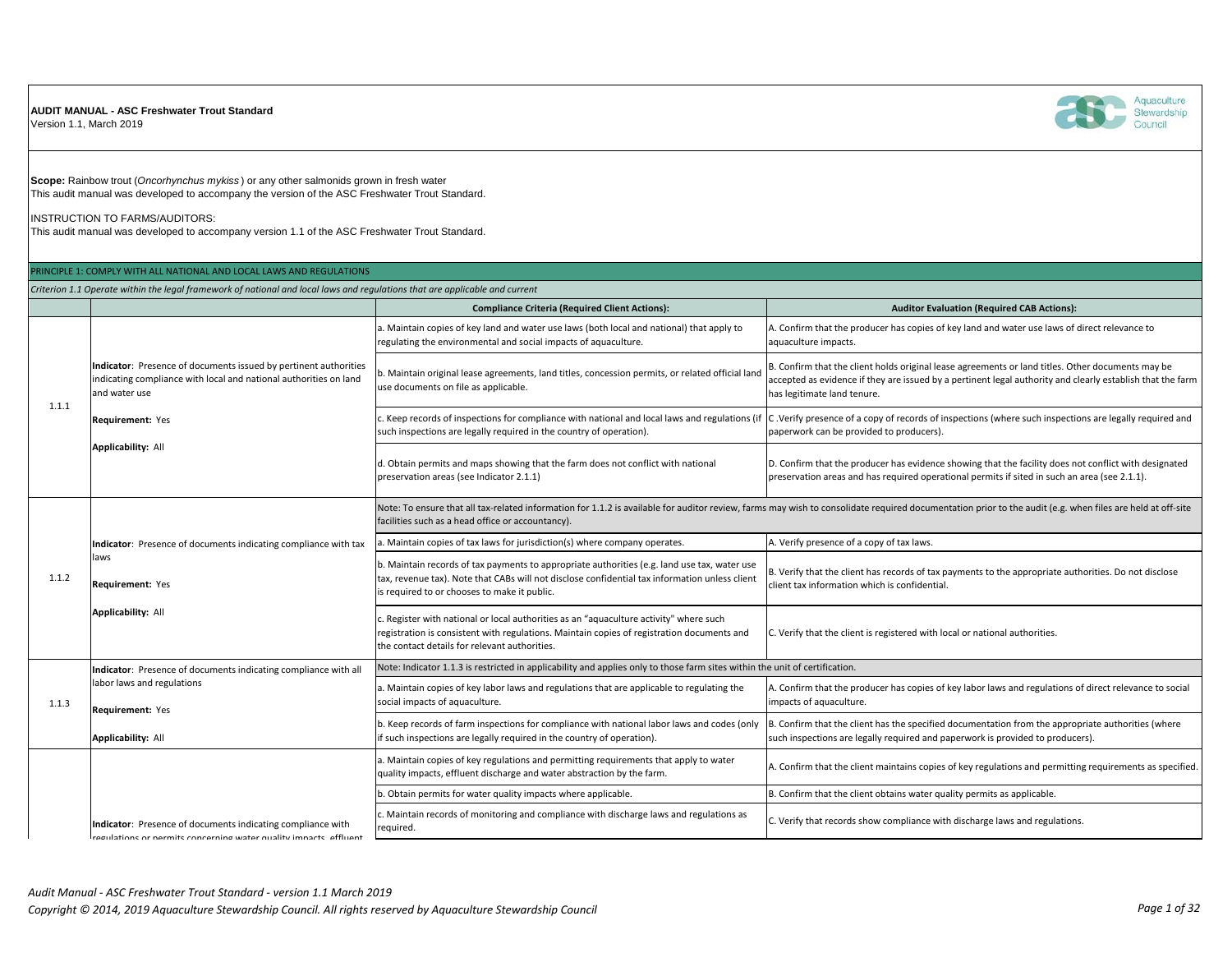| 1.1.4    | eguiditorio or permito concerning water quanty impacto, emuent<br>and water abstraction<br>Requirement: Yes<br>Applicability: All<br>PRINCIPLE 2: CONSERVE HABITAT AND BIODIVERSITY<br>Criterion 2.1 Siting and location of farms [2]                                                                                                                                         | d. Obtain a statement from local authorities indicating the water abstraction limits (units<br>given) for the farm. If local authorities do not set water abstraction limits for farms operating<br>in the region, obtain of a statement from local authorities attesting to this fact.<br>e. Maintain records of water abstraction.<br><b>Compliance Criteria (Required Client Actions):</b>                                                                                                                                                                                                                                                                                                                                                                                                                                                                                                                                                                                                                                                                                                                                                                                                          | D. Review the water abstraction limits set for the farm by local authorities. If local authorities do not set<br>water abstraction limits, confirm that the farm has an attestation.<br>E. Verify that the farm keeps complete records of water abstraction.<br>F. Check the farm's water intake against the water abstraction limits to verify compliance with<br>regulations or permits. Cross-check against reported values for total water abstracted (see 3.1.1b).<br><b>Auditor Evaluation (Required CAB Actions):</b>                                                                                                                                                                                                                                                                                                                                                                                                                                                                                                                                                                                                                                                                                                                                                                                                                                                                                                                                                                                                                                                                                                                           |
|----------|-------------------------------------------------------------------------------------------------------------------------------------------------------------------------------------------------------------------------------------------------------------------------------------------------------------------------------------------------------------------------------|--------------------------------------------------------------------------------------------------------------------------------------------------------------------------------------------------------------------------------------------------------------------------------------------------------------------------------------------------------------------------------------------------------------------------------------------------------------------------------------------------------------------------------------------------------------------------------------------------------------------------------------------------------------------------------------------------------------------------------------------------------------------------------------------------------------------------------------------------------------------------------------------------------------------------------------------------------------------------------------------------------------------------------------------------------------------------------------------------------------------------------------------------------------------------------------------------------|--------------------------------------------------------------------------------------------------------------------------------------------------------------------------------------------------------------------------------------------------------------------------------------------------------------------------------------------------------------------------------------------------------------------------------------------------------------------------------------------------------------------------------------------------------------------------------------------------------------------------------------------------------------------------------------------------------------------------------------------------------------------------------------------------------------------------------------------------------------------------------------------------------------------------------------------------------------------------------------------------------------------------------------------------------------------------------------------------------------------------------------------------------------------------------------------------------------------------------------------------------------------------------------------------------------------------------------------------------------------------------------------------------------------------------------------------------------------------------------------------------------------------------------------------------------------------------------------------------------------------------------------------------|
| Footnote | other credible process of environmental assessment.                                                                                                                                                                                                                                                                                                                           |                                                                                                                                                                                                                                                                                                                                                                                                                                                                                                                                                                                                                                                                                                                                                                                                                                                                                                                                                                                                                                                                                                                                                                                                        | [2] To determine its compliance with the requirements in criterion 2.1, a producer will need documentation that analyzes the farm's siting and surrounding habitats and ecosystems. Documentation can be based on an Environme                                                                                                                                                                                                                                                                                                                                                                                                                                                                                                                                                                                                                                                                                                                                                                                                                                                                                                                                                                                                                                                                                                                                                                                                                                                                                                                                                                                                                         |
| 2.1.1    | Indicator: Allowance for siting in National Protected Areas [3]<br>Requirement: None [4,5]<br>Applicability: All except as noted in [4] and [5]                                                                                                                                                                                                                               | Instruction to Clients for Indicator 2.1.1 - Exceptions to Requirements that Farms are not sited in National Protected Areas<br>2.1.1:<br>their landscapes, or areas that include sustainable resource management [4].<br>protected designation [5]. The burden of proof is placed on the farm to demonstrate that it is not negatively impacting the core reason an area has been protected.<br>showing how the aquaculture operation is compatible with the objectives of that protected area (as in Exception #2 above).<br>a. Provide a map showing the location of the farm relative to nearby protected areas as<br>defined by national laws (also see 1.1.1d).<br>b. If the farm is not sited in a protected area as defined above, inform the CAB. In this case,<br>the requirements of 2.1.1c-d do not apply.<br>c. If the farm is sited in a protected area, review the Instructions for Indicator 2.1.1 (above)<br>to determine if the farm is allowed an exception to the requirements. If yes, inform the CAB<br>which exception (#1 or #2) is allowed and provide supporting evidence.<br>d. If the farm is sited in a protected area and the exceptions provided for Indicator 2.1.1 do | For the purposes of implementing Indicator 2.1.1, the ASC Freshwater Trout Standard defines a protected area as "a clearly defined geographical space, recognized, dedicated and managed through<br>legal or other effective means, to achieve the long-term conservation of nature with associated ecosystem services and cultural values [3]." The following exceptions shall be made for Indicator<br>Exception #1: An exception is made for protected areas that are classified by the International Union for Conservation of Nature (IUCN) as Category V or VI. These are areas preserved primarily for<br>Exception #2: An exception is also made for farms located in protected areas that are designated as such after the farm already was established in that location. In these situations, the farm must<br>demonstrate that its operation is compatible with the objectives of the protected area, and that it is in compliance with any relevant conditions placed on the farm by authorities as a result of the<br>Where a farm is sited in a protected areas that does not have formal national recognition (e.g. within a regionally-designated protected area), the farm should provide the CAB with a rationale<br>A. Review map of national protected areas and cross-check against farm location.<br>B. If the farm is not sited in a protected area, make note of this fact in the audit report. Otherwise<br>proceed to 2.1.1c.<br>. Review the applicability of the exception requested by the farm together with the supporting<br>evidence to determine if the farm is eligible. If yes, Indicator 2.1.1 is not applicable. |
|          |                                                                                                                                                                                                                                                                                                                                                                               | not apply, then the farm does not comply with the requirement and is ineligible for ASC<br>certification.                                                                                                                                                                                                                                                                                                                                                                                                                                                                                                                                                                                                                                                                                                                                                                                                                                                                                                                                                                                                                                                                                              | D. Review evidence to determine whether the farm is allowed to be sited in a protected area and hence<br>eligible for ASC certification.                                                                                                                                                                                                                                                                                                                                                                                                                                                                                                                                                                                                                                                                                                                                                                                                                                                                                                                                                                                                                                                                                                                                                                                                                                                                                                                                                                                                                                                                                                               |
| Footnote | (Editor) (2008), Guidelines for Applying Protected Area Management Categories, Gland, Switzerland: IUCN. x + 86pp.                                                                                                                                                                                                                                                            |                                                                                                                                                                                                                                                                                                                                                                                                                                                                                                                                                                                                                                                                                                                                                                                                                                                                                                                                                                                                                                                                                                                                                                                                        | 3] A protected area is "a clearly defined geographical space, recognized, dedicated and managed through legal or other effective means, to achieve the long-term conservation of nature with associated ecosystem services and                                                                                                                                                                                                                                                                                                                                                                                                                                                                                                                                                                                                                                                                                                                                                                                                                                                                                                                                                                                                                                                                                                                                                                                                                                                                                                                                                                                                                         |
| Footnote | ./can be found here: http://www.iucn.org/about/work/programmes/pa/pa_products/wcpa_categories                                                                                                                                                                                                                                                                                 |                                                                                                                                                                                                                                                                                                                                                                                                                                                                                                                                                                                                                                                                                                                                                                                                                                                                                                                                                                                                                                                                                                                                                                                                        | 4] An exception is made for protected areas that are classified by the International Union for Conservation of Nature (IUCN) as Category V or VI. These are areas preserved primarily for their landscapes, or areas that incl                                                                                                                                                                                                                                                                                                                                                                                                                                                                                                                                                                                                                                                                                                                                                                                                                                                                                                                                                                                                                                                                                                                                                                                                                                                                                                                                                                                                                         |
| Footnote | [5] An exception is also made for farms located in protected areas that are designated as such after the farm already was established in that location. In these situations, the farm must demonstrate that its operation is c<br>area, and that it is in compliance with any relevant conditions placed on the farm by authorities as a result of the protected designation. |                                                                                                                                                                                                                                                                                                                                                                                                                                                                                                                                                                                                                                                                                                                                                                                                                                                                                                                                                                                                                                                                                                                                                                                                        |                                                                                                                                                                                                                                                                                                                                                                                                                                                                                                                                                                                                                                                                                                                                                                                                                                                                                                                                                                                                                                                                                                                                                                                                                                                                                                                                                                                                                                                                                                                                                                                                                                                        |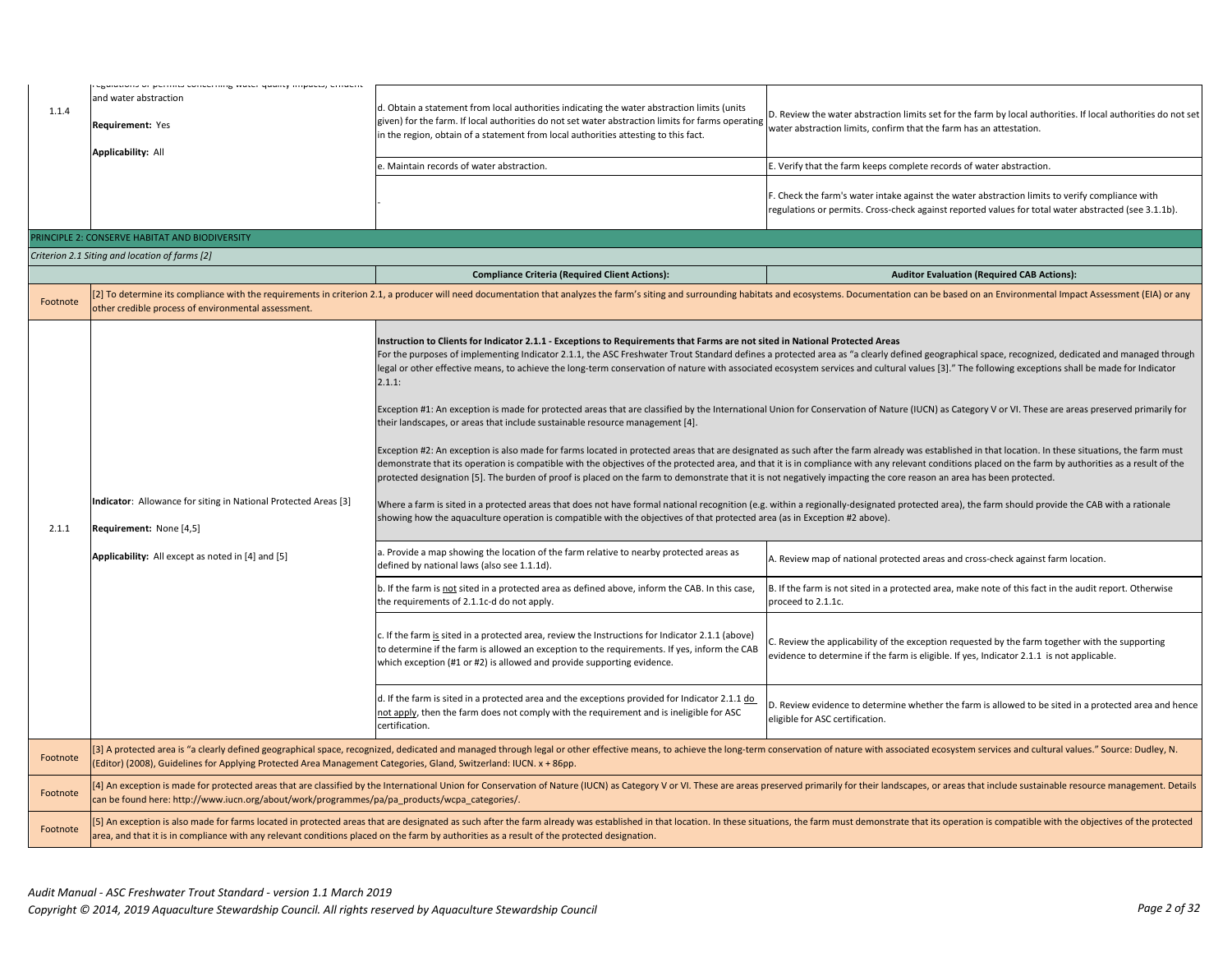|          |                                                                                                                                                                                                                                                                                                                                                 | Note: An exception to Indicator 2.1.2 is allowed where conversion of wetlands is for water use (e.g., canals for inlets and outlets). Converted surface area must be offset by restoration of 100% of the<br>equivalent area of functional wetlands with the same habitat characteristics [7].                                                                                                                                                                                                                                                                                                                                                                                                                                                                                                                                                                                                                                                                                                                                                                                                                                                                                                                                                                                                                                                                                                                                                                                                                                                                                                                                                                                                                                                                                                                                                                                                                                                                                                                                                                                                                     |                                                                                                                                                                                                                                                                                                                                                                                                                |
|----------|-------------------------------------------------------------------------------------------------------------------------------------------------------------------------------------------------------------------------------------------------------------------------------------------------------------------------------------------------|--------------------------------------------------------------------------------------------------------------------------------------------------------------------------------------------------------------------------------------------------------------------------------------------------------------------------------------------------------------------------------------------------------------------------------------------------------------------------------------------------------------------------------------------------------------------------------------------------------------------------------------------------------------------------------------------------------------------------------------------------------------------------------------------------------------------------------------------------------------------------------------------------------------------------------------------------------------------------------------------------------------------------------------------------------------------------------------------------------------------------------------------------------------------------------------------------------------------------------------------------------------------------------------------------------------------------------------------------------------------------------------------------------------------------------------------------------------------------------------------------------------------------------------------------------------------------------------------------------------------------------------------------------------------------------------------------------------------------------------------------------------------------------------------------------------------------------------------------------------------------------------------------------------------------------------------------------------------------------------------------------------------------------------------------------------------------------------------------------------------|----------------------------------------------------------------------------------------------------------------------------------------------------------------------------------------------------------------------------------------------------------------------------------------------------------------------------------------------------------------------------------------------------------------|
| 2.1.2    | Indicator: Conversion of wetlands [6] after 1999                                                                                                                                                                                                                                                                                                | a. Provide documentary evidence showing all construction activities and the habitat types<br>impacted by those activities on the farm since 1999.                                                                                                                                                                                                                                                                                                                                                                                                                                                                                                                                                                                                                                                                                                                                                                                                                                                                                                                                                                                                                                                                                                                                                                                                                                                                                                                                                                                                                                                                                                                                                                                                                                                                                                                                                                                                                                                                                                                                                                  | A. Review evidence for date of all construction activities or and the types of habitats (e.g. wetland,<br>forest, grassland) impacted by those activities on the farm since 1999.                                                                                                                                                                                                                              |
|          | Requirement: None [7]<br>Applicability: All except as noted in [7]                                                                                                                                                                                                                                                                              | b. Provide a map delineating all wetlands (as defined in [6]) currently within a 5-km radius of<br>the farm.                                                                                                                                                                                                                                                                                                                                                                                                                                                                                                                                                                                                                                                                                                                                                                                                                                                                                                                                                                                                                                                                                                                                                                                                                                                                                                                                                                                                                                                                                                                                                                                                                                                                                                                                                                                                                                                                                                                                                                                                       | B. Evaluate whether there is evidence for any wetland conversion occuring within a 5-km radius of the<br>farm since 1999.                                                                                                                                                                                                                                                                                      |
|          |                                                                                                                                                                                                                                                                                                                                                 | c. Prepare a map showing wetland coverage in 1999 at the farm site.                                                                                                                                                                                                                                                                                                                                                                                                                                                                                                                                                                                                                                                                                                                                                                                                                                                                                                                                                                                                                                                                                                                                                                                                                                                                                                                                                                                                                                                                                                                                                                                                                                                                                                                                                                                                                                                                                                                                                                                                                                                | C. If evidence shows that current farm siting or construction activities have resulted in loss of wetland<br>habitat since 1999, then the farm is not certifiable.                                                                                                                                                                                                                                             |
| Footnote | marshes, bogs and fens (U.S. Environmental Protection Agency).                                                                                                                                                                                                                                                                                  |                                                                                                                                                                                                                                                                                                                                                                                                                                                                                                                                                                                                                                                                                                                                                                                                                                                                                                                                                                                                                                                                                                                                                                                                                                                                                                                                                                                                                                                                                                                                                                                                                                                                                                                                                                                                                                                                                                                                                                                                                                                                                                                    | [6] Wetland: Generally, wetlands are lands where saturation with water is the dominant factor determining the nature of soil development and the types of plant and animal communities living in the soil and on its surface.                                                                                                                                                                                  |
| Footnote |                                                                                                                                                                                                                                                                                                                                                 | [7] Exception: Conversion of wetlands for access to water (e.g., canals for inlets and outlets): Converted surface area must be offset by restoration of 100% of the equivalent area of functional wetlands with the same habi                                                                                                                                                                                                                                                                                                                                                                                                                                                                                                                                                                                                                                                                                                                                                                                                                                                                                                                                                                                                                                                                                                                                                                                                                                                                                                                                                                                                                                                                                                                                                                                                                                                                                                                                                                                                                                                                                     |                                                                                                                                                                                                                                                                                                                                                                                                                |
| 2.1.3    | Indicator: An assessment of the presence on the farm of species<br>"Red List of Threatened Species" as vulnerable, near threatened,<br>endangered or critically endangered; an evaluation of the farm's<br>impact on any such species present; and clearly defined mitigation<br>measures to reduce any negative impacts and allow existence of | Instruction to Clients for Indicator 2.1.3 - Assessment of the Presence of IUCN Red Listed Species on the Farm<br>Indicator 2.1.3 requires the farm to demonstrate that an assessment has been undertaken to evaluate the likelihood that species listed on the International Union for Conservation of Nature (IUCN)<br>"Red List of Threatened Species" (see Note 1) are present on or near the the farm site. The assessment may be performed internally (i.e. by the farm) or it may be done externally by a third-party<br>entity (see Note 2). The assessment shall involve identifying IUCN red list species and their critical habitats that are present in the region of the farm (i.e. within a 5 km radius of the farm). The<br>analysis should be done as follows:<br>- go to http://www.iucnredlist.org/<br>- follow to "other search options"<br>- select "Taxonomy" and select "Animalia" and "Plantae"; click on the red arrow in between the selection fields to confirm the selection<br>- indicate appropriate "Location", "Systems", "Habitat", "Assessment" (see Note 1); click on the red arrow in between the selection fields to confirm the selection<br>- click on "run search" and record species listed and whether they are threatened by the farming activity.<br>Note 1: The IUCN Red List uses nine categories for ranking species according to threat, and search results may include species that are not currently threatened. For the purposes of determining<br>compliance with indicator 2.1.3, only the following four IUCN listing categories are included: "vulnerable", "near threatened", "endangered" or "critically endangered". Species in other IUCN<br>listed on the International Union for Conservation of Nature (IUCN) categories (e.g. "not evaluated", "data deficient", and "least concern") may be excluded from further analyses.<br>Note 2: If the assessment is conducted by a third-party entity, farms must maintain evidence of that the work was done by suitably qualified professionals (e.g. academic ecologist or environmental<br>consultant). |                                                                                                                                                                                                                                                                                                                                                                                                                |
|          | such species<br>Requirement: Yes<br><b>Applicability: All</b>                                                                                                                                                                                                                                                                                   | a. Perform above analysis and record all IUCN red listed species and farm-related threats.<br>Alternatively, farms may have a qualified third-party entity conduct the assessment for the<br>presence on the farm of IUCN red listed species.                                                                                                                                                                                                                                                                                                                                                                                                                                                                                                                                                                                                                                                                                                                                                                                                                                                                                                                                                                                                                                                                                                                                                                                                                                                                                                                                                                                                                                                                                                                                                                                                                                                                                                                                                                                                                                                                      | A. Review the results of the farm's analysis. If the assessment was done by a third party, review<br>credentials of the experts who conducted the assessment. Verify through interviews with relevant<br>stakeholders (e.g. local community, eNGOs, government agency responsible for wildlife protection), in<br>order to cross-check whether endangered species exist in the immediate vicinity of the farm. |
|          |                                                                                                                                                                                                                                                                                                                                                 | b. Provide a map showing location of the farm (see 1.1.1d) relative to the known distribution<br>of IUCN red-listed species (categories as defined in the indicator) or critical habitats in the<br>area.                                                                                                                                                                                                                                                                                                                                                                                                                                                                                                                                                                                                                                                                                                                                                                                                                                                                                                                                                                                                                                                                                                                                                                                                                                                                                                                                                                                                                                                                                                                                                                                                                                                                                                                                                                                                                                                                                                          | B. Review the map and verify that client is aware of IUCN red-listed species (categories as defined in the<br>ndicator) or critical habitats located near the farm.                                                                                                                                                                                                                                            |
|          |                                                                                                                                                                                                                                                                                                                                                 | c. If results from 2.1.3a (above) identify that IUCN Red List species occur within a 5 km radius<br>of the farm (including upstream and receiving waters), provide a documented evaluation of<br>the farm's impacts on such species.                                                                                                                                                                                                                                                                                                                                                                                                                                                                                                                                                                                                                                                                                                                                                                                                                                                                                                                                                                                                                                                                                                                                                                                                                                                                                                                                                                                                                                                                                                                                                                                                                                                                                                                                                                                                                                                                               | . Verify that client has performed an evaluation of farm impacts to IUCN Red Listed species (as<br>applicable).                                                                                                                                                                                                                                                                                                |
|          |                                                                                                                                                                                                                                                                                                                                                 | d. Where the results from 2.1.3c indicate a potential for negative impacts, prepare a set of<br>written and clearly-defined mitigation measures to reduce any negative impacts and allow<br>existence of such species.                                                                                                                                                                                                                                                                                                                                                                                                                                                                                                                                                                                                                                                                                                                                                                                                                                                                                                                                                                                                                                                                                                                                                                                                                                                                                                                                                                                                                                                                                                                                                                                                                                                                                                                                                                                                                                                                                             | D. Confirm that the farm has documented all mitigation measures and verify implementation during the<br>on-site inspection (as applicable).                                                                                                                                                                                                                                                                    |
|          | Criterion 2.2 Riparian buffer zones [8]                                                                                                                                                                                                                                                                                                         |                                                                                                                                                                                                                                                                                                                                                                                                                                                                                                                                                                                                                                                                                                                                                                                                                                                                                                                                                                                                                                                                                                                                                                                                                                                                                                                                                                                                                                                                                                                                                                                                                                                                                                                                                                                                                                                                                                                                                                                                                                                                                                                    |                                                                                                                                                                                                                                                                                                                                                                                                                |
|          |                                                                                                                                                                                                                                                                                                                                                 | <b>Compliance Criteria (Required Client Actions):</b>                                                                                                                                                                                                                                                                                                                                                                                                                                                                                                                                                                                                                                                                                                                                                                                                                                                                                                                                                                                                                                                                                                                                                                                                                                                                                                                                                                                                                                                                                                                                                                                                                                                                                                                                                                                                                                                                                                                                                                                                                                                              | <b>Auditor Evaluation (Required CAB Actions):</b>                                                                                                                                                                                                                                                                                                                                                              |
| Footnote | [8] A riparian buffer zone is the land immediately abutting a water body.                                                                                                                                                                                                                                                                       |                                                                                                                                                                                                                                                                                                                                                                                                                                                                                                                                                                                                                                                                                                                                                                                                                                                                                                                                                                                                                                                                                                                                                                                                                                                                                                                                                                                                                                                                                                                                                                                                                                                                                                                                                                                                                                                                                                                                                                                                                                                                                                                    |                                                                                                                                                                                                                                                                                                                                                                                                                |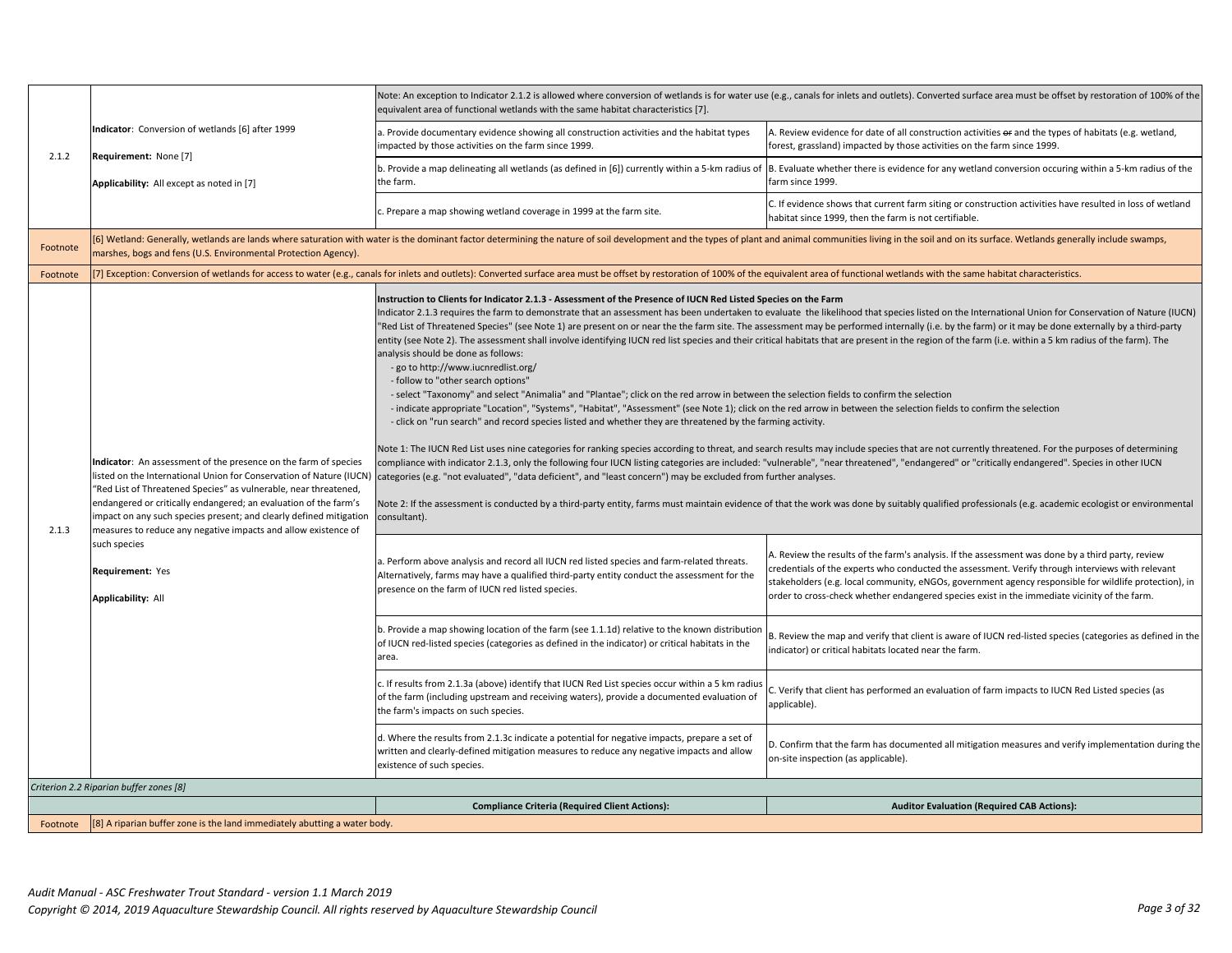|          | Indicator: For new farms installed on land after publication of the<br>ASC Freshwater Trout Standard (or for significant expansions),                                                                                                                                      | isks [9].                                                                                                                                                                                                                                                                                                                                                                                                                                                                                                                                                                                                                                                                                                                                                                                                                                                                                                                                                                   | Note: An exception is made if the farm can demonstrate through a third-party scientific analysis that the farm's structures do not impede animal habitats and corridors and do not present erosion                                                                                                                                                      |
|----------|----------------------------------------------------------------------------------------------------------------------------------------------------------------------------------------------------------------------------------------------------------------------------|-----------------------------------------------------------------------------------------------------------------------------------------------------------------------------------------------------------------------------------------------------------------------------------------------------------------------------------------------------------------------------------------------------------------------------------------------------------------------------------------------------------------------------------------------------------------------------------------------------------------------------------------------------------------------------------------------------------------------------------------------------------------------------------------------------------------------------------------------------------------------------------------------------------------------------------------------------------------------------|---------------------------------------------------------------------------------------------------------------------------------------------------------------------------------------------------------------------------------------------------------------------------------------------------------------------------------------------------------|
|          | minimum buffer zone between the farm and an adjacent water<br>body in which there is no farm infrastructure that might impede                                                                                                                                              | a. Inform the CAB of the date when farm installation was originally completed and any farm<br>expansions thereafter (also see 2.1.2a).                                                                                                                                                                                                                                                                                                                                                                                                                                                                                                                                                                                                                                                                                                                                                                                                                                      | A. Review evidence for date of farm installation and expansions.                                                                                                                                                                                                                                                                                        |
| 2.2.1    | wildlife's access to the water, except for inflow and outflow<br>systems                                                                                                                                                                                                   | b. If farm installation was completed before publication of the ASC Freshwater Trout<br>Standard, then indicator 2.2.1 does not apply. Otherwise proceed to 2.2.1c.                                                                                                                                                                                                                                                                                                                                                                                                                                                                                                                                                                                                                                                                                                                                                                                                         | B. Determine whether Indicator 2.2.1 is applicable to the farm.                                                                                                                                                                                                                                                                                         |
|          | Requirement: $\geq$ 15 meters from the water's edge [9]                                                                                                                                                                                                                    | c. Prepare a diagram of the farm showing the siting and dimensions of buffer zones between<br>the farm and adjacent water body.                                                                                                                                                                                                                                                                                                                                                                                                                                                                                                                                                                                                                                                                                                                                                                                                                                             | C. Review diagram to verify that siting of buffer zones is appropriate and that the farm does not impede<br>wildlife's access to the water.                                                                                                                                                                                                             |
|          | Applicability: All land-based farms constructed after publication of<br>the ASC Freshwater Trout Standard except as noted in [9]                                                                                                                                           | d. Ensure that buffer zones are free of farm infrastructure (rescue and safety equipment is<br>allowed as appropriate to ensure worker health and welfare).                                                                                                                                                                                                                                                                                                                                                                                                                                                                                                                                                                                                                                                                                                                                                                                                                 | D. During the on-site visit, inspect buffer zones to verify appropriate siting and dimensions.                                                                                                                                                                                                                                                          |
| Footnote |                                                                                                                                                                                                                                                                            | [9] An exception is made if the farm can demonstrate through a third-party scientific analysis that the farm's structures do not impede animal habitats and corridors and do not present erosion risks.                                                                                                                                                                                                                                                                                                                                                                                                                                                                                                                                                                                                                                                                                                                                                                     |                                                                                                                                                                                                                                                                                                                                                         |
|          | Criterion 2.3 Introduction of exotic species [10]                                                                                                                                                                                                                          |                                                                                                                                                                                                                                                                                                                                                                                                                                                                                                                                                                                                                                                                                                                                                                                                                                                                                                                                                                             |                                                                                                                                                                                                                                                                                                                                                         |
|          |                                                                                                                                                                                                                                                                            | <b>Compliance Criteria (Required Client Actions):</b>                                                                                                                                                                                                                                                                                                                                                                                                                                                                                                                                                                                                                                                                                                                                                                                                                                                                                                                       | <b>Auditor Evaluation (Required CAB Actions):</b>                                                                                                                                                                                                                                                                                                       |
| Footnote | [10] The ASC Freshwater Trout Standard defines "exotic species" as non-native animals living in areas outside their native boundaries.                                                                                                                                     |                                                                                                                                                                                                                                                                                                                                                                                                                                                                                                                                                                                                                                                                                                                                                                                                                                                                                                                                                                             |                                                                                                                                                                                                                                                                                                                                                         |
|          |                                                                                                                                                                                                                                                                            | Instruction to Clients for Indicator 2.3.1 - New Introductions of Exotic Trout<br>The ASC Freshwater Trout Standard seeks to discourage the introduction of trout into waterways where these species are not native or not previously established. For the purposes of Indicator 2.3.1,<br>a species is not considered exotic if it can be shown that the species is native to the area of farm operation or if it can be shown that the species was established in the area of the farm prior to<br>oublication of the ASC Freshwater Trout Standard.<br>Note: Indicator 2.3.1 does not apply to farms that operate closed production systems. A closed production system is defined as a facility with recirculating water that is separated from the wild<br>aquatic medium by effective physical barriers that are in place and well maintained to ensure no escapes of reared specimens or biological material that might survive and subsequently reproduce<br>$[11]$ |                                                                                                                                                                                                                                                                                                                                                         |
|          | Indicator: New introductions of exotic trout after the date of<br>publication of the ASC Freshwater Trout Standard, unless in a                                                                                                                                            | a. Inform the CAB if the farm uses a closed production system according to the above<br>definition (indicator 2.3.1 does not apply). Otherwise, proceed to 2.3.1b.                                                                                                                                                                                                                                                                                                                                                                                                                                                                                                                                                                                                                                                                                                                                                                                                          | A. Determine which type of culture system is used by the farm. If closed, then 2.3.1 does not apply<br>(response "n/a"). Otherwise, proceed to 2.3.1B.                                                                                                                                                                                                  |
| 2.3.1    | closed production system [11]<br>Requirement: None                                                                                                                                                                                                                         | b. Inform the CAB which trout species is being cultured at the farm and maintain purchase<br>records (e.g. receipts) that identify the species by Latin name.                                                                                                                                                                                                                                                                                                                                                                                                                                                                                                                                                                                                                                                                                                                                                                                                               | B. Confirm which species of trout is cultured at the farm.                                                                                                                                                                                                                                                                                              |
|          | Applicability: All except closed production systems                                                                                                                                                                                                                        | c. Compile available primary literature (e.g. scientific studies, government publications) to<br>determine whether or not the cultured species is generally considered to be native to the<br>region in which the farm operates.                                                                                                                                                                                                                                                                                                                                                                                                                                                                                                                                                                                                                                                                                                                                            | . Review the literature to determine if the cultured species is generally considered native to the area.<br>If yes, then 2.3.1 does not apply (response "n/a"). Otherwise, proceed to 2.3.1D.                                                                                                                                                           |
|          |                                                                                                                                                                                                                                                                            | d. If the species is considered non-native but was previously established in the area (i.e. if it<br>is an introduced species), search the literature for a reliable estimate of the year of<br>ntroduction.                                                                                                                                                                                                                                                                                                                                                                                                                                                                                                                                                                                                                                                                                                                                                                | D. If the species is not considered native to the area, review available information to determine if it was<br>introduced and had self-sustaining population established in the wild before publication of the ASC<br>Freshwater Trout Standard (7 February 2013). If yes, then 2.3.1 does not apply (response "n/a").<br>Otherwise, proceed to 2.3.1E. |
|          |                                                                                                                                                                                                                                                                            |                                                                                                                                                                                                                                                                                                                                                                                                                                                                                                                                                                                                                                                                                                                                                                                                                                                                                                                                                                             | E. Inform the client that the proposed culture stock is considered an 'exotic trout' under the ASC<br>Freshwater Trout Standard and therefore the farm is ineligible for certification.                                                                                                                                                                 |
| Footnote | [11] A closed production system is defined as a facility with recirculating water that is separated from the wild aquatic medium by effective physical barriers that are in place and well maintained to ensure no escapes of<br>might survive and subsequently reproduce. |                                                                                                                                                                                                                                                                                                                                                                                                                                                                                                                                                                                                                                                                                                                                                                                                                                                                                                                                                                             |                                                                                                                                                                                                                                                                                                                                                         |
|          | Criterion 2.4 Transgenic [12] Trout                                                                                                                                                                                                                                        |                                                                                                                                                                                                                                                                                                                                                                                                                                                                                                                                                                                                                                                                                                                                                                                                                                                                                                                                                                             |                                                                                                                                                                                                                                                                                                                                                         |
|          |                                                                                                                                                                                                                                                                            | <b>Compliance Criteria (Required Client Actions):</b>                                                                                                                                                                                                                                                                                                                                                                                                                                                                                                                                                                                                                                                                                                                                                                                                                                                                                                                       | <b>Auditor Evaluation (Required CAB Actions):</b>                                                                                                                                                                                                                                                                                                       |
| Footnote | [12] Transgenic trout: A subset of genetically modified organisms, which are organisms that have inserted DNA that originated in a different species. Some GMOs contain no DNA from other species and, therefore, are not tran                                             |                                                                                                                                                                                                                                                                                                                                                                                                                                                                                                                                                                                                                                                                                                                                                                                                                                                                                                                                                                             |                                                                                                                                                                                                                                                                                                                                                         |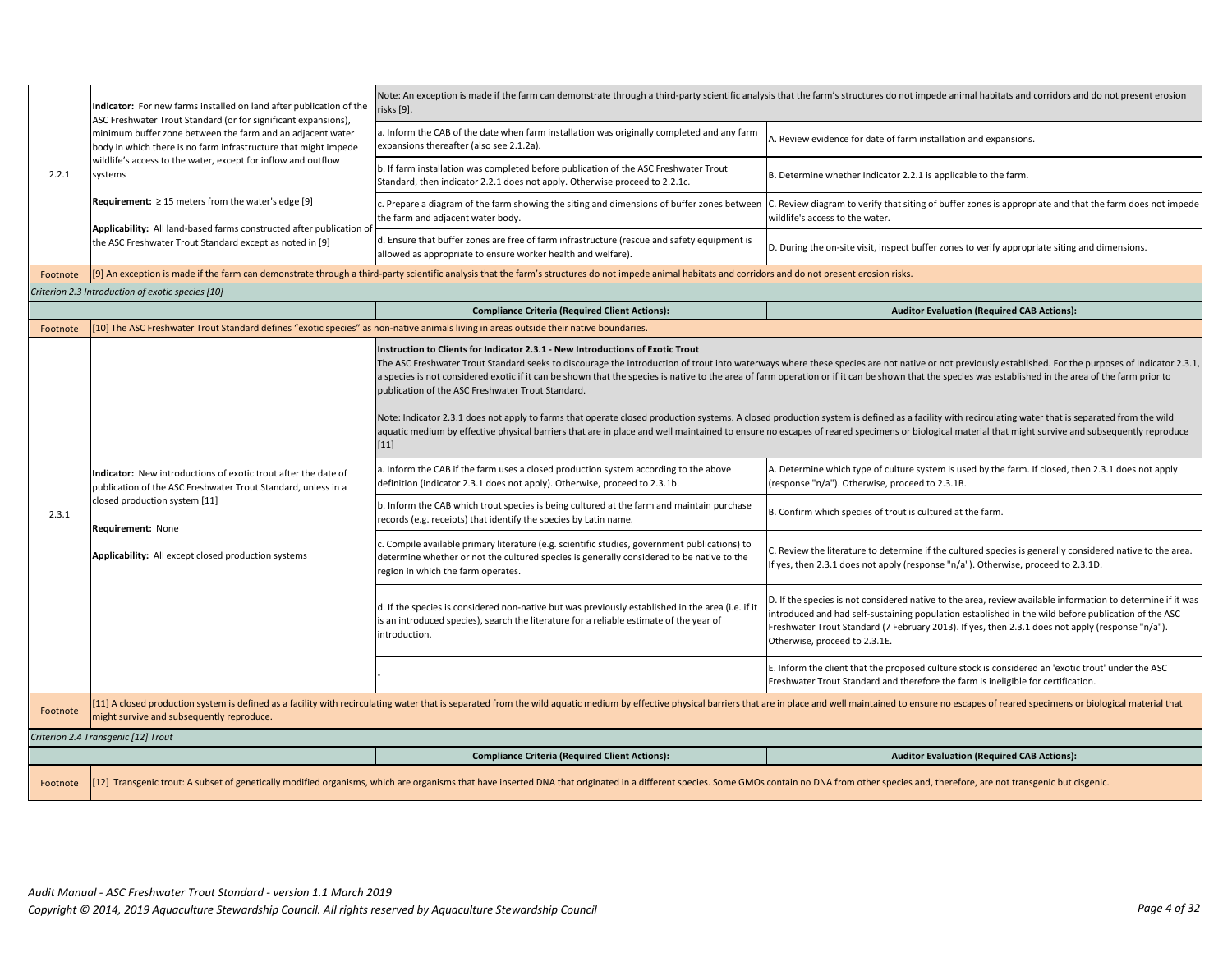| 2.4.1 | Indicator: Allowance for the culture of transgenic trout, including<br>the offspring of genetically engineered trout<br>Requirement: None<br><b>Applicability: All</b>                                                         | Instruction to Clients for Indicator 2.4.1 - Culture of Transgenic vs. Genetically Modified Trout<br>Under Indicator 2.4.1, farms which culture transgenic trout are ineligible for certification. Therefore it is important to be clear about the definitions adopted by the FTAD Steering Committee.<br>Transgenic Trout: A subset of genetically modified organisms (GMOs), which are organisms that have inserted DNA that originated in a different species. Some GMOs contain no DNA from other<br>species and, therefore, are not transgenic but cisgenic [12].<br>Genetic enhancement: The process of genetic improvement via selective breeding that can result in better growth performance and domestication but does not involve the insertion of any foreign<br>genes into the genome of the animal [13].<br>Under the ASC Freshwater Trout Standard, the culture of genetically enhanced trout stocks is allowed. The culture of transgenic and cisgenic trout stocks is not allowed.<br>Note: In countries where transgenic trout are not allowed by law, a statement from the authorities to confirm this is sufficient to show compliance with Indicator 2.4.1. |                                                                                                                                                                                                                                                                                                                                                                                              |
|-------|--------------------------------------------------------------------------------------------------------------------------------------------------------------------------------------------------------------------------------|----------------------------------------------------------------------------------------------------------------------------------------------------------------------------------------------------------------------------------------------------------------------------------------------------------------------------------------------------------------------------------------------------------------------------------------------------------------------------------------------------------------------------------------------------------------------------------------------------------------------------------------------------------------------------------------------------------------------------------------------------------------------------------------------------------------------------------------------------------------------------------------------------------------------------------------------------------------------------------------------------------------------------------------------------------------------------------------------------------------------------------------------------------------------------------|----------------------------------------------------------------------------------------------------------------------------------------------------------------------------------------------------------------------------------------------------------------------------------------------------------------------------------------------------------------------------------------------|
|       |                                                                                                                                                                                                                                | a. Maintain records for the origin of all cultured stocks including the supplier name, address<br>and contact person(s) for stock purchases.                                                                                                                                                                                                                                                                                                                                                                                                                                                                                                                                                                                                                                                                                                                                                                                                                                                                                                                                                                                                                                     | A. Review records to confirm compliance with the requirement.                                                                                                                                                                                                                                                                                                                                |
|       |                                                                                                                                                                                                                                | b. Ensure purchase documents confirm that the culture stock is not transgenic.                                                                                                                                                                                                                                                                                                                                                                                                                                                                                                                                                                                                                                                                                                                                                                                                                                                                                                                                                                                                                                                                                                   | B. If the auditor suspects that transgenic fish are in culture, add condition that the farm must have<br>stock identity tested by collecting randomly 3 fish from each stocked tank/cage for genetic analysis at<br>an ISO 17025 certified laboratory. An exception is made for countries in which (local) governments<br>provides official statements for non-allowance of transgenic fish. |
|       | Footnote [13] Genetic enhancement: The process of genetic improvement via selective breeding that can result in better growth performance and domestication but does not involve the insertion of any foreign genes into the g |                                                                                                                                                                                                                                                                                                                                                                                                                                                                                                                                                                                                                                                                                                                                                                                                                                                                                                                                                                                                                                                                                                                                                                                  |                                                                                                                                                                                                                                                                                                                                                                                              |

## *Criterion 2.5 Escapes from culture facilities*

|          |                                                                                                                                                                                                                                                                            | <b>Compliance Criteria (Required Client Actions):</b>                                                                                                                                                 | <b>Auditor Evaluation (Required CAB Actions):</b>                                                                                                                                                                                                  |
|----------|----------------------------------------------------------------------------------------------------------------------------------------------------------------------------------------------------------------------------------------------------------------------------|-------------------------------------------------------------------------------------------------------------------------------------------------------------------------------------------------------|----------------------------------------------------------------------------------------------------------------------------------------------------------------------------------------------------------------------------------------------------|
| 2.5.1    | Indicator: Evidence of a well-designed, maintained and managed<br>culture system, infrastructure and farm management to prevent<br>escapes during grow-out and at harvest, as demonstrated through                                                                         | . Ensure that farm procedures (see 2.5.2a) address all the farm measures for escape<br>prevention given in Appendix IV. Align farm procedures against requirements in Appendix                        | A. Review the list showing how farm's SOP's meet all requirements given in Appendix IV.                                                                                                                                                            |
|          | the requirements in Appendix IV<br>Requirement: Yes                                                                                                                                                                                                                        | . Ensure proper maintenance of the culture system and infrastructure to prevent escapes<br>during grow-out and harvest.                                                                               | B. During the initial on-site visit, inspect the culture system to verify proper maintenance of nets,<br>screens and barriers.                                                                                                                     |
|          | Applicability: All except closed production systems                                                                                                                                                                                                                        | the on-site visit.                                                                                                                                                                                    | c. For initial audits, arrange for the auditor to witness the farm's method of harvesting during IC. During the initial on-site visit, observe how the farm harvests fish to verify effectiveness of escape<br>prevention measures.                |
| 2.5.2    | Indicator: Presence of trout farming standard operating<br>procedures (SOP) that incorporate an escape risk assessment [14]<br>Requirement: Yes                                                                                                                            | a. Prepare a written SOP that incorporates an escape risk assessment (see 2.5.1a). For farms<br>that operate closed production systems, SOPs do not need to incorporate an escape risk<br>assessment. | A. Review the farm's SOP to confirm it includes an escape risk assessment. Include a synopsis in<br>auditing report (e.g. contents table of SOP) for future standadization of "risk assessment"<br>requirements by ASC or standards setting group. |
|          | <b>Applicability: All</b>                                                                                                                                                                                                                                                  | p. Ensure that the SOP is implemented on the farm.                                                                                                                                                    | B. During the on-site visit, confirm that the SOP is implemented by direct inspection and through<br>interviews with key staff.                                                                                                                    |
| Footnote |                                                                                                                                                                                                                                                                            | [14] SOP must clearly define the correct procedures for each aspect of farm operation, identify the risks involved and define mitigation procedures for prevention of escapes.                        |                                                                                                                                                                                                                                                    |
|          | Indicator: Evidence of farm staff capacities and capabilities,<br>including training of staff prior to starting work and regular training ensures adequate staff capacity to address risks from escapes.<br>during employment to understand and address risks from escapes | a. In the SOP for reducing escapes (see 2.5.2a), provide a description of how the farm                                                                                                                | A. Review SOP to verify that farm addresses staffing capacity needs in order to reduce escapes.                                                                                                                                                    |
| 2.5.3    | and follow the defined SOP<br>Requirement: Yes                                                                                                                                                                                                                             | . Maintain documentary records (e.g. minutes, attendance sheets) from regular staff<br>trainings on escape prevention procedures.                                                                     | B. Review records to verify that the farm regularly provides its employees with introductory or<br>continuing training on escape prevention procedures.                                                                                            |
|          | Applicability: All except closed production systems                                                                                                                                                                                                                        |                                                                                                                                                                                                       | . During the on-site visit, conduct interviews with responsible staff to confirm that training sessions<br>are held regularly (i.e. $\geq$ annually) and workers are aware of risks.                                                               |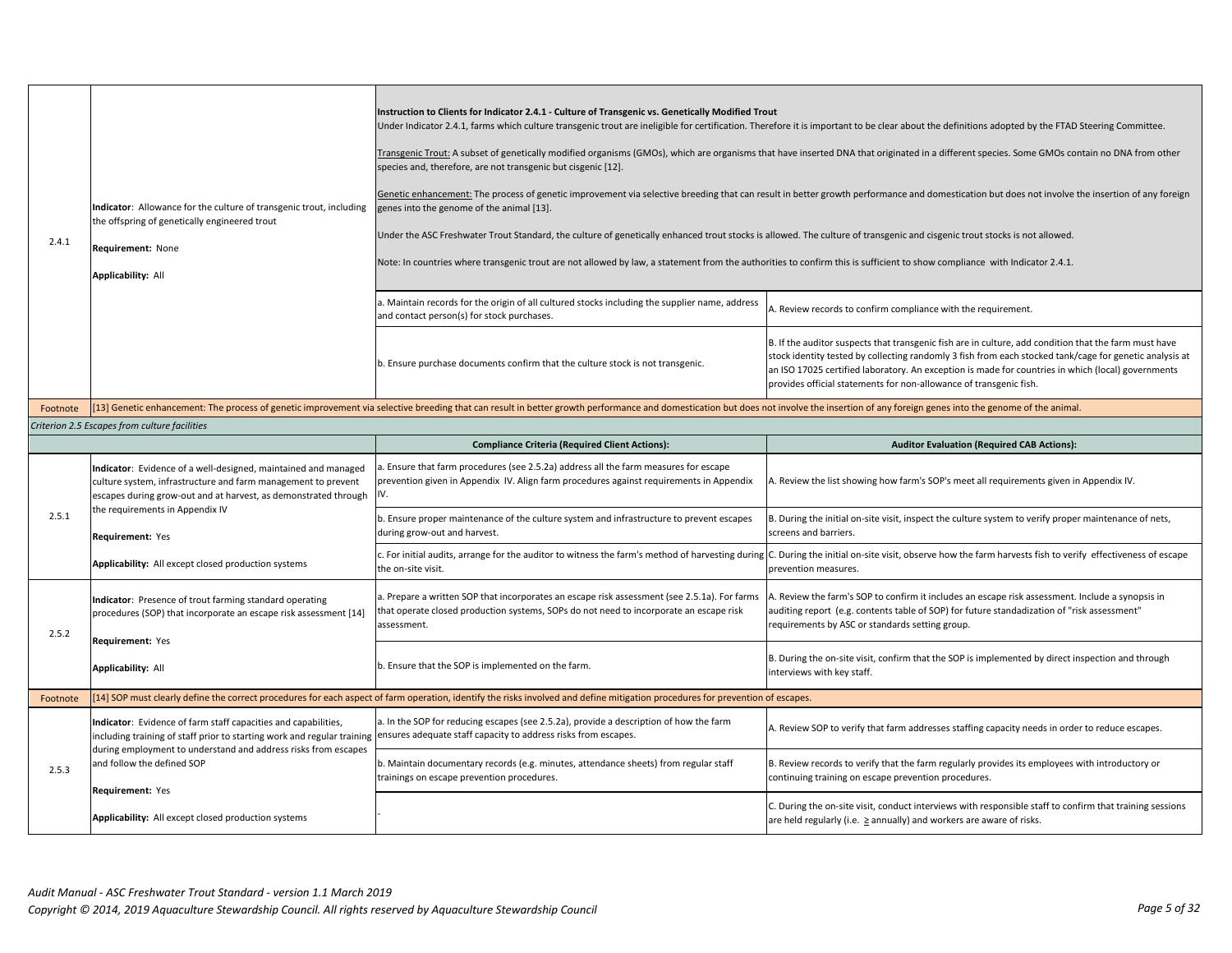| 2.5.4    | Indicator: Estimated unexplained loss [15] of farmed trout in net<br>pens is made publicly available<br>Requirement: Yes      | Instruction to Clients for Indicator 2.5.4 - Calculation of Estimated Unexplained Loss<br>The Estimated Unexplained Loss (EUL) of fish is calculated at the end of each production cycle as follows [15]:<br>EUL = (stocking count) - (harvest count) - (mortalities) - (recorded escapes)<br>Units for input variables are number of fish (i.e. counts) per complete production cycle.<br>. For each production cycle, maintain detailed records of the following:<br>- stocking count;<br>- harvest count;<br>- mortalities; and<br>- recorded escapes.                                                                                                                                                                                                                                                                                                                                                                                                                                                                                                                                                                                                                                                                                                                                                                                                                                                                | A. Review records for completeness.                                                                                                                                                                                            |
|----------|-------------------------------------------------------------------------------------------------------------------------------|--------------------------------------------------------------------------------------------------------------------------------------------------------------------------------------------------------------------------------------------------------------------------------------------------------------------------------------------------------------------------------------------------------------------------------------------------------------------------------------------------------------------------------------------------------------------------------------------------------------------------------------------------------------------------------------------------------------------------------------------------------------------------------------------------------------------------------------------------------------------------------------------------------------------------------------------------------------------------------------------------------------------------------------------------------------------------------------------------------------------------------------------------------------------------------------------------------------------------------------------------------------------------------------------------------------------------------------------------------------------------------------------------------------------------|--------------------------------------------------------------------------------------------------------------------------------------------------------------------------------------------------------------------------------|
|          | Applicability: All                                                                                                            | b. Calculate the estimated unexplained loss as described in the instructions (above) for the<br>most recent full production cycle. For first audit, farm must demonstrate understanding of<br>calculation and the requirement to disclose EUL after harvest of the current cycle.                                                                                                                                                                                                                                                                                                                                                                                                                                                                                                                                                                                                                                                                                                                                                                                                                                                                                                                                                                                                                                                                                                                                        | B. Verify that the farm calculates estimated unexplained losses correctly according using the formula<br>for EUL presented above.                                                                                              |
|          |                                                                                                                               | Make the results from 2.5.4b publicly available (e.g. by publishing information on the<br>farm's website). Keep records of when and where the results were made public for all<br>production cycles.                                                                                                                                                                                                                                                                                                                                                                                                                                                                                                                                                                                                                                                                                                                                                                                                                                                                                                                                                                                                                                                                                                                                                                                                                     | C. Verify that the farm makes the information available to the public and describe the means of access<br>in the audit report.                                                                                                 |
| Footnote | [15] Calculated as: Unexplained loss = Stocking count - harvest count - mortalities - other known escapes.                    |                                                                                                                                                                                                                                                                                                                                                                                                                                                                                                                                                                                                                                                                                                                                                                                                                                                                                                                                                                                                                                                                                                                                                                                                                                                                                                                                                                                                                          |                                                                                                                                                                                                                                |
| 2.5.5    | Indicator: All fish in net pens are counted during each grading<br>Requirement: Yes                                           | . Prepare a written procedure for grading which describes the frequency and methodology<br>for obtaining counts.                                                                                                                                                                                                                                                                                                                                                                                                                                                                                                                                                                                                                                                                                                                                                                                                                                                                                                                                                                                                                                                                                                                                                                                                                                                                                                         | A. Review the farm's procedure for grading.                                                                                                                                                                                    |
|          | <b>Applicability: All</b>                                                                                                     | b. Keep records of counts obtained at each grading.                                                                                                                                                                                                                                                                                                                                                                                                                                                                                                                                                                                                                                                                                                                                                                                                                                                                                                                                                                                                                                                                                                                                                                                                                                                                                                                                                                      | B. Review records and ask producer to trace back a logical unit from harvest to stocking, showing when<br>grading occurred.                                                                                                    |
|          | Criterion 2.6 Predator control [16]                                                                                           |                                                                                                                                                                                                                                                                                                                                                                                                                                                                                                                                                                                                                                                                                                                                                                                                                                                                                                                                                                                                                                                                                                                                                                                                                                                                                                                                                                                                                          |                                                                                                                                                                                                                                |
|          |                                                                                                                               | <b>Compliance Criteria (Required Client Actions):</b>                                                                                                                                                                                                                                                                                                                                                                                                                                                                                                                                                                                                                                                                                                                                                                                                                                                                                                                                                                                                                                                                                                                                                                                                                                                                                                                                                                    | <b>Auditor Evaluation (Required CAB Actions):</b>                                                                                                                                                                              |
| Footnote | [16] Excluding "vermin" as defined in the local jurisdiction.                                                                 |                                                                                                                                                                                                                                                                                                                                                                                                                                                                                                                                                                                                                                                                                                                                                                                                                                                                                                                                                                                                                                                                                                                                                                                                                                                                                                                                                                                                                          |                                                                                                                                                                                                                                |
|          |                                                                                                                               | Instruction to Clients for Indicator 2.6.1 - Exception to Prohibition on Use of Lethal Predator Control<br>The requirements of Indicator 2.6.1 prohibit farms from using lethal control measures to manage predators. Management of predators shall be through non-lethal methods only. To ensure<br>compliance with Indicator 2.6.1, farms must provide a detailed description of the predator control measures used at the site.<br>In certain limited and well-justified circumstances, the CAB may permit an exception to requirements of Indicator 2.6.1. Specifically, an exception may be granted in situations where the farm can<br>provide evidence of an assessment that demonstrates lethal action against a particular predator is appropriate, necessary and presents no risks to wild populations or ecosystems. The assessment<br>must come from an Environmental Impact Assessment (EIA) or any other credible process of environmental analysis. If the CAB determines that a farm should be allowed an exception to 2.6.1, the<br>CAB shall reproduce the written justification by the producer in the audit report. This exception cannot be applied to species that are vulnerable, endangered or critically endangered [20] as defined<br>by local or national legislation. Similarly, this exception cannot be applied to IUCN red listed species identified as threatened under Indicator 2.1.3. |                                                                                                                                                                                                                                |
| 2.6.1    | Indicator: Intentional use of lethal predator control<br>Requirement: None [17]<br>Applicability: All except as noted in [17] |                                                                                                                                                                                                                                                                                                                                                                                                                                                                                                                                                                                                                                                                                                                                                                                                                                                                                                                                                                                                                                                                                                                                                                                                                                                                                                                                                                                                                          |                                                                                                                                                                                                                                |
|          |                                                                                                                               | a. Prepare a list of all predator control devices used on the farm and their locations.                                                                                                                                                                                                                                                                                                                                                                                                                                                                                                                                                                                                                                                                                                                                                                                                                                                                                                                                                                                                                                                                                                                                                                                                                                                                                                                                  | A. Review list and confirm device locations and working condition during the on-site inspection.                                                                                                                               |
|          |                                                                                                                               | b. Provide a description of farm procedures for managing predators (e.g. in the SOP<br>identified in 2.5.2) which explains how the farm ensures that all actions are non-lethal.                                                                                                                                                                                                                                                                                                                                                                                                                                                                                                                                                                                                                                                                                                                                                                                                                                                                                                                                                                                                                                                                                                                                                                                                                                         | B. Verify that the farm's predator control procedures are implemented and that there is no evidence<br>the control measures are lethal.                                                                                        |
| Footnote |                                                                                                                               | no risks to wild populations or ecosystems. This exception cannot be applied to species that are threatened, endangered or critically endangered. The assessment must come from an EIA or any other credible process of enviro                                                                                                                                                                                                                                                                                                                                                                                                                                                                                                                                                                                                                                                                                                                                                                                                                                                                                                                                                                                                                                                                                                                                                                                           | [17] The ASC Freshwater Trout Standard permits an exception to the prohibition on lethal action in situations where the farm can provide evidence of an assessment that demonstrates lethal action against a particular predat |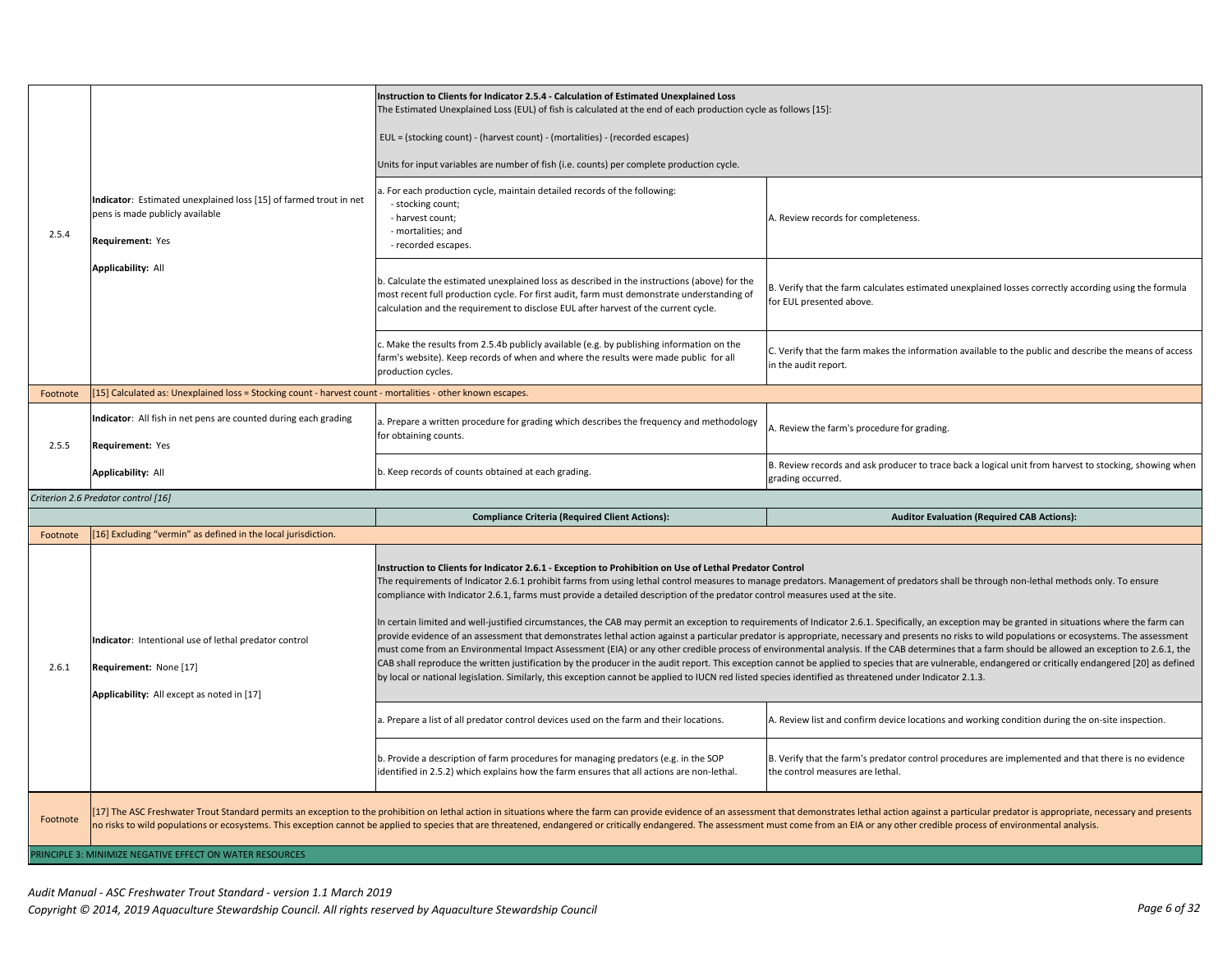|          | Criterion 3.1 Water Use/Abstraction Levels                                                                                                                                                    |                                                                                                                                                                                                                                                                                                                                                                                                                                                                                                                                                                                                                                                                                                                                                                                                                             |                                                                                                                                                                                                                                                                                                                                                                                                                                                                                                                                                                                                                                                                                                                                                                                                                                                                                                                                                                                                              |  |
|----------|-----------------------------------------------------------------------------------------------------------------------------------------------------------------------------------------------|-----------------------------------------------------------------------------------------------------------------------------------------------------------------------------------------------------------------------------------------------------------------------------------------------------------------------------------------------------------------------------------------------------------------------------------------------------------------------------------------------------------------------------------------------------------------------------------------------------------------------------------------------------------------------------------------------------------------------------------------------------------------------------------------------------------------------------|--------------------------------------------------------------------------------------------------------------------------------------------------------------------------------------------------------------------------------------------------------------------------------------------------------------------------------------------------------------------------------------------------------------------------------------------------------------------------------------------------------------------------------------------------------------------------------------------------------------------------------------------------------------------------------------------------------------------------------------------------------------------------------------------------------------------------------------------------------------------------------------------------------------------------------------------------------------------------------------------------------------|--|
|          |                                                                                                                                                                                               | <b>Compliance Criteria (Required Client Actions):</b>                                                                                                                                                                                                                                                                                                                                                                                                                                                                                                                                                                                                                                                                                                                                                                       | <b>Auditor Evaluation (Required CAB Actions):</b>                                                                                                                                                                                                                                                                                                                                                                                                                                                                                                                                                                                                                                                                                                                                                                                                                                                                                                                                                            |  |
|          |                                                                                                                                                                                               | Instruction to Clients for Indicator 3.1.1 - Exemptions from Meeting the Maxima for Water Abstraction<br>show how the farm's water abstraction volume is consistent with meeting the intent of the requirement.<br>provide documentary evidence to show that water use complies with regulatory requirements for minimum vital flow.                                                                                                                                                                                                                                                                                                                                                                                                                                                                                        | Indicator 3.1.1 requires that farms abstract no more than half of the water from a natural flowing water body as determined on at least an annual basis. In implementing this requirement, the ASC<br>ecognizes a need for farms and auditors to remain flexible. It may be challenging to evaluate some water ways because of complex flow patterns (e.g. seasonal changes) or because the waterways<br>hemselves are highly modified from a natural state (e.g. some of the centuries-old channels in Europe). In such cases, operators should provide the CAB with sufficient background information to<br>Where local authority or scientific study has established a minimum vital water flow for the water body, farms should respect these minima. Therefore the ASC allows two exemptions to 3.1.1:<br>Exeption #1: Farms are exempt if they demonstrate that their jurisdiction of operation regulates water abstraction based on a minimum vital water flow for the natural water body. Farms must |  |
|          | Indicator: Maximum amount of water that a farm can abstract<br>from a natural flowing water body (such as a river or stream)<br>Requirement: 50% of the natural water body's flow immediately | documentary evidence to show how their water usage is consistent with maintaining the minima set by scientific study.                                                                                                                                                                                                                                                                                                                                                                                                                                                                                                                                                                                                                                                                                                       | Exeption #2: Farms are exempt if they demonstrate that abstraction amounts respect the limits determined by a scientific study which has estimated minimum vital flow. Farms must provide                                                                                                                                                                                                                                                                                                                                                                                                                                                                                                                                                                                                                                                                                                                                                                                                                    |  |
| 3.1.1    | above the farm [18]<br>Applicability: All farms utilizing surface water (such as water from<br>a river) except as noted in [18]                                                               | a. Inform the CAB if the farm seeks an exemption to 3.1.1. and provide supporting evidence<br>see Instructions). Otherwise, proceed to 3.1.1b.                                                                                                                                                                                                                                                                                                                                                                                                                                                                                                                                                                                                                                                                              | A. If the farm seeks an exemption, review evidence for compliance with regulatory or scientifically-<br>derived water flow minima and provide a synopsis in the audit report. Otherwise, proceed to 3.1.1B.                                                                                                                                                                                                                                                                                                                                                                                                                                                                                                                                                                                                                                                                                                                                                                                                  |  |
|          |                                                                                                                                                                                               | . Maintain records of all water abstracted by the farm and use these values to calculate the<br>total volume of water abstracted on an annual basis.                                                                                                                                                                                                                                                                                                                                                                                                                                                                                                                                                                                                                                                                        | B. Confirm that the farm maintains records of water abstraction and that calculations are accurate for<br>annual volume of water abstracted.                                                                                                                                                                                                                                                                                                                                                                                                                                                                                                                                                                                                                                                                                                                                                                                                                                                                 |  |
|          |                                                                                                                                                                                               | c. Provide the CAB with reliable estimates of water flow immediately above the farm (e.g.<br>scientific studies, government publications). Use these values to calulate the total volume of<br>water flow on an annual basis.                                                                                                                                                                                                                                                                                                                                                                                                                                                                                                                                                                                               | C. Confirm that the farm has access to reliable estimates for water flow immediately above the farm<br>and that caclulations are accurate for annual volume of water flow immediately above the farm.                                                                                                                                                                                                                                                                                                                                                                                                                                                                                                                                                                                                                                                                                                                                                                                                        |  |
|          |                                                                                                                                                                                               | d. Use the results of 3.1.1b divided by 3.1.1c multiplied by 100 to determine the percent<br>abstraction of the natural water body's flow.                                                                                                                                                                                                                                                                                                                                                                                                                                                                                                                                                                                                                                                                                  | D. Review data to verify that the volume of water abstracted does not exceed 50% of the natural water<br>body's flow immediately above the farm during any month of the year. One annual measurement at<br>point of lowest flow rate period to demonstrate less than 50% water abstraction. The farmer is required<br>to demonstrate historical statistics of what period is defined as "low flow rate".                                                                                                                                                                                                                                                                                                                                                                                                                                                                                                                                                                                                     |  |
| Footnote |                                                                                                                                                                                               | vital flow. Farms would also be exempt if they can demonstrate abstraction amounts respect limits determined by a scientific study that estimates minimum vital flow.                                                                                                                                                                                                                                                                                                                                                                                                                                                                                                                                                                                                                                                       | [18] Farms will be exempted from this requirement if they can demonstrate that they are in a jurisdiction that regulates the farm's water abstraction based on a minimum vital water flow for the natural water body, and the                                                                                                                                                                                                                                                                                                                                                                                                                                                                                                                                                                                                                                                                                                                                                                                |  |
|          | Indicator: Demonstration that >90% abstracted water is returned<br>to the natural water body                                                                                                  | a. Retain records to show how the farm ensures that > 90% of abstracted water is returned<br>o the natural water body.                                                                                                                                                                                                                                                                                                                                                                                                                                                                                                                                                                                                                                                                                                      | A. Review farm records for completeness.                                                                                                                                                                                                                                                                                                                                                                                                                                                                                                                                                                                                                                                                                                                                                                                                                                                                                                                                                                     |  |
| 3.1.2    | <b>Requirement: Yes</b><br>Applicability: All farms utilizing surface water (such as water from<br>a river)                                                                                   |                                                                                                                                                                                                                                                                                                                                                                                                                                                                                                                                                                                                                                                                                                                                                                                                                             | B. During the on-site visit, inspect the water intake and discharge areas to confirm that the farm has<br>means of estimating returned water volume.                                                                                                                                                                                                                                                                                                                                                                                                                                                                                                                                                                                                                                                                                                                                                                                                                                                         |  |
| 3.1.3    | Indicator: All use of underground pumped water has been<br>permitted by regulatory authorities<br>Requirement: Yes                                                                            | Instruction to Clients for Indicator 3.1.3 - Distinction between Surface Water and Underground Pumped Water<br>For the purposes of showing compliance with Indicator 3.1.3, it is necessary to make a distinction between "surface water" and "underground pumped water." Surface water is defined as "water<br>collecting on the ground or in a stream, river, lake, wetland or ocean. Groundwater is defined as "water beneath the earth's surface that supplies wells and springs". A spring is a location where<br>ground water comes to the surface. Once spring water is flowing naturally across the ground surface, it is no longer ground water but is considered surface water.<br>Note: the term "surface water" is used here in place of the original term "surficial water" that appeared in the PAD Standard. |                                                                                                                                                                                                                                                                                                                                                                                                                                                                                                                                                                                                                                                                                                                                                                                                                                                                                                                                                                                                              |  |
|          | well)                                                                                                                                                                                         | Applicability: All farms utilizing groundwater (such as water from a a. Identify any use of underground pumped water by the farm and include in the farm map<br>or diagram (see 1.1.1d and 2.1.1a).                                                                                                                                                                                                                                                                                                                                                                                                                                                                                                                                                                                                                         | A. Verify whether the farm uses underground pumped water or not and record this in the audit report.                                                                                                                                                                                                                                                                                                                                                                                                                                                                                                                                                                                                                                                                                                                                                                                                                                                                                                         |  |
|          |                                                                                                                                                                                               | . Obtain permits from regulatory authorities.                                                                                                                                                                                                                                                                                                                                                                                                                                                                                                                                                                                                                                                                                                                                                                               | B. Confirm that the farm has permits for all pumped water (as applicable).                                                                                                                                                                                                                                                                                                                                                                                                                                                                                                                                                                                                                                                                                                                                                                                                                                                                                                                                   |  |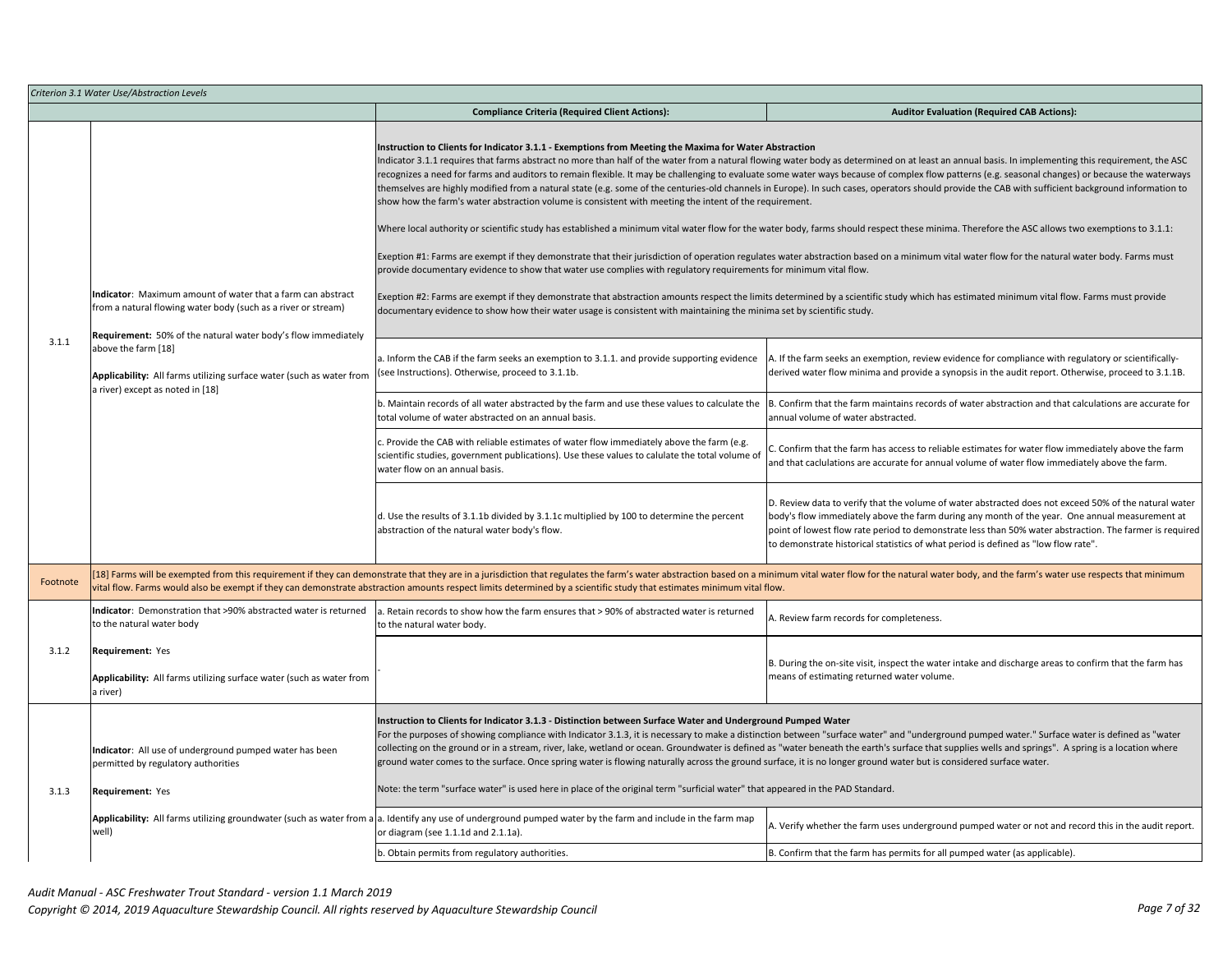|          |                                                                                                                                                                                                                                                                                                                                                                                      |                                                                                                                                                                                                                                                                                                                                                                                                                                                                                                                                                                                                                                                                                                                                                                                                                                                                                                                                                                                                                                                                                                                             | C. During the on-site visit, inspect groundwater sources (as applicable).                                                                                                                                                    |  |  |
|----------|--------------------------------------------------------------------------------------------------------------------------------------------------------------------------------------------------------------------------------------------------------------------------------------------------------------------------------------------------------------------------------------|-----------------------------------------------------------------------------------------------------------------------------------------------------------------------------------------------------------------------------------------------------------------------------------------------------------------------------------------------------------------------------------------------------------------------------------------------------------------------------------------------------------------------------------------------------------------------------------------------------------------------------------------------------------------------------------------------------------------------------------------------------------------------------------------------------------------------------------------------------------------------------------------------------------------------------------------------------------------------------------------------------------------------------------------------------------------------------------------------------------------------------|------------------------------------------------------------------------------------------------------------------------------------------------------------------------------------------------------------------------------|--|--|
|          |                                                                                                                                                                                                                                                                                                                                                                                      |                                                                                                                                                                                                                                                                                                                                                                                                                                                                                                                                                                                                                                                                                                                                                                                                                                                                                                                                                                                                                                                                                                                             |                                                                                                                                                                                                                              |  |  |
|          | Indicator: Well depths are tested at least annually, and results<br>made publicly available [19]                                                                                                                                                                                                                                                                                     | . Ensure that well tests are conducted at a similar time each year [19] using an appropriate<br>methodology.                                                                                                                                                                                                                                                                                                                                                                                                                                                                                                                                                                                                                                                                                                                                                                                                                                                                                                                                                                                                                | A. Review evidence to verify that the farm has wells tested at a similar time each year using an<br>appropriate methodology.                                                                                                 |  |  |
| 3.1.4    | Requirement: Yes                                                                                                                                                                                                                                                                                                                                                                     | b. Maintain records of results from all tests of well depth.                                                                                                                                                                                                                                                                                                                                                                                                                                                                                                                                                                                                                                                                                                                                                                                                                                                                                                                                                                                                                                                                | B. Confirm that the farm maintains results from tests of well depth.                                                                                                                                                         |  |  |
|          | Applicability: All farms utilizing groundwater (such as water from a<br>well)                                                                                                                                                                                                                                                                                                        | Make the results from 3.1.4b available publicly (e.g. by posting on the farm's website).<br>Keep records of when and where results were made public.                                                                                                                                                                                                                                                                                                                                                                                                                                                                                                                                                                                                                                                                                                                                                                                                                                                                                                                                                                        | C. Verify that the farm makes the information from 3.1.4b available to the public and record the testing<br>results in the audit report (public section).                                                                    |  |  |
| Footnote |                                                                                                                                                                                                                                                                                                                                                                                      | [19] Well depths must be tested at similar times of the year, with results submitted to ASC. More detailed methodology will be provided in the Auditing Guidance document.                                                                                                                                                                                                                                                                                                                                                                                                                                                                                                                                                                                                                                                                                                                                                                                                                                                                                                                                                  |                                                                                                                                                                                                                              |  |  |
|          | Criterion 3.2 Land-based systems-Water Quality/Effluent                                                                                                                                                                                                                                                                                                                              |                                                                                                                                                                                                                                                                                                                                                                                                                                                                                                                                                                                                                                                                                                                                                                                                                                                                                                                                                                                                                                                                                                                             |                                                                                                                                                                                                                              |  |  |
|          |                                                                                                                                                                                                                                                                                                                                                                                      | <b>Compliance Criteria (Required Client Actions):</b>                                                                                                                                                                                                                                                                                                                                                                                                                                                                                                                                                                                                                                                                                                                                                                                                                                                                                                                                                                                                                                                                       | <b>Auditor Evaluation (Required CAB Actions):</b>                                                                                                                                                                            |  |  |
|          |                                                                                                                                                                                                                                                                                                                                                                                      | Instruction to Clients for Indicator 3.2.1 - Calculating Total Phosphorus Released per Ton of Fish Produced<br>Farms must demonstrate compliance with the requirement of Indicator 3.2.1 which specifies the maximum amount of phosphorus that a producer can release into the environment per metric ton<br>(mt) of fish produced over a 12-month period. The requirement is set at 5 kg/mt for the first three years from date of publication of the ASC Freshwater Trout Standard (i.e. from 7 February 2013<br>until 7 February 2016), dropping to 4 kg/mt thereafter. The calculation of total phosphorus released is made using a "mass balance" approach. Detailed instructions and formulas are given in<br>Appendix II-A.<br>f applicable, farms may take account of any physical removals of phosphorus in the form of sludge provided there is evidence to show:<br>- the farm has records showing the total quantity of sludge removed from site over the relevant time period;<br>- the farm determined phosphorus concentration (% P) in removed sludge by sampling and analyzing representative batches; and |                                                                                                                                                                                                                              |  |  |
|          |                                                                                                                                                                                                                                                                                                                                                                                      | - the sludge was properly disposed off site and in accordance with the farm's biosolid (sludge) management plan.                                                                                                                                                                                                                                                                                                                                                                                                                                                                                                                                                                                                                                                                                                                                                                                                                                                                                                                                                                                                            |                                                                                                                                                                                                                              |  |  |
|          | Indicator: Maximum total amount of phosphorus released into the<br>environment per metric ton (mt) of fish produced over a 12-month<br>period (see methodology in Appendix II-A)<br>Requirement: 5 kg/mt of fish produced over a 12-month period;<br>within three years of publication of the ASC Freshwater Trout<br>Standard (from 7 February 2013 to 7 February 2016), 4 kg/mt of | . Maintain records showing the amount and type of feeds used during the past 12 months.                                                                                                                                                                                                                                                                                                                                                                                                                                                                                                                                                                                                                                                                                                                                                                                                                                                                                                                                                                                                                                     | A. Verify that farm has records for feeds used over the relevant time period.                                                                                                                                                |  |  |
| 3.2.1    |                                                                                                                                                                                                                                                                                                                                                                                      | . For all feeds used (result from 3.2.1a), keep records showing phosphorus content as<br>determined by chemical analysis or based on feed supplier declaration (Appendix II-A).                                                                                                                                                                                                                                                                                                                                                                                                                                                                                                                                                                                                                                                                                                                                                                                                                                                                                                                                             | B. Verify that farm has records showing the phosphorus content in feeds.                                                                                                                                                     |  |  |
|          | fish produced over a 12-month period (after 7 February 2016)                                                                                                                                                                                                                                                                                                                         | Using equation #1 from Appendix II-A and results from 3.2.1a and b, calculate the total<br>amount of phosphorus added as feed during the last 12 months of production.                                                                                                                                                                                                                                                                                                                                                                                                                                                                                                                                                                                                                                                                                                                                                                                                                                                                                                                                                      | C. Confirm that calculations are done according to Appendix II-A.                                                                                                                                                            |  |  |
|          | Applicability: All land-based systems                                                                                                                                                                                                                                                                                                                                                | d. Maintain records for stocking, harvest and mortality which are sufficient to calculate the<br>amount of biomass produced (equation #2 in Appendix II-A) during the past 12 months.                                                                                                                                                                                                                                                                                                                                                                                                                                                                                                                                                                                                                                                                                                                                                                                                                                                                                                                                       | D. Verify that the farm maintained all records needed to calculate the amount of biomass produced<br>during the past 12 months.                                                                                              |  |  |
|          |                                                                                                                                                                                                                                                                                                                                                                                      | . Calculate the amount of phosphorus in fish biomass produced (result from 3.2.1d) using<br>equation #3 in Appendix II-A.                                                                                                                                                                                                                                                                                                                                                                                                                                                                                                                                                                                                                                                                                                                                                                                                                                                                                                                                                                                                   | E. Confirm that P-content calculations are done according to Appendix II-A.                                                                                                                                                  |  |  |
|          |                                                                                                                                                                                                                                                                                                                                                                                      | #4 in Appendix II-A) during the past 12 months.                                                                                                                                                                                                                                                                                                                                                                                                                                                                                                                                                                                                                                                                                                                                                                                                                                                                                                                                                                                                                                                                             | . If applicable, maintain records showing the total amount of P removed as sludge (equation  F. As applicable, verify records showing how the farm determined the amount of phosphorus removed<br>from the system as sludge. |  |  |
|          |                                                                                                                                                                                                                                                                                                                                                                                      | g. Using the formula in Appendix II-A and results from 3.2.1a-f (above), calculate total<br>phosphorus released per ton of fish produced.                                                                                                                                                                                                                                                                                                                                                                                                                                                                                                                                                                                                                                                                                                                                                                                                                                                                                                                                                                                   | G. Review calculations to confirm that the farm does not exceed requirements for total amount of<br>phosphorus released.                                                                                                     |  |  |
|          |                                                                                                                                                                                                                                                                                                                                                                                      | Instruction to Clients for Indicator 3.2.2 - Oxygen Saturation in the Outflow<br>Requirements for measuring oxygen saturation are given in Appendix II-B. Take DO measurements at the outlet where water is discharged (i.e. measure DO in the actual outflow, not in the receiving<br>water. For farms using a water treatment system this could be the water in the final part of the treatment system before being discharged). Each month, determine percent oxygen saturation from<br>two data series: one taken in the early morning and another one taken in the late afternoon (does not need to be daily).                                                                                                                                                                                                                                                                                                                                                                                                                                                                                                         |                                                                                                                                                                                                                              |  |  |
|          | Indicator: Minimum oxygen saturation in the outflow, measured<br>monthly (see methodology in Appendix II-B)                                                                                                                                                                                                                                                                          | percent saturation at all times.                                                                                                                                                                                                                                                                                                                                                                                                                                                                                                                                                                                                                                                                                                                                                                                                                                                                                                                                                                                                                                                                                            | f a single oxygen reading is below 60 percent, the farm would need to demonstrate daily continuous monitoring with an electronic probe and recorder for at least a week with a minimum 60                                    |  |  |
| 3.2.2    | Requirement: 60% [20]                                                                                                                                                                                                                                                                                                                                                                | a. Provide monthly monitoring records of DO percent saturation in outlfow water for the<br>previous 12 months. For first audits, farm records must cover ≥ 6 months.                                                                                                                                                                                                                                                                                                                                                                                                                                                                                                                                                                                                                                                                                                                                                                                                                                                                                                                                                        | A. Review DO dataset to confirm that monitoring covers the required timeframe and that DO was $\geq 60\%$<br>for each monthly water sample.                                                                                  |  |  |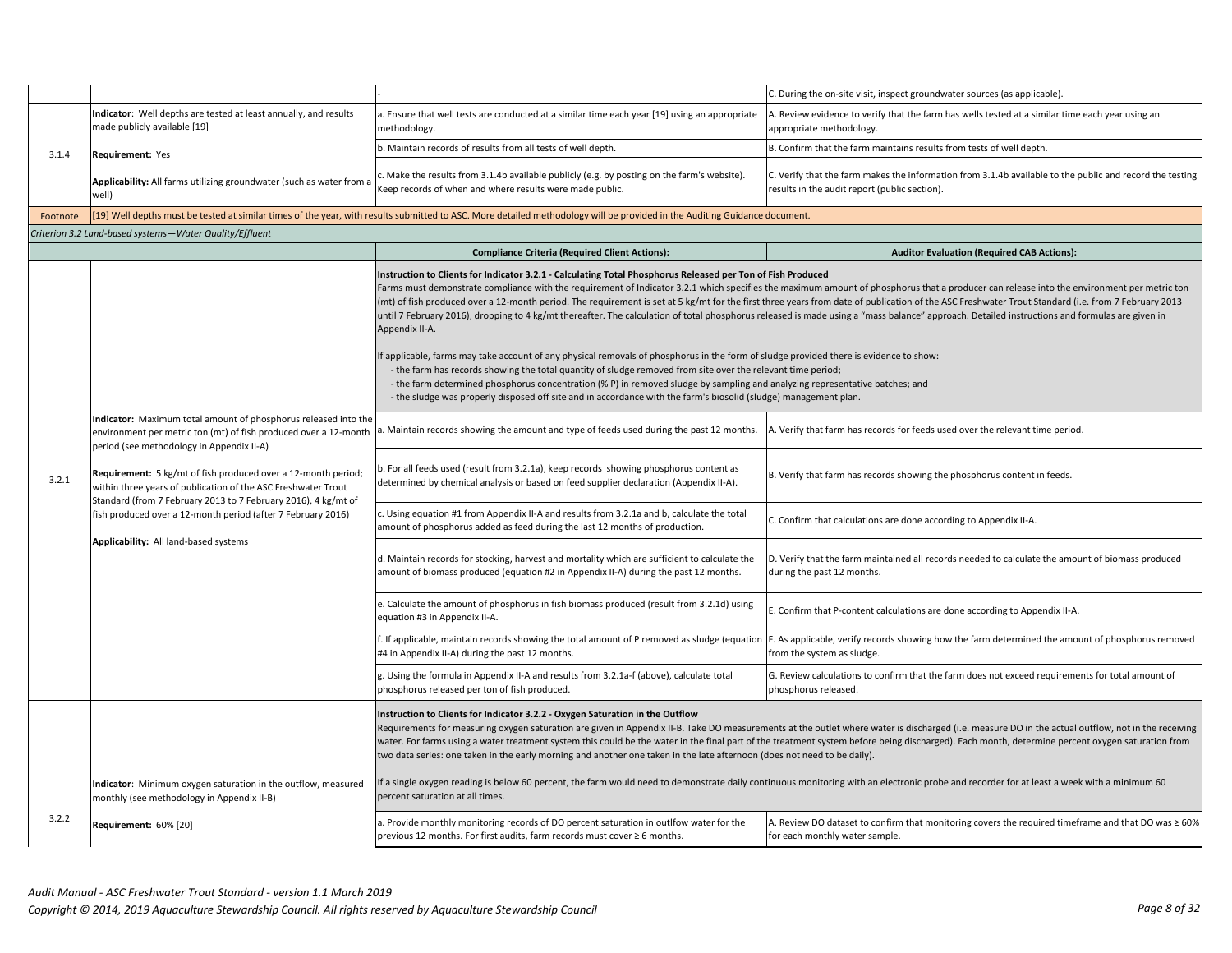|          | Applicability: All land-based systems                                                                                                    | b. If any single value from 3.2.2a is < 60%, initiate daily continuous DO monitoring with an<br>electronic probe and recorder for > 1 week. Maintain a record of the results.                                                                                                                 | B. If applicable (see results from 3.2.2a), review the farm's results from daily continuous monitoring to<br>verify that DO saturation in the outflow was ≥ 60% at all times for at least one week.                                                                                                                                                                                                                                                                                                                                                                                                  |
|----------|------------------------------------------------------------------------------------------------------------------------------------------|-----------------------------------------------------------------------------------------------------------------------------------------------------------------------------------------------------------------------------------------------------------------------------------------------|------------------------------------------------------------------------------------------------------------------------------------------------------------------------------------------------------------------------------------------------------------------------------------------------------------------------------------------------------------------------------------------------------------------------------------------------------------------------------------------------------------------------------------------------------------------------------------------------------|
|          |                                                                                                                                          | c. During the on site visit, make arrangements for the auditor to observe calibration of<br>equipment and measurements.                                                                                                                                                                       | C. During the on-site visit, observe how the farm calibrates equipment and takes DO measurements (or<br>takes samples for chemical analysis) to confirm compliance.                                                                                                                                                                                                                                                                                                                                                                                                                                  |
| Footnote |                                                                                                                                          | [20] If a single oxygen reading is below 60 percent, the farm would need to demonstrate daily continuous monitoring with an electronic probe and recorder for at least a week with a minimum 60 percent saturation at all time                                                                |                                                                                                                                                                                                                                                                                                                                                                                                                                                                                                                                                                                                      |
|          |                                                                                                                                          | Instruction to Clients for Indicator 3.2.3 - Macroinvertebrate Surveys<br>approved the sampling methodology.                                                                                                                                                                                  | A detailed description of the methodology for the macroinvertebrate survey is given in Appendix II-C of the ASC Freshwater Trout Standard. Farms may undertake the surveys themselves or contract<br>to have the surveys completed by a competent external party. In either case, all requirements of the methodology shall be fulfilled including anlaysis of samples by an accredited laboratory that has                                                                                                                                                                                          |
|          |                                                                                                                                          | months (i.e. semi-annual sampling).                                                                                                                                                                                                                                                           | Macroinvertebrate surveys must be conducted once every 12 months (i.e. annual sampling) with two exceptions. First, in situations where the downstream survey drops a category according to the<br>benthic health status between two consecutive surveys, the farm must perform two surveys during the following 12 month period (i.e. bi-annual sampling) using the same faunal system, that<br>demonstrate compliance with the Standard. Second, in situations where downstream and upstream benthic health status is consistent for 3 years or more, the farm may perform sampling every 24       |
|          | effluent discharge demonstrate benthic health that is similar to or                                                                      | Indicator: Macroinvertebrate surveys downstream from the farm's lof the farm's benthic surveys are consistent with the intent and rigor of the ASC Freshwater Trout Standard.                                                                                                                 | When survey results indicate that the health of downstream benthic communities is worse than upstream but there is reason to suspect that farm effluent was not the cause, the farm may seek an<br>exemption from the CAB. In such cases, an exemption may only be awarded if it can be shown that the observed health of downstream benthic communities is consistent with minimum health<br>levels set by competent authority (e.g. a government agency) as established through scientific analyses. For any such exceptions, the auditor shall fully document in the audit report how the results |
| 3.2.3    | in Appendix II-C)<br>Requirement: Yes<br>Applicability: All land-based systems                                                           | better than surveys upstream from the discharge (see methodology a. Have a scientific assessment done in the area downstream of the outlet to identify the<br>zone most likely to be impacted by farm discharge. This assessment must consider water<br>mixing and distance from farm outlet. | A. Confirm that the farm used the results from a scientific assessment to determine the location of<br>downstream sampling.                                                                                                                                                                                                                                                                                                                                                                                                                                                                          |
|          |                                                                                                                                          | b. Prepare a map showing the upstream and downstream transects and sampling stations<br>used for macroinvertebrate surveys (see Appendix II-C).                                                                                                                                               | B. Review map to verify appropriate siting of sampling stations relative to the scientific assessment (see<br>3.2.3a) and in compliance with Appendix II-C.                                                                                                                                                                                                                                                                                                                                                                                                                                          |
|          |                                                                                                                                          | c. Collect benthic samples along transects in accordance with Appendix II-C and maintain<br>records of all sample collections.                                                                                                                                                                | C. Confirm that the sample collection followed Appendix II-C.                                                                                                                                                                                                                                                                                                                                                                                                                                                                                                                                        |
|          |                                                                                                                                          | d. Have an accredited laboratory analyze the samples for benthic invertebrate fauna<br>including characterization of species composition, abundance, diversity, and presence of key<br>sensitive indicator species.                                                                           | D. Confirm that the laboratory used by the farm is accredited for analyses of benthic samples. Review<br>the laboratory results to confirm that the samples of benthic fauna were characterized as required.                                                                                                                                                                                                                                                                                                                                                                                         |
|          |                                                                                                                                          | e. Using survey results from 3.2.3d, compare the benthic health of areas downstream from<br>the discharge to those areas upstream of the discharge to assure no change.                                                                                                                       | E. Review the farm's comparison of upstream and downstream benthic health to confirm that the<br>farm's conclusions are directly supported by objective evidence from benthic surveys. Verify that<br>surveys show compliance with the requirement.                                                                                                                                                                                                                                                                                                                                                  |
|          |                                                                                                                                          |                                                                                                                                                                                                                                                                                               | F. Compare upstream and downstream benthic health over time to determine future surveillance<br>ferquency (see instructions).                                                                                                                                                                                                                                                                                                                                                                                                                                                                        |
|          |                                                                                                                                          | Note: Detailed description of the biosolids (sludge) Best Management Practices is given in Appendix II-D of the ASC Freshwater Trout Standard.                                                                                                                                                |                                                                                                                                                                                                                                                                                                                                                                                                                                                                                                                                                                                                      |
| 3.2.4    |                                                                                                                                          | a. Prepare a biosolids (sludge) management plan that addresses all requirements in<br>Appendix II-D.                                                                                                                                                                                          | A. Review the farm's biosolids (sludge) management plan for compliance with Appendix II-D.                                                                                                                                                                                                                                                                                                                                                                                                                                                                                                           |
|          | Indicator: Evidence of implementation of biosolids (sludge); Best<br>Management Practices (BMPs) (see Appendix II-D)<br>Requirement: Yes | b. Prepare a process flow diagram of the key steps taken to responsibly manage sludge<br>identifying treatment, transfer, storage, utilization and disposal.                                                                                                                                  | B. Evaluate the flow diagram to confirm it covers all steps (e.g. cleaning routines of pipes, sumps,<br>channels and units).                                                                                                                                                                                                                                                                                                                                                                                                                                                                         |
|          | Applicability: All land-based systems                                                                                                    | . Maintain records of biosolid (sludge) cleaning, maintenance, and disposal as described in<br>Appendix II-D.                                                                                                                                                                                 | . Review the farm's records to verify there is evidence of implementation of biosolids management as<br>required in Appendix II-D.                                                                                                                                                                                                                                                                                                                                                                                                                                                                   |
|          |                                                                                                                                          |                                                                                                                                                                                                                                                                                               | D. During the on site visit, inspect the farm and conduct community interviews to verify there is no<br>evidence for discharge of biosolids into natural water bodies.                                                                                                                                                                                                                                                                                                                                                                                                                               |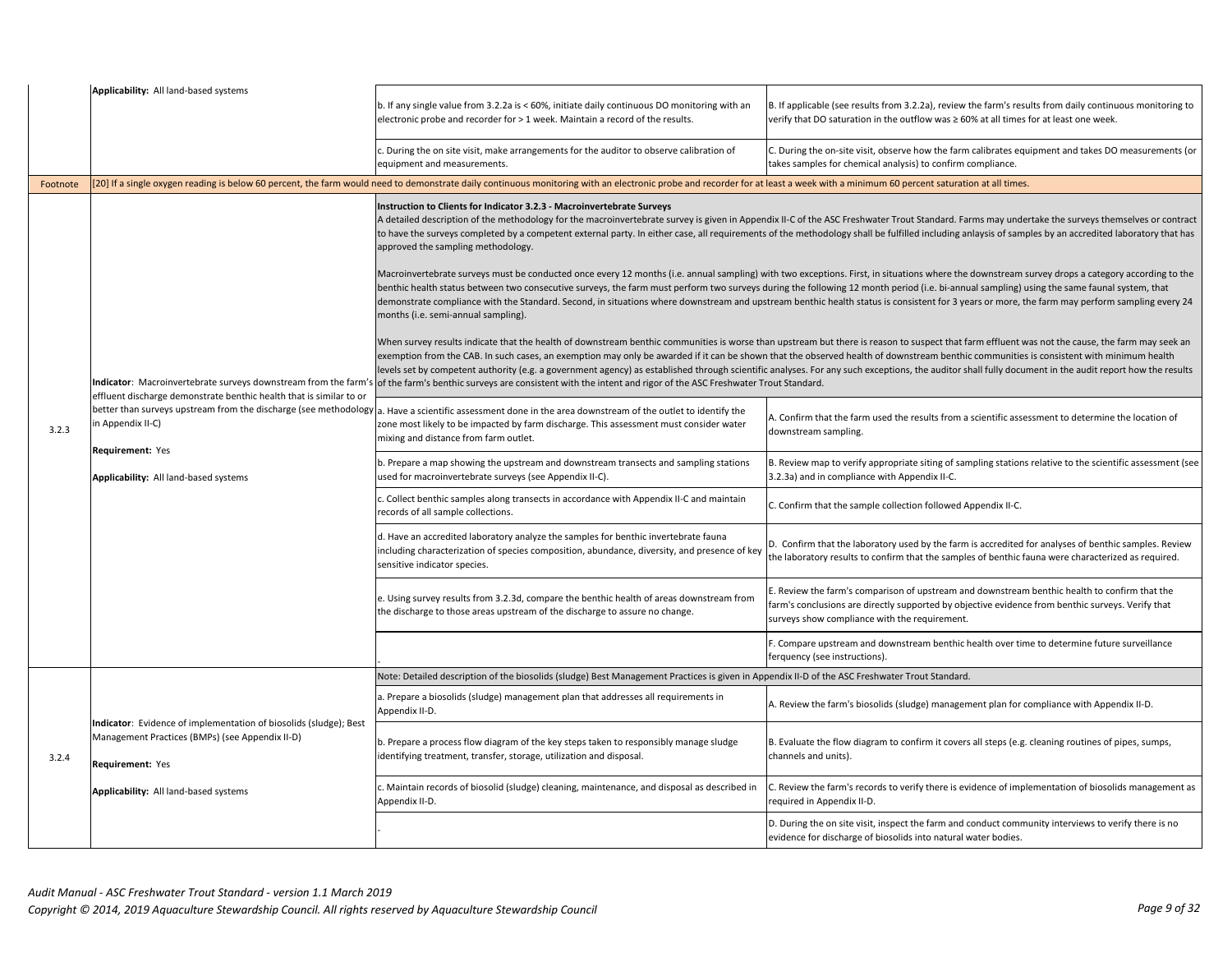|       | Instruction to Clients for Indicator 3.2.5 - Water Quality Monitoring Matrix, Land-Based Systems                                                    |                                                                                                                                                                                                                                                                                                                                                                                                                                                                                                                                                       |                                                                                                                                                                                                                                                                                                                                                                                                         |  |
|-------|-----------------------------------------------------------------------------------------------------------------------------------------------------|-------------------------------------------------------------------------------------------------------------------------------------------------------------------------------------------------------------------------------------------------------------------------------------------------------------------------------------------------------------------------------------------------------------------------------------------------------------------------------------------------------------------------------------------------------|---------------------------------------------------------------------------------------------------------------------------------------------------------------------------------------------------------------------------------------------------------------------------------------------------------------------------------------------------------------------------------------------------------|--|
|       |                                                                                                                                                     | Land-based farms are required to monitor a 'matrix' of four water quality parameters shown in Appendix II-B of the ASC Freshwater Trout Standard: total phosphorus (TP); total nitrogen (TN);<br>biological oxygen demand (BOD); and Total Suspended Solids (TSS). Monitoring of these four parameters represents a minimum level of compliance. They are in addition to any other parameters                                                                                                                                                         |                                                                                                                                                                                                                                                                                                                                                                                                         |  |
|       |                                                                                                                                                     | that may be required by local regulatory authorities.                                                                                                                                                                                                                                                                                                                                                                                                                                                                                                 |                                                                                                                                                                                                                                                                                                                                                                                                         |  |
|       |                                                                                                                                                     |                                                                                                                                                                                                                                                                                                                                                                                                                                                                                                                                                       | The ASC Freshwater Trout Standard does not prescribe details of the sampling methodology (i.e. spatial distribution of sites, temporal distribution of sample collection). Therefore, where such<br>programs are not dictated by local regulation, farms may use their own discretion to design a water quality monitoring program that is suited to the specific objectives of the farm site. However  |  |
|       |                                                                                                                                                     | theASC encourages farms to consider the following factors when designing a water quality monitoring program:<br>- comparison of differences in water quality between inflow and outflow (i.e. an upstream vs. downstream approach);                                                                                                                                                                                                                                                                                                                   |                                                                                                                                                                                                                                                                                                                                                                                                         |  |
|       |                                                                                                                                                     | - influence of seasonality (e.g. sampling should be done at least monthly to identify seasonal patterns);<br>- sampling from multiple stations to investigate waterbody dynamics;                                                                                                                                                                                                                                                                                                                                                                     |                                                                                                                                                                                                                                                                                                                                                                                                         |  |
|       |                                                                                                                                                     | - consistency of sampling position (e.g. water samples are taken from a 1-meter column of water or deeper);                                                                                                                                                                                                                                                                                                                                                                                                                                           |                                                                                                                                                                                                                                                                                                                                                                                                         |  |
|       |                                                                                                                                                     | - uniform time of sample collection (e.g. all samples taken 2 hours before sunset); and<br>- inclusion of additional parameters that are of direct relevance to the farm operation (e.g. temperature, salinity, flow rate, etc).                                                                                                                                                                                                                                                                                                                      |                                                                                                                                                                                                                                                                                                                                                                                                         |  |
|       |                                                                                                                                                     | their water quality monitoring program however this is not a requirement.                                                                                                                                                                                                                                                                                                                                                                                                                                                                             | Note 1: Under Indicator 3.2.2, farms are required to monitoring dissolved oxygen (DO) concentration. Farms may choose to include DO as one of the parameters that is routinely sampled as part of                                                                                                                                                                                                       |  |
|       |                                                                                                                                                     |                                                                                                                                                                                                                                                                                                                                                                                                                                                                                                                                                       | Note 2: Farms may perform the analyses of water quality parameters on site or they may go to suitably qualified independent laboratories. If analyses are done on site, the SC recommends that                                                                                                                                                                                                          |  |
|       | Indicator: Water-quality monitoring matrix completed and<br>submitted to ASC (see Appendix II-B)                                                    |                                                                                                                                                                                                                                                                                                                                                                                                                                                                                                                                                       | farms periodically send water samples to an independent laboratory to assure that farm analyses are within a 5% level of error. However, the SC has not specified a requirement for number of<br>samples or frequency of validation testing. If farms hire an independent accredited laboratory to do water quality sampling and testing, the farm is still responsible for ensuring that all specified |  |
| 3.2.5 |                                                                                                                                                     | water quality parameters (Appendix II-B) are monitored on at least a monthly basis and reported to ASC at least annually. However the requirements for calibration (3.2.5c) and shipping (3.2.5d) do                                                                                                                                                                                                                                                                                                                                                  |                                                                                                                                                                                                                                                                                                                                                                                                         |  |
|       | <b>Requirement: Yes</b>                                                                                                                             | not apply. Suggest matching with SAD if there is this requirement.                                                                                                                                                                                                                                                                                                                                                                                                                                                                                    |                                                                                                                                                                                                                                                                                                                                                                                                         |  |
|       | Applicability: All land-based systems                                                                                                               | a. Conduct ≥ 6 months of water quality monitoring before first audit. Thereafter, monitoring<br>should be part of production practices for certified farms.                                                                                                                                                                                                                                                                                                                                                                                           | A. Do not schedule the on-site audit until client has monitoring dataset.                                                                                                                                                                                                                                                                                                                               |  |
|       |                                                                                                                                                     | b.Complete the Water Quality Monitoring Matrix (Appendix II-B) and submit to CAB.                                                                                                                                                                                                                                                                                                                                                                                                                                                                     | B. Review Matrix to verify that client monitored all four required parameters at the required frequency.                                                                                                                                                                                                                                                                                                |  |
|       |                                                                                                                                                     | . Calibrate all equipment at the frequency and by the method recommended by the<br>manufacturer. Calibrate daily if there is no manufacturer's recommendation.                                                                                                                                                                                                                                                                                                                                                                                        | C. Verify that client calibrates equipment as required.                                                                                                                                                                                                                                                                                                                                                 |  |
|       |                                                                                                                                                     | d. During the audit of the farm, arrange to conduct water quality monitoring. The auditor wi<br>witness water sampling.                                                                                                                                                                                                                                                                                                                                                                                                                               | D. Witness the client conducting water quality monitoring.                                                                                                                                                                                                                                                                                                                                              |  |
|       |                                                                                                                                                     | e. Collect water samples and prepare them for shipment to a laboratory (if applicable).                                                                                                                                                                                                                                                                                                                                                                                                                                                               | E. Witness the farm collecting water samples or (if applicable) preparing samples to send to an<br>independent laboratory.                                                                                                                                                                                                                                                                              |  |
|       |                                                                                                                                                     | . Perform routine analysis of water samples (i.e. done in the same manner as for previous<br>months of water quality monitoring).                                                                                                                                                                                                                                                                                                                                                                                                                     | F. Witness the farm's analyses of water samples or (if applicable) review evidence that the independent<br>laboratory is suitably qualified to perform analyses.                                                                                                                                                                                                                                        |  |
|       |                                                                                                                                                     | g. Record values for each parameter and submit results to CAB.                                                                                                                                                                                                                                                                                                                                                                                                                                                                                        | G. Review the recorded values and examine consistency with the farm's previous results for water<br>quality monitoring.                                                                                                                                                                                                                                                                                 |  |
|       |                                                                                                                                                     | h. Submit data on water quality monitoring to ASC in a suitable format (required parameters<br>are shown in Appendix II-B) at least once per year.                                                                                                                                                                                                                                                                                                                                                                                                    | H. Confirm that client has submitted data on water quality to ASC (Appendix II-B).                                                                                                                                                                                                                                                                                                                      |  |
|       | Criterion 3.3 Cage-Based Systems-Water Quality/Benthic Community                                                                                    |                                                                                                                                                                                                                                                                                                                                                                                                                                                                                                                                                       |                                                                                                                                                                                                                                                                                                                                                                                                         |  |
|       |                                                                                                                                                     | <b>Compliance Criteria (Required Client Actions):</b>                                                                                                                                                                                                                                                                                                                                                                                                                                                                                                 | <b>Auditor Evaluation (Required CAB Actions):</b>                                                                                                                                                                                                                                                                                                                                                       |  |
|       |                                                                                                                                                     | Instruction to Clients for Indicator 3.3.1 and 3.3.2 - Classification of Surface Area of Water Body                                                                                                                                                                                                                                                                                                                                                                                                                                                   |                                                                                                                                                                                                                                                                                                                                                                                                         |  |
|       |                                                                                                                                                     | Under Indicators 3.3.1 and 3.3.2, farms using cages must specify whether the water body in which they operate has a surface area greater than or less than 1,000 km <sup>2</sup> . Farms may classify the water<br>body using reliable published data (scientific papers, government publications) or farms may perform a spatial analysis using GIS or similar method to estimate surface area of the water body. Farms<br>should provide the CAB with information on water body surface area and associated calculations, prior to the first audit. |                                                                                                                                                                                                                                                                                                                                                                                                         |  |
|       |                                                                                                                                                     |                                                                                                                                                                                                                                                                                                                                                                                                                                                                                                                                                       |                                                                                                                                                                                                                                                                                                                                                                                                         |  |
|       | Indicator: For cages located on water bodies with a surface area                                                                                    |                                                                                                                                                                                                                                                                                                                                                                                                                                                                                                                                                       |                                                                                                                                                                                                                                                                                                                                                                                                         |  |
|       | less than 1,000 km <sup>2</sup> , evidence that farm production levels reflect<br>the results of an assimilative capacity study (see Appendix II-E) | a. Determine the surface area of the water body where the farm operates (see Instructions<br>above).                                                                                                                                                                                                                                                                                                                                                                                                                                                  | A. Review data to confirm that it comes from an accurate and reliable source.                                                                                                                                                                                                                                                                                                                           |  |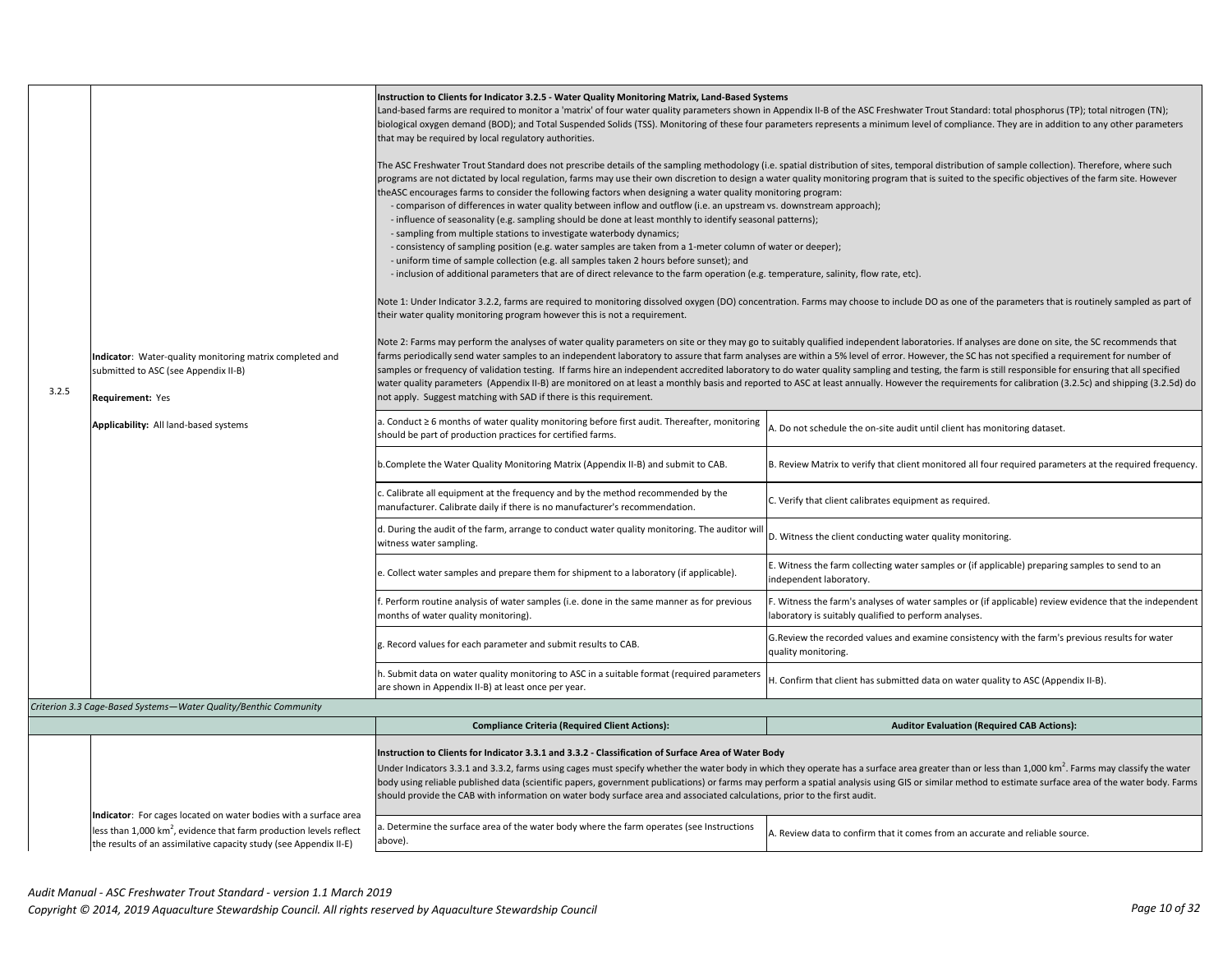| 3.3.1 | <b>Requirement: Yes</b><br>Applicability: Cage-based systems operating on water bodies with                                                                                                                                                                                     | b. Inform the CAB if results from 3.3.1a indicate that the water body is less than 1,000 km <sup>2</sup><br>surface area and proceed to 3.3.1c. Otherwise, go to 3.3.2.                                                                                             | B. Review the information used by the farm (see Instructions above) to verify that the farm has<br>correctly assigned the water body to a size class. If the water body is $\geq 1,000$ km <sup>2</sup> then Indicator 3.3.1<br>does not apply.                                                                                                                                                                                                                                                                                                                                                                                                                                                                                                                                                                                                                                                                                                                                                                                                                                                                                                                                                                                  |
|-------|---------------------------------------------------------------------------------------------------------------------------------------------------------------------------------------------------------------------------------------------------------------------------------|---------------------------------------------------------------------------------------------------------------------------------------------------------------------------------------------------------------------------------------------------------------------|----------------------------------------------------------------------------------------------------------------------------------------------------------------------------------------------------------------------------------------------------------------------------------------------------------------------------------------------------------------------------------------------------------------------------------------------------------------------------------------------------------------------------------------------------------------------------------------------------------------------------------------------------------------------------------------------------------------------------------------------------------------------------------------------------------------------------------------------------------------------------------------------------------------------------------------------------------------------------------------------------------------------------------------------------------------------------------------------------------------------------------------------------------------------------------------------------------------------------------|
|       | a surface area < $1000$ km <sup>2</sup>                                                                                                                                                                                                                                         | Obtain a documentated assimilative capacity study for the water body where the farm<br>operates. The assimilative capacity study must address all requirements described in<br>Appendix II-E.                                                                       | C. Review the assimilative capacity study to verify it meets the requirments of Appendix II-E (e.g.<br>appropriateness of model used, scope of investigation, and analyses performed).                                                                                                                                                                                                                                                                                                                                                                                                                                                                                                                                                                                                                                                                                                                                                                                                                                                                                                                                                                                                                                           |
|       |                                                                                                                                                                                                                                                                                 | d. Provide evidence that the farm production levels reflect the results of the assimilative<br>capacity study in 3.3.1c.                                                                                                                                            | D. Review the conclusions presented in 3.3.1c to verify that loading from farm production levels does<br>not exceed water body capacity to assimilate.                                                                                                                                                                                                                                                                                                                                                                                                                                                                                                                                                                                                                                                                                                                                                                                                                                                                                                                                                                                                                                                                           |
| 3.3.2 | Indicator: For cages located on water bodies with a surface area of<br>1,000 $km2$ or greater, evidence that cages are located at sites that<br>are classified as "Type 3" sites, as defined in Appendix II-F<br>Requirement: Yes<br>a surface area $\geq 1000$ km <sup>2</sup> | Instruction to Clients for Indicator 3.3.2 - Water Body Classifications as Type 1, Type 2 or Type 3<br>results shall be documented in a report which provides a detailed analysis to support the determination.<br>Ontario Ministry of Environment.                 | Under Indicator 3.3.2, farms operating on water bodies with a surface area ≥ 1,000 km <sup>2</sup> are required to show evidence that cages are located at sites that are classified as "Type 3" using the method<br>described in Appendix II-F. Where a regulatory agency has previously used the required method to classify the site, the farm will use the regulator's classification. In situations where the water body<br>has not previously been classified by regulators according to the required classification system, the farm shall contract an independent consultant to perform the classification as described and<br>provide a detailed analysis to support that determination (see Appendix II-F). Independent consultants shall have an advanced degree, a minimum of 5 years of experience in limnology and<br>environmental assessments, and a broad understanding of environmental impacts of aquaculture operations on freshwater habitats. Classifications should follow the method of Boyd et al. 2001 and<br>Boyd, D., M. Wilson, and T. Howell (2001) Recommendations for Operational Water Quality Monitoring at Cage Culture Aquaculture Operations Environmental Monitoring and Reporting Branch, |
|       |                                                                                                                                                                                                                                                                                 | a. Determine the surface area of the water body where the farm operates (see 3.3.1a). If the<br><b>Applicability:</b> Cage-based systems operating on water bodies with surface area is 1,000 km <sup>2</sup> or greater, proceed to 3.3.2b. Otherwise, go to 3.3.1 | A. Review the information used by the farm (see 3.3.1A and 3.3.1B) to verify that the farm has correctly<br>assigned the water body to a size class. If the water body is < 1,000 km <sup>2</sup> then Indicator 3.3.2 does not<br>apply.                                                                                                                                                                                                                                                                                                                                                                                                                                                                                                                                                                                                                                                                                                                                                                                                                                                                                                                                                                                        |
|       |                                                                                                                                                                                                                                                                                 | b. Provide evidence that the water body classification was performed by a regulatory agency<br>as required under Appendix II-F. If no regulatory agency has classified the water body,<br>proceed to 3.3.2c.                                                        | B. Review the evidence from the regulatory agency to confirm that the site is classified as "Type 3"<br>according to the required methodology (if applicable).                                                                                                                                                                                                                                                                                                                                                                                                                                                                                                                                                                                                                                                                                                                                                                                                                                                                                                                                                                                                                                                                   |
|       |                                                                                                                                                                                                                                                                                 | the farm operates in accordance with the definitions in Appendix II-F.                                                                                                                                                                                              | . If applicable, hire a qualified independent consultant to analyze and classify the site where C. As applicable, verify that the consultant was suitably qualified and provided a detailed analysis to<br>support the determination.                                                                                                                                                                                                                                                                                                                                                                                                                                                                                                                                                                                                                                                                                                                                                                                                                                                                                                                                                                                            |
|       |                                                                                                                                                                                                                                                                                 |                                                                                                                                                                                                                                                                     | D. Confirm that actual cage locations are at sites classified as Type 3.                                                                                                                                                                                                                                                                                                                                                                                                                                                                                                                                                                                                                                                                                                                                                                                                                                                                                                                                                                                                                                                                                                                                                         |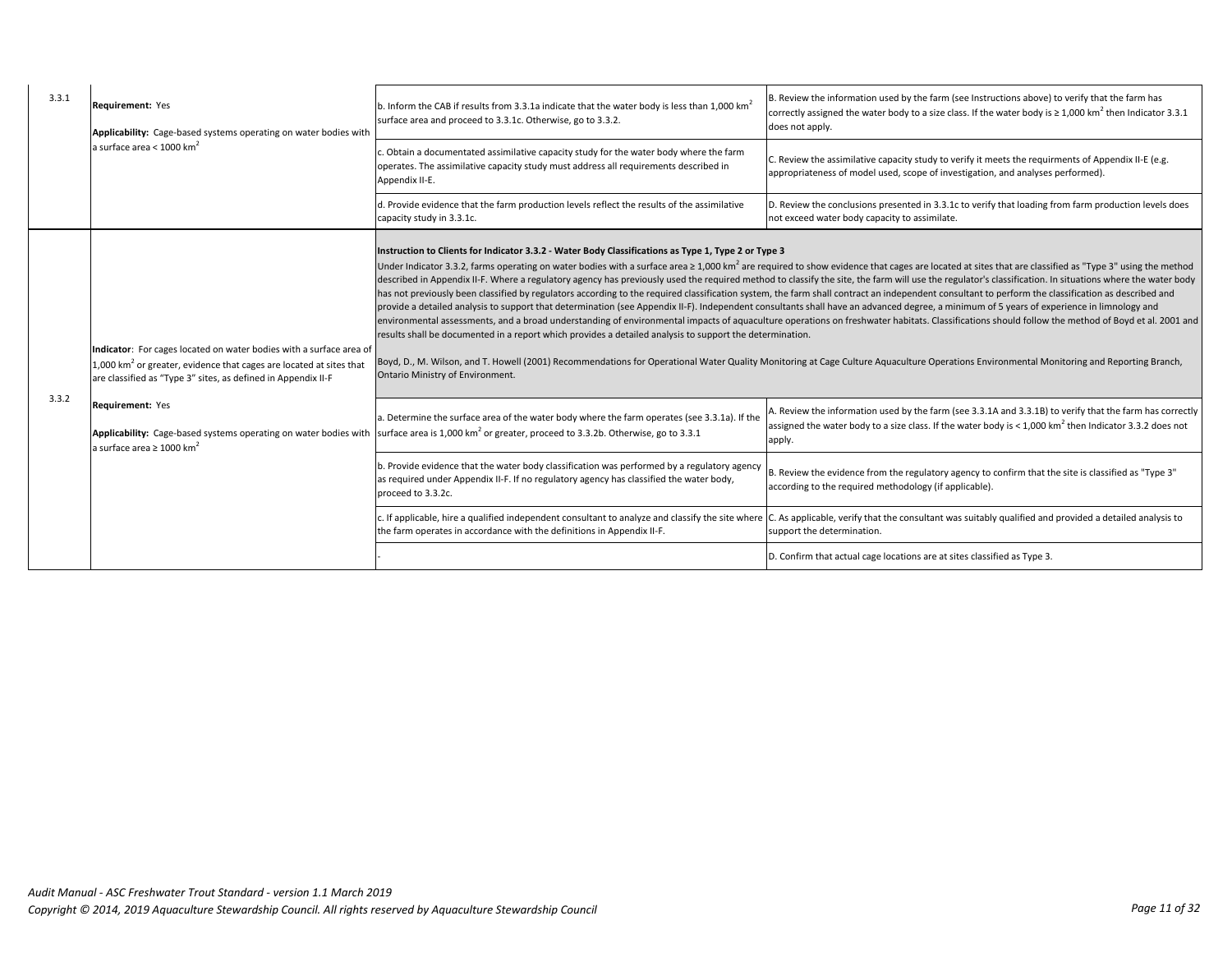| 3.3.3 | Indicator: Water quality monitoring matrix completed (see<br>Appendix II-G)<br>Requirement: Yes<br>Applicability: All cage-based systems | Instruction to Clients for Indicator 3.3.3 - Water Quality Monitoring, Cage-Based Systems<br>Farms using cage-based systems are required to monitor two water quality parameters as shown in Appendix II-G of the ASC Freshwater Trout Standard: total phosphorus (TP) and Dissolved Oxygen<br>(DO). Monitoring of these two parameters represents a minimum level of compliance. They are in addition to any other parameters that may be required by local regulatory authorities (Note 1).<br>The ASC Freshwater Trout Standard requires that water quality monitoring is conducted at a minimum of seven (7) sampling stations. There are four 'boundary' stations which are established at the<br>limit of the farm's management zone, roughly 50 m from the edge of cages. Boundary stations should be arranged to the North, South, East and West or in a comparable spatial distribution (if the<br>farm is attached to land on one side, then the station from that side would be removed). There are also two 'reference' stations which are established approximately 1-2 km upcurrent and<br>downcurrent of the farm. Lastly, there is a 'pristine station' used for measuring changes in TP concentration against a baseline (see Indicator 3.3.4 below). The pristine station should be located in an<br>area of the water body which is far removed from point discharge sources, stream inflows, aquaculture activities and anthropogenic impacts. All seven sampling stations shall be identified with GPS<br>coordinates on a schematic map of the farm. Samples must be taken at least once every three months (i.e. quarterly) during periods without ice (Note 2).<br>Water samples for TP shall be collected from a representative composite water column to a depth of the bottom of the cages. The SC does not specify the number, volume or depth of individual<br>'grab' samples that are composited to make a representative sample of the water column. Farms should design a water sampling program to suit the specific arrangement of cages in the waterbody.<br>For example, a hypothetical sampling design might involve compositing three grab samples from each station, with individual grabs taken at cage bottom depth (2.0 m), middle cage depth (1.0 m)<br>and near surface (0.2 m).<br>TP concentration of water samples shall be analyzed by an accredited laboratory or using a method with a detection limit of ≤0.002 mg/l. DO measurements shall be taken at 50 cm (0.5m) from the<br>bottom sediment (or at a depth of 25 m where sampling at greater depths is impractical).<br>Note 1: The ASC encourages farms to consider additional factors (see Instructionsfor Indicator 3.2.5) when designing a water quality monitoring program.<br>Note 2: If local regulatory authorities prescribe a specific sampling regime, farms should inform the CAB. Some flexibility may be allowed by qualitied team members, as to the exact location and<br>method of sampling in order to avoid duplication of sampling efforts. |                                                                                                                                                                                                                                 |  |
|-------|------------------------------------------------------------------------------------------------------------------------------------------|-------------------------------------------------------------------------------------------------------------------------------------------------------------------------------------------------------------------------------------------------------------------------------------------------------------------------------------------------------------------------------------------------------------------------------------------------------------------------------------------------------------------------------------------------------------------------------------------------------------------------------------------------------------------------------------------------------------------------------------------------------------------------------------------------------------------------------------------------------------------------------------------------------------------------------------------------------------------------------------------------------------------------------------------------------------------------------------------------------------------------------------------------------------------------------------------------------------------------------------------------------------------------------------------------------------------------------------------------------------------------------------------------------------------------------------------------------------------------------------------------------------------------------------------------------------------------------------------------------------------------------------------------------------------------------------------------------------------------------------------------------------------------------------------------------------------------------------------------------------------------------------------------------------------------------------------------------------------------------------------------------------------------------------------------------------------------------------------------------------------------------------------------------------------------------------------------------------------------------------------------------------------------------------------------------------------------------------------------------------------------------------------------------------------------------------------------------------------------------------------------------------------------------------------------------------------------------------------------------------------------------------------------------------------------------------------------------------------------------------------------------------------------------------------------------------------------------------------------------------------------------------------------------------------------------------------------------------------------------------------------------------------------------------------------------------------------|---------------------------------------------------------------------------------------------------------------------------------------------------------------------------------------------------------------------------------|--|
|       |                                                                                                                                          | a. Conduct ≥ 6 months of water quality monitoring before first audit and submit to CAB.                                                                                                                                                                                                                                                                                                                                                                                                                                                                                                                                                                                                                                                                                                                                                                                                                                                                                                                                                                                                                                                                                                                                                                                                                                                                                                                                                                                                                                                                                                                                                                                                                                                                                                                                                                                                                                                                                                                                                                                                                                                                                                                                                                                                                                                                                                                                                                                                                                                                                                                                                                                                                                                                                                                                                                                                                                                                                                                                                                                 | A. Do not schedule the on-site audit until client has monitoring dataset.                                                                                                                                                       |  |
|       |                                                                                                                                          | b. Calibrate all equipment at the frequency and by the method recommended by the<br>manufacturer. Calibrate daily if there is no manufacturer's recommendation.                                                                                                                                                                                                                                                                                                                                                                                                                                                                                                                                                                                                                                                                                                                                                                                                                                                                                                                                                                                                                                                                                                                                                                                                                                                                                                                                                                                                                                                                                                                                                                                                                                                                                                                                                                                                                                                                                                                                                                                                                                                                                                                                                                                                                                                                                                                                                                                                                                                                                                                                                                                                                                                                                                                                                                                                                                                                                                         | B. Verify that client calibrates equipment as required.                                                                                                                                                                         |  |
|       |                                                                                                                                          | c. During the audit of the farm, arrange to conduct water quality monitoring at location of<br>auditor's choice.                                                                                                                                                                                                                                                                                                                                                                                                                                                                                                                                                                                                                                                                                                                                                                                                                                                                                                                                                                                                                                                                                                                                                                                                                                                                                                                                                                                                                                                                                                                                                                                                                                                                                                                                                                                                                                                                                                                                                                                                                                                                                                                                                                                                                                                                                                                                                                                                                                                                                                                                                                                                                                                                                                                                                                                                                                                                                                                                                        | C. Witness the client conducting water quality monitoring.                                                                                                                                                                      |  |
|       |                                                                                                                                          | e. Collect water samples at the same location as 3.3.3a and obtain analysis from a water<br>quality laboratory at least once annually.                                                                                                                                                                                                                                                                                                                                                                                                                                                                                                                                                                                                                                                                                                                                                                                                                                                                                                                                                                                                                                                                                                                                                                                                                                                                                                                                                                                                                                                                                                                                                                                                                                                                                                                                                                                                                                                                                                                                                                                                                                                                                                                                                                                                                                                                                                                                                                                                                                                                                                                                                                                                                                                                                                                                                                                                                                                                                                                                  | E. Examine independent analyses performed by an independent laboratory (i.e. not by farm staff) for<br>consistency with farm results for months where duplicate samples taken.                                                  |  |
|       |                                                                                                                                          | f.Assure that values from laboratory are consistent with values obtained from laboratory<br>results. If values differ by >5%, demonstrate how equipment has been recalibrated,<br>replaced, or how procedures have been modified.                                                                                                                                                                                                                                                                                                                                                                                                                                                                                                                                                                                                                                                                                                                                                                                                                                                                                                                                                                                                                                                                                                                                                                                                                                                                                                                                                                                                                                                                                                                                                                                                                                                                                                                                                                                                                                                                                                                                                                                                                                                                                                                                                                                                                                                                                                                                                                                                                                                                                                                                                                                                                                                                                                                                                                                                                                       | F. Examine percent error between farm measurements and auditor measurements. Determine whether<br>ammendments made are sufficient. Auditor is at liberty to request a second set of tests to confirm<br>accurate recalibration. |  |
|       |                                                                                                                                          | g. Submit data on water quality monitoring to ASC as per Appendix II-G.                                                                                                                                                                                                                                                                                                                                                                                                                                                                                                                                                                                                                                                                                                                                                                                                                                                                                                                                                                                                                                                                                                                                                                                                                                                                                                                                                                                                                                                                                                                                                                                                                                                                                                                                                                                                                                                                                                                                                                                                                                                                                                                                                                                                                                                                                                                                                                                                                                                                                                                                                                                                                                                                                                                                                                                                                                                                                                                                                                                                 | G. Confirm that client has submitted data on water quality to ASC (Appendix II-B).                                                                                                                                              |  |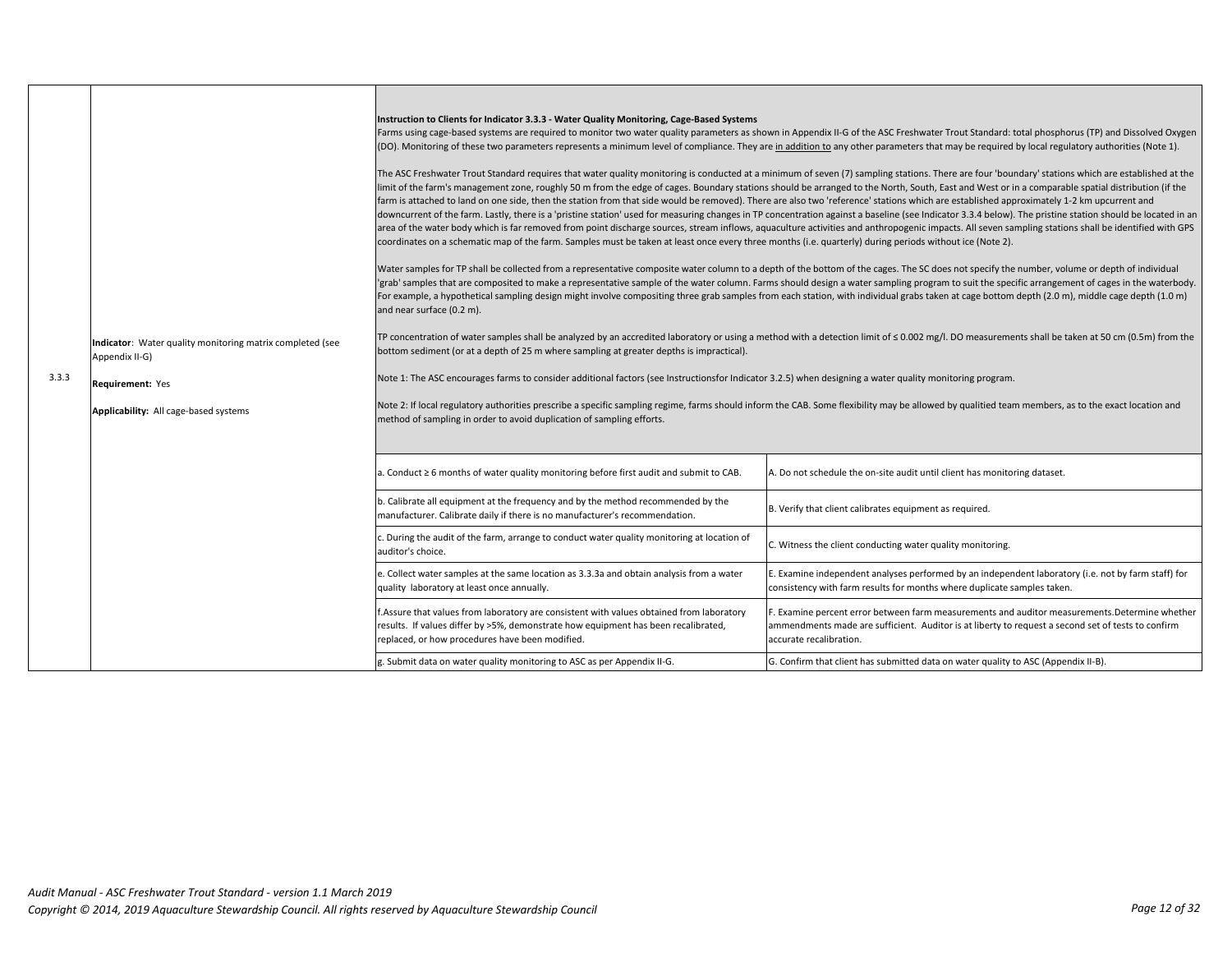| 3.3.4    | Indicator: Maximum baseline total phosphorus concentration of<br>the water body (see Appendix II-H)<br>Requirement: $\leq 20 \mu g / 1$ [21]<br>Applicability: All cage-based systems                                                 | Instruction to Clients for Indicator 3.3.4 - Establishing a Baseline Total Phosphorus Concentration<br>Indictors 3.3.4, 3.3.6, and 3.3.7 require that the farm has knowledge of a 'baseline' value for total phosphorus (TP) concentration of the water body in which the farm operates. Farms may establish<br>the baseline TP concentration in one of two ways:<br>Option 1 - Adopt a Baseline Set by a Competent Authority For a water body where a baseline total phosphorus concentration has been set by competent authority that is independent of the farm<br>(e.g. regulatory agency, peer reviewed scientific study), the farm shall adopt that value as the baseline TP concentration.<br>Option 2 - Establish a Baseline Using Empirical Evidence For a water body where no authoritative baseline exists, an alternative is for farms to establish a baseline themselves using at least one year<br>of monitoring results for TP concentration. To pursue this second option, farms will follow all relevant requirements for monitoring TP. Data collection requirements are essentially the same as<br>those for routine monitoring of TP concentration (as described under Indicator 3.3.3 and Appendix II-G). The only exception is that establishment of baseline TP concentration is calculated using at<br>least four quarterly samples taken exclusively from the 'pristine' sampling station.<br>For first audits, farms may demonstrate compliance by showing that a reputable authority (e.g. government agency, peer reviewed scientific study) has established a baseline TP concentration for<br>the water body (option 1). Alternately, farms may provide evidence a baseline TP concentration has been established using empirical evidence. exceed ≤ 20 µg/l in the water body of operation.<br>Evidence may derive from a monitoring program operated by the farm itself or a suitably qualified external party. |                                                                                                                                                                                                                                                                                                                                                                                                                                                          |
|----------|---------------------------------------------------------------------------------------------------------------------------------------------------------------------------------------------------------------------------------------|-------------------------------------------------------------------------------------------------------------------------------------------------------------------------------------------------------------------------------------------------------------------------------------------------------------------------------------------------------------------------------------------------------------------------------------------------------------------------------------------------------------------------------------------------------------------------------------------------------------------------------------------------------------------------------------------------------------------------------------------------------------------------------------------------------------------------------------------------------------------------------------------------------------------------------------------------------------------------------------------------------------------------------------------------------------------------------------------------------------------------------------------------------------------------------------------------------------------------------------------------------------------------------------------------------------------------------------------------------------------------------------------------------------------------------------------------------------------------------------------------------------------------------------------------------------------------------------------------------------------------------------------------------------------------------------------------------------------------------------------------------------------------------------------------------------------------------------------------------------------------------------------------------------------------------------------------|----------------------------------------------------------------------------------------------------------------------------------------------------------------------------------------------------------------------------------------------------------------------------------------------------------------------------------------------------------------------------------------------------------------------------------------------------------|
|          |                                                                                                                                                                                                                                       | sampling protocol, name of laboratory used).                                                                                                                                                                                                                                                                                                                                                                                                                                                                                                                                                                                                                                                                                                                                                                                                                                                                                                                                                                                                                                                                                                                                                                                                                                                                                                                                                                                                                                                                                                                                                                                                                                                                                                                                                                                                                                                                                                    | A. Review farm's description of the TP monitoring program to verify it complies with requirements.<br>a. Provide CAB with a description of the farm's TP monitoring program (e.g. sampling station, Where situations arise with complex modified water bodies (eg: large lakes and/or hydroelectric<br>facilities) resulting in high or variable water depth fluctuations, sites should record with frequent<br>monitoring flow, depth and water quality |
|          |                                                                                                                                                                                                                                       | b. Implement monitoring of TP as described in the instructions for Indicator 3.3.3.                                                                                                                                                                                                                                                                                                                                                                                                                                                                                                                                                                                                                                                                                                                                                                                                                                                                                                                                                                                                                                                                                                                                                                                                                                                                                                                                                                                                                                                                                                                                                                                                                                                                                                                                                                                                                                                             | B. During on site visit, observe sample collection, processing, and transport or mailing to the laboratory.                                                                                                                                                                                                                                                                                                                                              |
|          |                                                                                                                                                                                                                                       | c. Identify the baseline TP concentration of the water body (see Instructions above) and<br>provide the CAB with evidence to show how this value was established.                                                                                                                                                                                                                                                                                                                                                                                                                                                                                                                                                                                                                                                                                                                                                                                                                                                                                                                                                                                                                                                                                                                                                                                                                                                                                                                                                                                                                                                                                                                                                                                                                                                                                                                                                                               | C. Review the farm's evidence for establishment of a baseline TP concentration and record the value<br>and rationale in the audit report.                                                                                                                                                                                                                                                                                                                |
|          |                                                                                                                                                                                                                                       | d. Provide monthly TP monitoring data to the CAB as indicated in Appendix II-G                                                                                                                                                                                                                                                                                                                                                                                                                                                                                                                                                                                                                                                                                                                                                                                                                                                                                                                                                                                                                                                                                                                                                                                                                                                                                                                                                                                                                                                                                                                                                                                                                                                                                                                                                                                                                                                                  | D. Review TP data set for completeness and cross-check against previous monitoring results for<br>consistency.                                                                                                                                                                                                                                                                                                                                           |
|          |                                                                                                                                                                                                                                       |                                                                                                                                                                                                                                                                                                                                                                                                                                                                                                                                                                                                                                                                                                                                                                                                                                                                                                                                                                                                                                                                                                                                                                                                                                                                                                                                                                                                                                                                                                                                                                                                                                                                                                                                                                                                                                                                                                                                                 | E. Review TP monitoring records and verify that no quarterly TP concentration is $\geq 20 \text{ µg/l}$ .                                                                                                                                                                                                                                                                                                                                                |
| Footnote | [21] This concentration is equivalent to the upper limit of the Mesotrophic Trophic Status classification as described in Appendix II-H.                                                                                              |                                                                                                                                                                                                                                                                                                                                                                                                                                                                                                                                                                                                                                                                                                                                                                                                                                                                                                                                                                                                                                                                                                                                                                                                                                                                                                                                                                                                                                                                                                                                                                                                                                                                                                                                                                                                                                                                                                                                                 |                                                                                                                                                                                                                                                                                                                                                                                                                                                          |
|          | Indicator: Minimum percent oxygen saturation of water 50<br>centimeters above bottom sediment (at all oxygen monitoring<br>locations described in Appendix II-G)<br>Requirement: $\geq 50\%$<br>Applicability: All cage-based systems | a. Provide CAB with a description of the farm's oxygen saturation monitoring program (see<br>Indicator 3.3.3).                                                                                                                                                                                                                                                                                                                                                                                                                                                                                                                                                                                                                                                                                                                                                                                                                                                                                                                                                                                                                                                                                                                                                                                                                                                                                                                                                                                                                                                                                                                                                                                                                                                                                                                                                                                                                                  | A. Review farm's description of the oxygen saturation montioring program to verify it complies with<br>requirements.                                                                                                                                                                                                                                                                                                                                     |
| 3.3.5    |                                                                                                                                                                                                                                       | b. Implement monitoring of oxygen saturation according to the methods described above.                                                                                                                                                                                                                                                                                                                                                                                                                                                                                                                                                                                                                                                                                                                                                                                                                                                                                                                                                                                                                                                                                                                                                                                                                                                                                                                                                                                                                                                                                                                                                                                                                                                                                                                                                                                                                                                          | B. Witness how the farm makes calibrations and takes DO measurements to ensure that testing done as<br>required.                                                                                                                                                                                                                                                                                                                                         |
|          |                                                                                                                                                                                                                                       | . Provide oxygen monitoring data to the CAB.                                                                                                                                                                                                                                                                                                                                                                                                                                                                                                                                                                                                                                                                                                                                                                                                                                                                                                                                                                                                                                                                                                                                                                                                                                                                                                                                                                                                                                                                                                                                                                                                                                                                                                                                                                                                                                                                                                    | C. Review the farm's DO data set for completeness and to verify that verify that no monthly value was<br><50% saturation.                                                                                                                                                                                                                                                                                                                                |
|          |                                                                                                                                                                                                                                       |                                                                                                                                                                                                                                                                                                                                                                                                                                                                                                                                                                                                                                                                                                                                                                                                                                                                                                                                                                                                                                                                                                                                                                                                                                                                                                                                                                                                                                                                                                                                                                                                                                                                                                                                                                                                                                                                                                                                                 | D. If a value of < 50% saturation is detected while on-site, raise a Non-conformance.                                                                                                                                                                                                                                                                                                                                                                    |
| 3.3.6    |                                                                                                                                                                                                                                       | a. Obtain documentary evidence stating the trophic status of water body if previously set by<br>a competent authority (if applicable). If not, got to 3.3.6.b                                                                                                                                                                                                                                                                                                                                                                                                                                                                                                                                                                                                                                                                                                                                                                                                                                                                                                                                                                                                                                                                                                                                                                                                                                                                                                                                                                                                                                                                                                                                                                                                                                                                                                                                                                                   | A. Verify that farm obtains evidence that the trophic status of the water body has been previously set<br>by a competent authority (as applicable).                                                                                                                                                                                                                                                                                                      |
|          | Indicator: Trophic status classification of water body remains<br>unchanged from baseline (see Appendix II-H)<br>Requirement: Yes                                                                                                     | b. If the trophic status of the water body has not previously been classified, use the baseline<br>TP concentration (result from 3.3.4c) to assign a trophic status to the water body according<br>to the table in Appendix II-H.                                                                                                                                                                                                                                                                                                                                                                                                                                                                                                                                                                                                                                                                                                                                                                                                                                                                                                                                                                                                                                                                                                                                                                                                                                                                                                                                                                                                                                                                                                                                                                                                                                                                                                               | B. Verify that the farm has correctly assigned trophic status to the water body using baseline TP<br>concentration.                                                                                                                                                                                                                                                                                                                                      |
|          | Applicability: All cage-based systems                                                                                                                                                                                                 | c. Compare the current trophic status of the water body (results from either 3.3.6a or 3.3.6b)<br>to the trophic status reported in all previous audits. For first audits, this requirement is not<br>applicable.                                                                                                                                                                                                                                                                                                                                                                                                                                                                                                                                                                                                                                                                                                                                                                                                                                                                                                                                                                                                                                                                                                                                                                                                                                                                                                                                                                                                                                                                                                                                                                                                                                                                                                                               | C. Review the farm's conclusion to verify compliance with the requirement.                                                                                                                                                                                                                                                                                                                                                                               |
|          |                                                                                                                                                                                                                                       |                                                                                                                                                                                                                                                                                                                                                                                                                                                                                                                                                                                                                                                                                                                                                                                                                                                                                                                                                                                                                                                                                                                                                                                                                                                                                                                                                                                                                                                                                                                                                                                                                                                                                                                                                                                                                                                                                                                                                 |                                                                                                                                                                                                                                                                                                                                                                                                                                                          |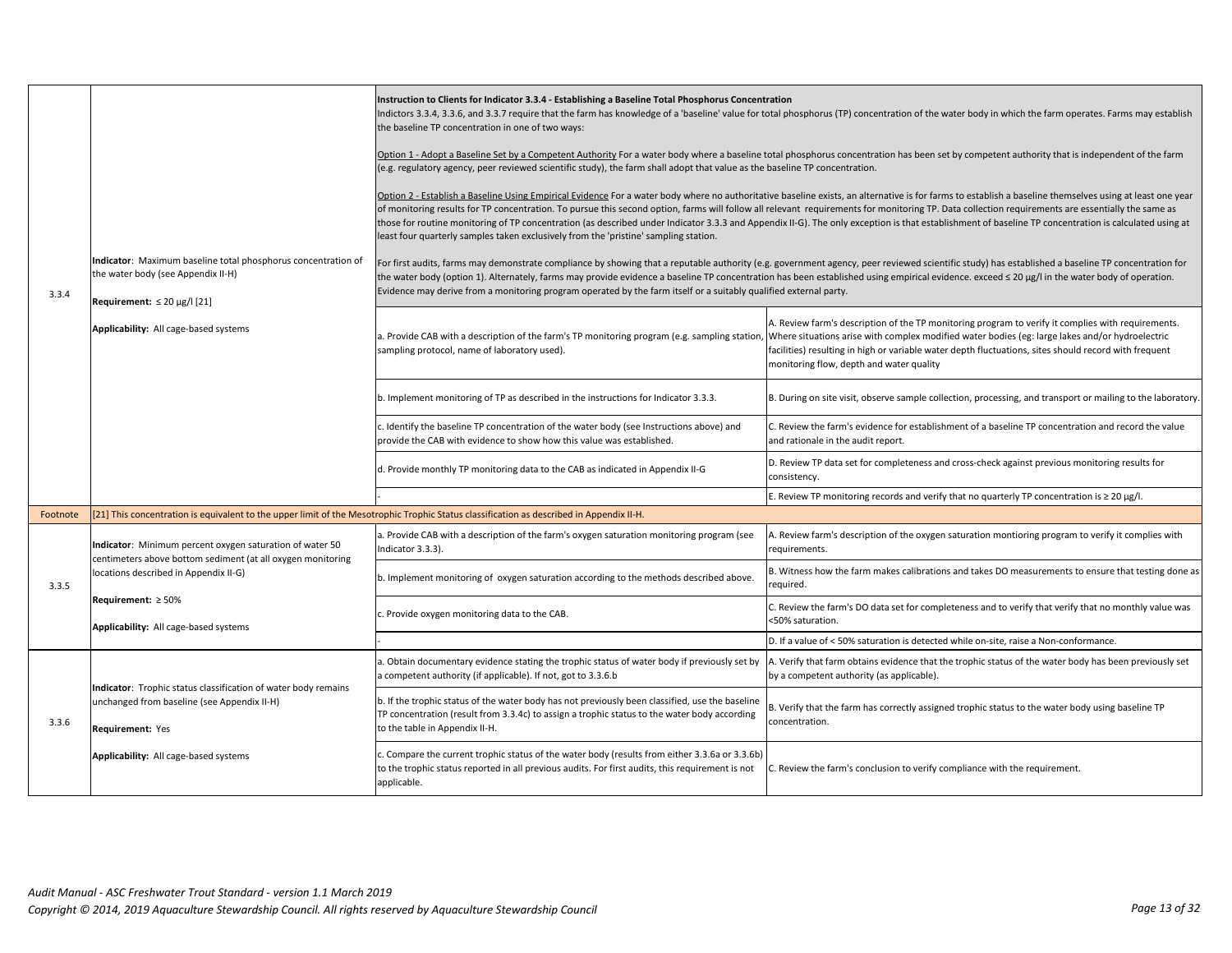|       |                                                                                                                                                                   | Instruction to Clients for Indicator 3.3.7 - Calculation of Percent Increase in TP from Baseline<br>instruction for Indicator 3.3.4) for the water body. Percent change in TP from baseline is calculated as follows:<br>$\triangle$ TP = [ (TP <sub>Current</sub> - TP <sub>Baseline</sub> )/TP <sub>Basline</sub> ] * 100                                                                                                                                                                                                                                                                                                                                                                                                                                                                                                                                                                                                                                                                                                                                                                                                                                                                                                                                                                                                                                             | Indicator 3.3.7 requires that farms calculate the increase in total phosphorus (TP) concentration from a baseline value for the water body in which the farm operates. Farms need to demonstrate<br>twelve months of TP data; and at least six months with defined criteria prior to first-time audit. Farms will use the same 'baseline TP' concentration as determined previously (see above |
|-------|-------------------------------------------------------------------------------------------------------------------------------------------------------------------|-------------------------------------------------------------------------------------------------------------------------------------------------------------------------------------------------------------------------------------------------------------------------------------------------------------------------------------------------------------------------------------------------------------------------------------------------------------------------------------------------------------------------------------------------------------------------------------------------------------------------------------------------------------------------------------------------------------------------------------------------------------------------------------------------------------------------------------------------------------------------------------------------------------------------------------------------------------------------------------------------------------------------------------------------------------------------------------------------------------------------------------------------------------------------------------------------------------------------------------------------------------------------------------------------------------------------------------------------------------------------|------------------------------------------------------------------------------------------------------------------------------------------------------------------------------------------------------------------------------------------------------------------------------------------------------------------------------------------------------------------------------------------------|
| 3.3.7 | Indicator: Maximum allowed increase in total phosphorus<br>concentration in lake from baseline                                                                    | Where:<br>$TPCurrent$ is the annual average TP concentration (mg/l) as observed over the most recent 12 months; and<br>P <sub>Baseline</sub> is the baseline TP concentration (mg/l) as perviously established for the water body.                                                                                                                                                                                                                                                                                                                                                                                                                                                                                                                                                                                                                                                                                                                                                                                                                                                                                                                                                                                                                                                                                                                                      |                                                                                                                                                                                                                                                                                                                                                                                                |
|       | Requirement: 25% for water bodies with a surface area of less<br>than 1,000 km <sup>2</sup>                                                                       | a. Use the result from Indicator 3.3.4 (above) to identify the baseline TP concentration that<br>will be used to calculate percent change from baseline.                                                                                                                                                                                                                                                                                                                                                                                                                                                                                                                                                                                                                                                                                                                                                                                                                                                                                                                                                                                                                                                                                                                                                                                                                | A. Verify that the farm has justification for selecting the TP value to serve as the baseline TP<br>concentration for the water body (as was done for 3.3.4).                                                                                                                                                                                                                                  |
|       | 15% for water bodies with a surface area of 1,000 km <sup>2</sup> or greater                                                                                      | b. Use the result from Indicator 3.3.1 and 3.3.2 (above) to identify the size of the water body<br>in which the farm operates.                                                                                                                                                                                                                                                                                                                                                                                                                                                                                                                                                                                                                                                                                                                                                                                                                                                                                                                                                                                                                                                                                                                                                                                                                                          | B. Verify that farm has accurately catergorized the size of the water body.                                                                                                                                                                                                                                                                                                                    |
|       | Applicability: All cage-based systems as specifed according to size<br>of water body in which the farm operates                                                   | c. Use TP monitoring data from the reference station taken over the past 12 months to<br>calculate the current annual average concentration of TP.                                                                                                                                                                                                                                                                                                                                                                                                                                                                                                                                                                                                                                                                                                                                                                                                                                                                                                                                                                                                                                                                                                                                                                                                                      | C. Verify that farm has accurately calculated the current annual average TP concentration using data<br>from the reference station.                                                                                                                                                                                                                                                            |
|       |                                                                                                                                                                   | d. Calculate the difference between 'baseline TP' and the annual average TP concentration<br>over the most recent 12 months according to the instructions given above.                                                                                                                                                                                                                                                                                                                                                                                                                                                                                                                                                                                                                                                                                                                                                                                                                                                                                                                                                                                                                                                                                                                                                                                                  | D. Verify that the farm has made accurate calculation of the percentage difference in TP concentration.                                                                                                                                                                                                                                                                                        |
|       |                                                                                                                                                                   |                                                                                                                                                                                                                                                                                                                                                                                                                                                                                                                                                                                                                                                                                                                                                                                                                                                                                                                                                                                                                                                                                                                                                                                                                                                                                                                                                                         | E. Confirm that any observed increase in phosphorus concentration falls within the maximum allowed<br>ange for the size of water body where the farm operates.                                                                                                                                                                                                                                 |
|       |                                                                                                                                                                   | Instruction to Clients for Indicator 3.3.8 - Calculation of Total Phosphorus Released per Ton of Fish Produced<br>Farms must demonstrate compliance with the requirement of Indicator 3.3.8 which specifies the maximum amount of phosphorus that a producer can release into the environment per metric ton<br>(mt) of fish produced over a 12-month period. The requirement is set at 5 kg/mt for the first three years from date of publication of the ASC Freshwater Trout Standard (i.e. from 7 February 2013<br>until 7 February 2016), dropping to 4 kg/mt thereafter. The calculation of total phosphorus released is made using a "mass balance" approach. Detailed instructions and formulas are given in<br>Appendix II-A.<br>Sludge removals will reduce the total amount of phosphorus that a farm releases into the environment. When performing the calculation in Appendix II-A, farms may include the weight of P that was<br>removed as sludge if there is evidence to show that:<br>- the farm has records showing the total quantity of sludge removed from site over the relevant time period;<br>- the farm determined phosphorus concentration (% P) in removed sludge by sampling and analyzing representative batches; and<br>- the sludge was properly disposed off site and in accordance with the farm's biosolid (sludge) management plan. |                                                                                                                                                                                                                                                                                                                                                                                                |
|       | Indicator: Maximum total amount of phosphorus released into the<br>environment per metric ton (mt) of fish produced over a 12-month<br>period (see Appendix II-A) | . Maintain records showing the amount and type of feeds used during the past 12 months.                                                                                                                                                                                                                                                                                                                                                                                                                                                                                                                                                                                                                                                                                                                                                                                                                                                                                                                                                                                                                                                                                                                                                                                                                                                                                 | A. Verify that farm has records for feeds used over the relevant time period.                                                                                                                                                                                                                                                                                                                  |
| 3.3.8 | Requirement: 5 kg/mt of fish produced over a 12-month period;<br>within three years of publication of the ASC Freshwater Trout                                    | b. For all feeds used (result from 3.3.8a), keep records showing phosphorus content as<br>determined by chemical analysis or based on feed supplier declaration (Appendix II-A).                                                                                                                                                                                                                                                                                                                                                                                                                                                                                                                                                                                                                                                                                                                                                                                                                                                                                                                                                                                                                                                                                                                                                                                        | B. Verify that farm has records showing the phosphorus content in feeds.                                                                                                                                                                                                                                                                                                                       |
|       | Standard (from 7 February 2013 to 7 February 2016), 4 kg/mt of<br>fish produced over a 12-month period (after 7 February 2016).                                   | c. Using equation #1 from Appendix II-A and results from 3.3.8a and b, calculate the total<br>amount of phosphorus added as feed during the last 12 months of production.                                                                                                                                                                                                                                                                                                                                                                                                                                                                                                                                                                                                                                                                                                                                                                                                                                                                                                                                                                                                                                                                                                                                                                                               | C. Confirm that calculations are done according to Appendix II-A.                                                                                                                                                                                                                                                                                                                              |
|       | Applicability: All cage-based systems                                                                                                                             | d. Maintain records for stocking, harvest and mortality which are sufficient to calculate the<br>amount of biomass produced (equation #2 in Appendix II-A) during the past 12 months.<br>Value taken from 3.2.1.d                                                                                                                                                                                                                                                                                                                                                                                                                                                                                                                                                                                                                                                                                                                                                                                                                                                                                                                                                                                                                                                                                                                                                       | D. Verify that the farm maintained all records needed to calculate the amount of biomass produced<br>during the past 12 months.                                                                                                                                                                                                                                                                |
|       |                                                                                                                                                                   | e. Calculate the amount of phosphorus in fish biomass produced (result from 3.3.8d) using<br>equation #3 in Appendix II-A.                                                                                                                                                                                                                                                                                                                                                                                                                                                                                                                                                                                                                                                                                                                                                                                                                                                                                                                                                                                                                                                                                                                                                                                                                                              | E. Confirm that P-content/biomass produced calculations are done according to Appendix II-A.                                                                                                                                                                                                                                                                                                   |
|       |                                                                                                                                                                   | . If applicable, maintain records showing the total amount of P removed as sludge (equatior<br>#4 in Appendix II-A) during the past 12 months. This compliance criteria valid for flow-<br>through systems but does not apply for cage systems.                                                                                                                                                                                                                                                                                                                                                                                                                                                                                                                                                                                                                                                                                                                                                                                                                                                                                                                                                                                                                                                                                                                         | F. As applicable, verify records showing how the farm determined the amount of phosphorus removed<br>from the system as sludge. This compliance criteria valid for flow-through systems but does not apply<br>for cage systems.                                                                                                                                                                |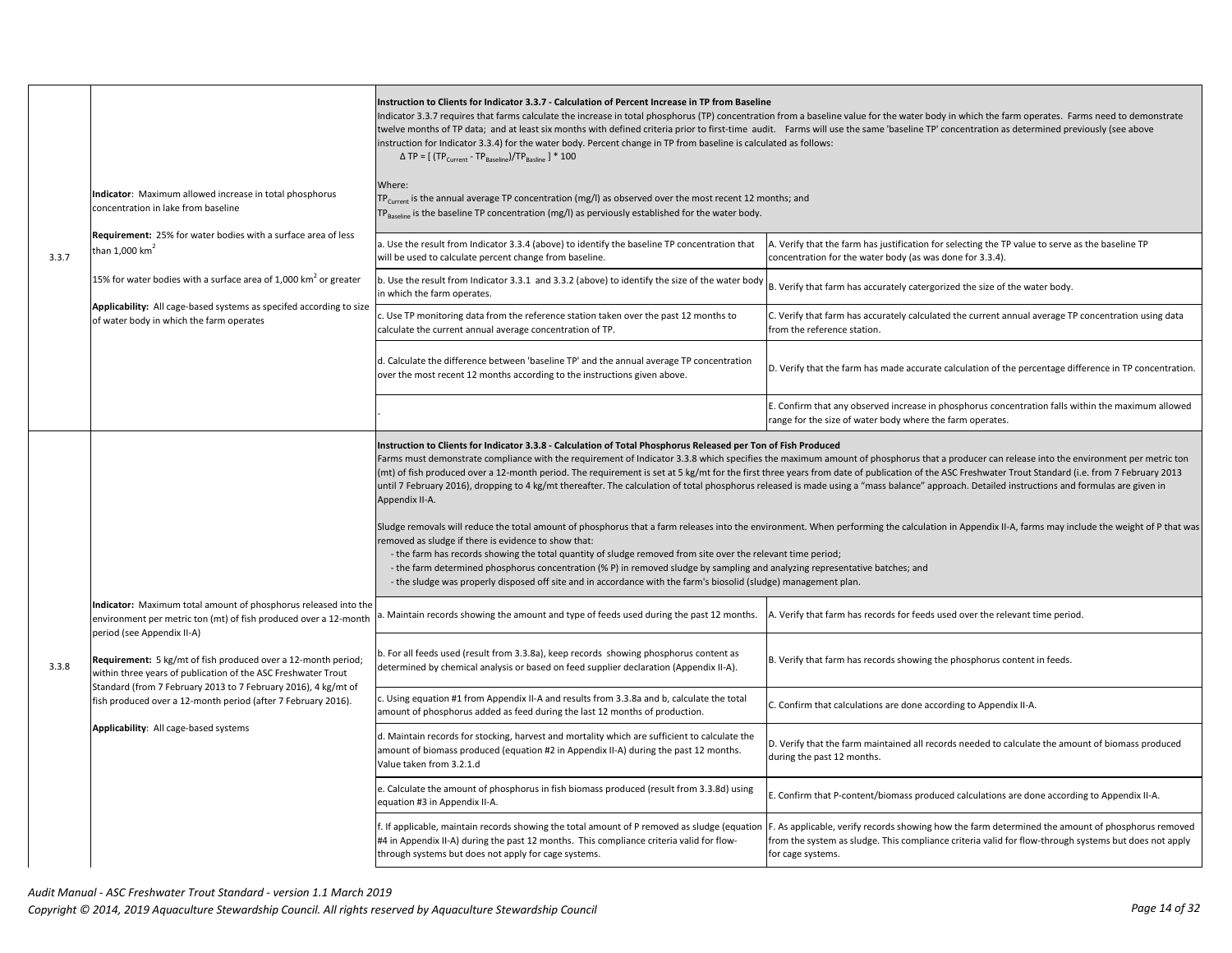|       |                                                                                                                                                                                          | g. Using the formula in Appendix II-A and results from 3.3.8a-f (above), calculate total<br>phosphorus released per ton of fish produced.                                                                                                                                                                                                                                             | G. Review calculations to confirm that the farm does not exceed requirements for total amount of<br>phosphorus released.                                                                                                                                   |
|-------|------------------------------------------------------------------------------------------------------------------------------------------------------------------------------------------|---------------------------------------------------------------------------------------------------------------------------------------------------------------------------------------------------------------------------------------------------------------------------------------------------------------------------------------------------------------------------------------|------------------------------------------------------------------------------------------------------------------------------------------------------------------------------------------------------------------------------------------------------------|
|       | RINCIPLE 4: PROACTIVELY MAINTAIN THE HEALTH OF CULTURED FISH AND MINIMIZE THE RISK OF DISEASE TRANSMISSION                                                                               |                                                                                                                                                                                                                                                                                                                                                                                       |                                                                                                                                                                                                                                                            |
|       | Criterion 4.1 Farm health management                                                                                                                                                     |                                                                                                                                                                                                                                                                                                                                                                                       |                                                                                                                                                                                                                                                            |
|       |                                                                                                                                                                                          | <b>Compliance Criteria (Required Client Actions):</b>                                                                                                                                                                                                                                                                                                                                 | <b>Auditor Evaluation (Required CAB Actions):</b>                                                                                                                                                                                                          |
|       | Indicator: Presence of a site-specific farm health plan that is<br>reviewed at least annually and addresses biosecurity, veterinary<br>health, crisis management and risk assessment     | Vote: If the farms has a separate crisis management plan to cover food safety issues, that plan may be incorporated by reference into the farm's Farm Health Plan.                                                                                                                                                                                                                    |                                                                                                                                                                                                                                                            |
|       |                                                                                                                                                                                          | ealth, crisis management, and risk assessment                                                                                                                                                                                                                                                                                                                                         | . Prepare a Farm Health Plan (FHP) that is site-specific and addresses biosecurity, veterinary  A. Review the farm health plan to confirm that it adequately addresses each of the relevant<br>requirements.                                               |
| 4.1.1 | Requirement: Yes                                                                                                                                                                         | b. Ensure that the FHP is reviewed and updated at least annually with signatures by farm<br>nanagement indicating approval.                                                                                                                                                                                                                                                           | B. Verify that farm management approves review and update of the FHP at least annually.                                                                                                                                                                    |
|       | <b>Applicability: All</b>                                                                                                                                                                | . Ensure that the farm's designated veterinarian reviews and approves the FHP annually and<br>after each update of the FHP, by signature.                                                                                                                                                                                                                                             | C. Confirm that the farm has paperwork showing signature and date of review by designated<br>veterinarian.                                                                                                                                                 |
|       |                                                                                                                                                                                          | Note: health status metrics should be weighted towards serious conditions, not transitory ones.                                                                                                                                                                                                                                                                                       |                                                                                                                                                                                                                                                            |
|       |                                                                                                                                                                                          | a. Design a set of health status metrics that can be evaluated at all relevant phases of the life<br>nistory. Note: metrics for serious health conditions (e.g. symptoms of infectious disease)<br>should outweigh metrics for transitory conditions (e.g. fin abrasions). Have the metrics<br>reviewed and approved by the farm's designated health care professional                | A. Verify that the farm has designed health status metrics which are reasonable and can be evaluated<br>across the life history. Confirm that the metrics were approved by the farm's designated veterinary<br>health care professional.                   |
|       | Indicator: All fish, at all stages in the life cycle, are sourced from a<br>supply that is of equal or better health status than its own stock<br>Requirement: Yes<br>Applicability: All | b. Ensure that the farm's designated health care professional samples fish on-site during an<br>annual inspection and maintains records of conditions using metrics defined by 4.1.2a.                                                                                                                                                                                                | B. Examine the farm's record of conditions from annual inspection by the farm's designated health care<br>professional.                                                                                                                                    |
|       |                                                                                                                                                                                          | c. Ensure that the samples of health condition (from 4.1.2b) are taken from all of the main<br>cohorts in production during each health status inspection.                                                                                                                                                                                                                            | . Ensure records of evaluations are taken from all main cohorts in production at the time of the<br>veterinary health care professional's inspection.                                                                                                      |
| 4.1.2 |                                                                                                                                                                                          | d. Prior to accepting a transfer of fish (whether the transfer is internal or external), ensure<br>that the supplier has evaluated fish using the farm's health status metrics in 4.1.2a. Farm's<br>may also use evidence from statutory evaluations (e.g. health certificates) as a basis for<br>accepting transfers provided that the evaluations are appropriately documented.     | D. Verify that the farm has evidence of suppliers evaluating fish using the farm's health status metrics<br>prior to accepting transfer or, if applicable, verify that the farm reviews evidence from statutory<br>evaluations before accepting transfers. |
|       |                                                                                                                                                                                          | e. Ensure that responsible farm staff are trained to evaluate fish condition using health<br>status metrics. Training should include instruction on how to identify fish health symptoms.<br>Farms may decide for themselves on the most effective training tools (e.g. lectures, courses,<br>tests) and frequency of training and re-training (e.g. annually, every two years, etc). | E.Verify that responsible farm staff have received training on how to evaluate fish condition using<br>nealth status metrics.                                                                                                                              |
|       |                                                                                                                                                                                          | . Arrange for the farm's veterinary health professional to reviewthe accuracy of fish health<br>condition scores that were assigned by trained farm staff. This validation exercise may be<br>done annually on a small sample of fish.                                                                                                                                                | . Verify that the farm's veterinary health professional has reviewed the accuracy of scoring by farm<br>staff.                                                                                                                                             |
|       |                                                                                                                                                                                          | g.Ensure that a sub-sample of fish are screened from each batch prior to transfer. Any batch<br>which does not conform is returned to the supplier with health status metrics recorded.                                                                                                                                                                                               | G. Verify that the farm has evidence of health screening on a sub-sample of individuals prior to a<br>decision to transfer each batch of fish.                                                                                                             |
|       | Indicator: All fish that are moved off site, at all stages in the life<br>cycle, are moved to a location of equal or lesser health status                                                | a. Ensure that receivers evaluate fish health condition using metrics defined by the farm's<br>designated veterinary health specialist (4.1.2a) at the receiving location prior to transfer, and<br>to convey this information prior to transfer.                                                                                                                                     | . Verify the receiving farm has evidence that health check scoring was carried out before accepting<br>transfer.                                                                                                                                           |
| 4.1.3 | Requirement: Yes                                                                                                                                                                         | b. Ensure that trained farm staff (4.1.2e) evaluate the health condition of a subsample of<br>individuals prior to moving fish off site.                                                                                                                                                                                                                                              | B. Verify that appropriately trained staff (as per 4.1.2e) have evaluated health condition and have<br>recorded results prior to out-shipments.                                                                                                            |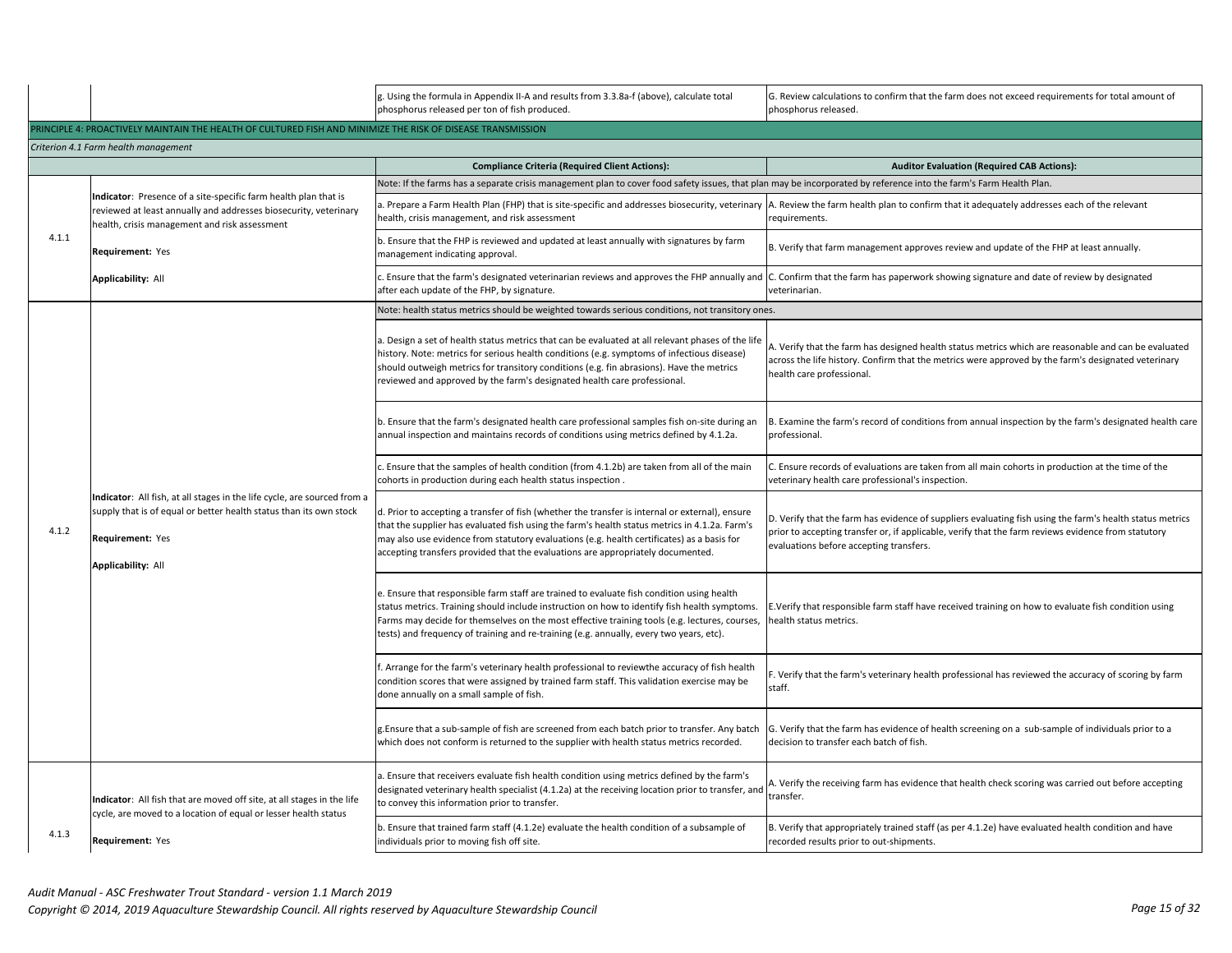|          | <b>Applicability: All</b>                                                                                                                                                                                                                                       | c. Ensure that fish are only moved off site if there are records demonstrating that fish health<br>in the receiving location is equal to or less than that in the shipping location.                                                                                                                                                                                                                                                                                                                                                                                                                                                                                                                                                                                                                                                                                                                                                                                                                                                                                                                            | C. Verify that the farm has a protocol that assures that evaluations show health status in receiving<br>location is equal to or less than that in the shipping location.                                                                                                                                                                                                                                                                                                                                                                                                                                                                                                                                                                                                                                                                                                                                                                                                                                                                                                                                                                                                         |
|----------|-----------------------------------------------------------------------------------------------------------------------------------------------------------------------------------------------------------------------------------------------------------------|-----------------------------------------------------------------------------------------------------------------------------------------------------------------------------------------------------------------------------------------------------------------------------------------------------------------------------------------------------------------------------------------------------------------------------------------------------------------------------------------------------------------------------------------------------------------------------------------------------------------------------------------------------------------------------------------------------------------------------------------------------------------------------------------------------------------------------------------------------------------------------------------------------------------------------------------------------------------------------------------------------------------------------------------------------------------------------------------------------------------|----------------------------------------------------------------------------------------------------------------------------------------------------------------------------------------------------------------------------------------------------------------------------------------------------------------------------------------------------------------------------------------------------------------------------------------------------------------------------------------------------------------------------------------------------------------------------------------------------------------------------------------------------------------------------------------------------------------------------------------------------------------------------------------------------------------------------------------------------------------------------------------------------------------------------------------------------------------------------------------------------------------------------------------------------------------------------------------------------------------------------------------------------------------------------------|
| 4.1.4    | Indicator: Site access, disinfection and hygiene protocols are                                                                                                                                                                                                  | a. Prepare written protocols for site access, disinfection and hygiene (these protocols may be<br>incorporated into the Farm Health Plan in 4.1.1a).                                                                                                                                                                                                                                                                                                                                                                                                                                                                                                                                                                                                                                                                                                                                                                                                                                                                                                                                                            | A. Verify that the required protocols exist.                                                                                                                                                                                                                                                                                                                                                                                                                                                                                                                                                                                                                                                                                                                                                                                                                                                                                                                                                                                                                                                                                                                                     |
|          | written and observed<br>Requirement: Yes                                                                                                                                                                                                                        | b. In the above protocols (4.1.4a) make direct reference to national regulations related to<br>site access, disinfection and hygiene.                                                                                                                                                                                                                                                                                                                                                                                                                                                                                                                                                                                                                                                                                                                                                                                                                                                                                                                                                                           | B. Verify that relevant national legislation has been appropriately accounted for in protocols.                                                                                                                                                                                                                                                                                                                                                                                                                                                                                                                                                                                                                                                                                                                                                                                                                                                                                                                                                                                                                                                                                  |
|          | <b>Applicability: All</b>                                                                                                                                                                                                                                       | c. Ensure that farm protocols for site access, disinfection and hygiene are implemented.                                                                                                                                                                                                                                                                                                                                                                                                                                                                                                                                                                                                                                                                                                                                                                                                                                                                                                                                                                                                                        | C. Verify that the farm has on-site access to all materials needed for implementation of distinfection<br>and hygiene protocols.                                                                                                                                                                                                                                                                                                                                                                                                                                                                                                                                                                                                                                                                                                                                                                                                                                                                                                                                                                                                                                                 |
|          |                                                                                                                                                                                                                                                                 |                                                                                                                                                                                                                                                                                                                                                                                                                                                                                                                                                                                                                                                                                                                                                                                                                                                                                                                                                                                                                                                                                                                 | D. Confirm that relevant staff are aware of nature and intent of protocols through interview.                                                                                                                                                                                                                                                                                                                                                                                                                                                                                                                                                                                                                                                                                                                                                                                                                                                                                                                                                                                                                                                                                    |
|          |                                                                                                                                                                                                                                                                 | a. Maintain records for disposal of all mortalities and fish trimmings.                                                                                                                                                                                                                                                                                                                                                                                                                                                                                                                                                                                                                                                                                                                                                                                                                                                                                                                                                                                                                                         | A. Verify that the farm maintains records for disposal of all mortalities and fish trimmings.                                                                                                                                                                                                                                                                                                                                                                                                                                                                                                                                                                                                                                                                                                                                                                                                                                                                                                                                                                                                                                                                                    |
| 4.1.5    | Indicator: Biosecure disposal of mortalities and fish trimmings                                                                                                                                                                                                 | b. Create a protocol for biosecure disposal of biological tissue and fish trimmings with a<br>rationale explaining how biosecurity is achieved.                                                                                                                                                                                                                                                                                                                                                                                                                                                                                                                                                                                                                                                                                                                                                                                                                                                                                                                                                                 | B. Verify that the farm's protocol provides an adequate rationale to ensure biosecure disposal of<br>mortalities and fish trimmings.                                                                                                                                                                                                                                                                                                                                                                                                                                                                                                                                                                                                                                                                                                                                                                                                                                                                                                                                                                                                                                             |
|          | Requirement: Yes<br>Applicability: All                                                                                                                                                                                                                          | c. In the above protocol (4.1.5b), make explicit reference to any national regulations related<br>to disposal of biological waste.                                                                                                                                                                                                                                                                                                                                                                                                                                                                                                                                                                                                                                                                                                                                                                                                                                                                                                                                                                              | C. Verify that relevant national legislation has been appropriately accounted for in the protocol.                                                                                                                                                                                                                                                                                                                                                                                                                                                                                                                                                                                                                                                                                                                                                                                                                                                                                                                                                                                                                                                                               |
|          |                                                                                                                                                                                                                                                                 |                                                                                                                                                                                                                                                                                                                                                                                                                                                                                                                                                                                                                                                                                                                                                                                                                                                                                                                                                                                                                                                                                                                 | D. Confirm that relevant staff are aware of nature and intent of protocols through interviews.                                                                                                                                                                                                                                                                                                                                                                                                                                                                                                                                                                                                                                                                                                                                                                                                                                                                                                                                                                                                                                                                                   |
| 4.1.6    | Indicator: Immediate investigation of all mortality events on site<br>and, in instances where mortality remains unexplained or<br>unattributed, further investigation with fish health professionals<br>off site [22]<br>Requirement: Yes<br>Applicability: All | Instruction to Clients for Indicator 4.1.6 - Investigation of major Mortality Events<br>requires immediate action and farms shall investigate the cause for all major mortality events.<br>Note: An on-site investigation of mortality events (4.1.6c) is not required when farms proceed immediately to have all major mortality events investigated off-site (4.1.6d).<br>a. Maintain records of all mortality events and identify the actions taken. Collected data<br>should indicate a baseline mortality as well as major mortality events.<br>b. For each major mortality event identified in 4.1.6a, maintain records to show that the farn<br>undertook immediate investigation (i.e. within 24 hours of detection).<br>c. For investigation of major mortality events that are coducted on site, maintain a record of<br>the tests used and the results obtained.<br>d. For any major mortality events in 4.1.6c where the results were unexplained or<br>unattributed, have a relevant fish health professional perform an off site investigation and<br>keep a record of their opinion as to cause. | ndicator 4.1.6 requires that farms immediately investigate all major mortality events and attempt to identify cause. For the purposes of this Standard, a mortality event is any time period where fish<br>experience a sharp increase in mortality rates such that the number of deaths increases significantly over background levels when compared on a monthly basis. The SC recognizes that fish have<br>variable mortality rates over the course of their life cycle and that it is not practical for farms to attempt to explain or investigate every fish death. Nonetheless, a sudden increase in mortality rates<br>A. Verify that the farm maintains records of all mortality events and actions taken. Verify baseline<br>mortality and identify major mortality events.<br>B. Review-records and supporting evidence to confirm that the farm undertook an investigation of each<br>mortality event within 24 hours of detection.<br>C. Verify evidence of records and methods used on site to investigate major mortality events.<br>D. Verify that farm has a record of opinion from fish health expert for off site investigations of major<br>mortality events. |
|          | Indicator: Minimum frequency of inspection of the farm by a<br>designated veterinarian [22] who specializes in aquatic animal                                                                                                                                   | a. Maintain log showing the date of visit, title and affiliation of designated veterinarian.                                                                                                                                                                                                                                                                                                                                                                                                                                                                                                                                                                                                                                                                                                                                                                                                                                                                                                                                                                                                                    | A. Verify that an inspection log is maintained.                                                                                                                                                                                                                                                                                                                                                                                                                                                                                                                                                                                                                                                                                                                                                                                                                                                                                                                                                                                                                                                                                                                                  |
|          | health. The inspection must review the farm health plan.                                                                                                                                                                                                        | b. Obtain signature from designated veterinarian confirming inspection and date.                                                                                                                                                                                                                                                                                                                                                                                                                                                                                                                                                                                                                                                                                                                                                                                                                                                                                                                                                                                                                                | B. Verify that inspections frequency is compliant with requirements.                                                                                                                                                                                                                                                                                                                                                                                                                                                                                                                                                                                                                                                                                                                                                                                                                                                                                                                                                                                                                                                                                                             |
| 4.1.7    | Requirement: $\geq 1$ inspection per year, at a time when the site is in<br>production                                                                                                                                                                          | . Maintain on site, a current (within 3 years) CV of the farm's designated veterinarian.                                                                                                                                                                                                                                                                                                                                                                                                                                                                                                                                                                                                                                                                                                                                                                                                                                                                                                                                                                                                                        | . Verify that the credentials of the designated veterinarian conform to the definition in Footnote 22.                                                                                                                                                                                                                                                                                                                                                                                                                                                                                                                                                                                                                                                                                                                                                                                                                                                                                                                                                                                                                                                                           |
|          | Applicability: All                                                                                                                                                                                                                                              |                                                                                                                                                                                                                                                                                                                                                                                                                                                                                                                                                                                                                                                                                                                                                                                                                                                                                                                                                                                                                                                                                                                 | D. Use feed records to ensure that inspections occurred during production.                                                                                                                                                                                                                                                                                                                                                                                                                                                                                                                                                                                                                                                                                                                                                                                                                                                                                                                                                                                                                                                                                                       |
| Footnote | throughout the standards document.                                                                                                                                                                                                                              |                                                                                                                                                                                                                                                                                                                                                                                                                                                                                                                                                                                                                                                                                                                                                                                                                                                                                                                                                                                                                                                                                                                 | [22] A designated veterinarian is the professional responsible for health management on the farm who has the legal authority to diagnose disease and prescribe medication. He/she is expected to have a degree in veterinary m<br>disease control. In some countries such as Norway, a fish health biologist or other professional has equivalent professional qualifications and is equivalent to a veterinarian for purposes of these standards. This definiti                                                                                                                                                                                                                                                                                                                                                                                                                                                                                                                                                                                                                                                                                                                 |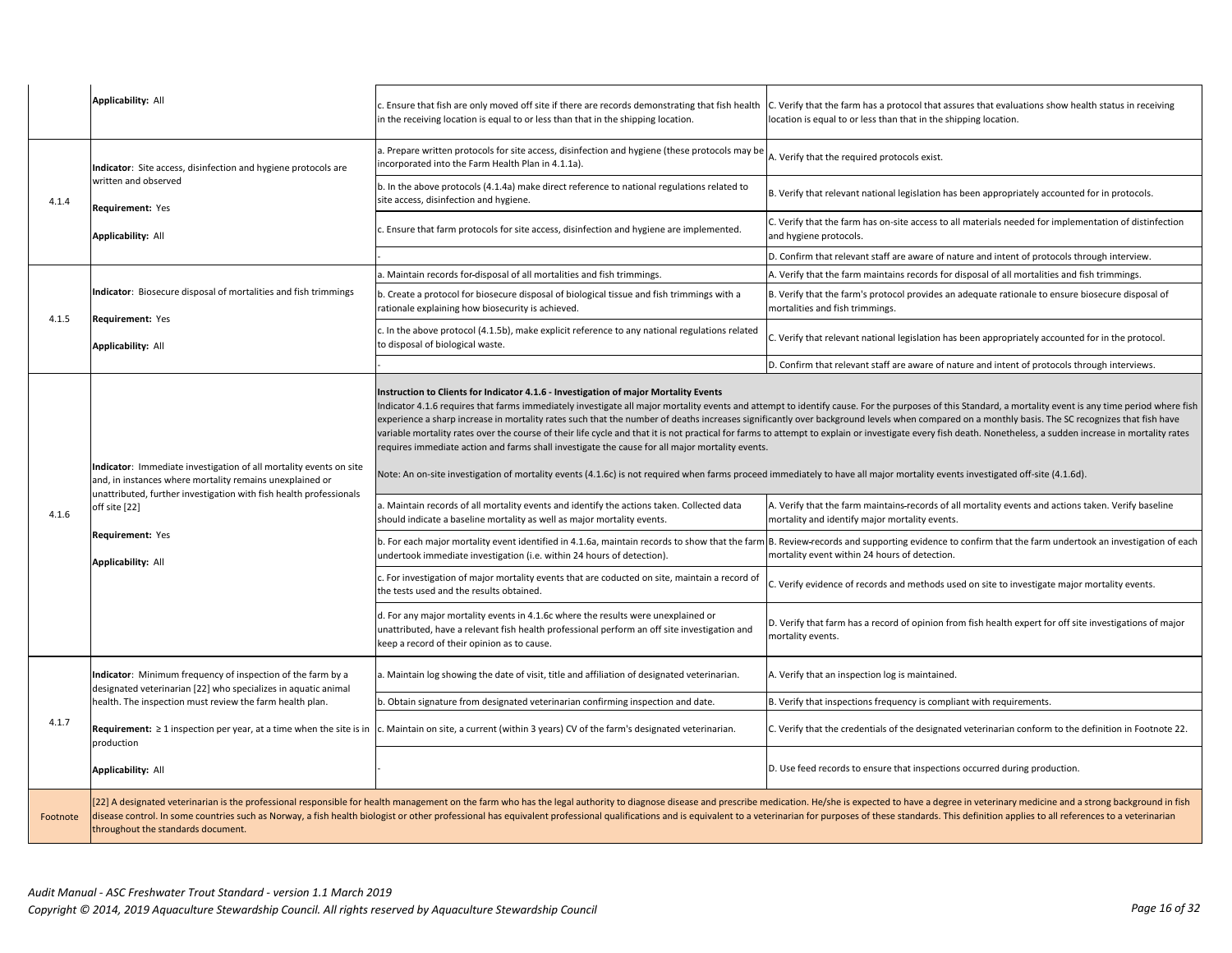| 4.1.8    | Indicator: Evidence that maximum stock density was determined<br>jointly by the designated veterinarian [22] and site management                                                                                                                                     | a. Include rationale for maximum stock density in the farm health plan (see 4.1.1) that refers<br>to peer reviewed reference material.                                                                                                                                                                                                                                                                                                                                                                                                                                                                                                                                                                                                                                                                                                                                                                                                                   | . Verify that a section is included in the farm health plan that rationalizes stocking density and<br>contains relevant references. Cross-check a sample of the peer-reviewed citations to confirm<br>legitimacy and quality.                                                                                                                                                                                                                                                                                                                                                                                                                                                                                                                                                                                                            |
|----------|----------------------------------------------------------------------------------------------------------------------------------------------------------------------------------------------------------------------------------------------------------------------|----------------------------------------------------------------------------------------------------------------------------------------------------------------------------------------------------------------------------------------------------------------------------------------------------------------------------------------------------------------------------------------------------------------------------------------------------------------------------------------------------------------------------------------------------------------------------------------------------------------------------------------------------------------------------------------------------------------------------------------------------------------------------------------------------------------------------------------------------------------------------------------------------------------------------------------------------------|------------------------------------------------------------------------------------------------------------------------------------------------------------------------------------------------------------------------------------------------------------------------------------------------------------------------------------------------------------------------------------------------------------------------------------------------------------------------------------------------------------------------------------------------------------------------------------------------------------------------------------------------------------------------------------------------------------------------------------------------------------------------------------------------------------------------------------------|
|          | Requirement: Yes                                                                                                                                                                                                                                                     | b. Obtain a statement signed by the designated veterinarian and site manager confirming<br>their joint determination of maximum stock density.                                                                                                                                                                                                                                                                                                                                                                                                                                                                                                                                                                                                                                                                                                                                                                                                           | B. Verify that the farm has a signed statement from the designated veterinarian and site manager who<br>have jointly determined the maximum stock density.                                                                                                                                                                                                                                                                                                                                                                                                                                                                                                                                                                                                                                                                               |
|          | Applicability: All                                                                                                                                                                                                                                                   |                                                                                                                                                                                                                                                                                                                                                                                                                                                                                                                                                                                                                                                                                                                                                                                                                                                                                                                                                          | C. Verify through interviews with site manager that he/she was consulted in the decision to determine<br>maximum stock density.                                                                                                                                                                                                                                                                                                                                                                                                                                                                                                                                                                                                                                                                                                          |
|          | Criterion 4.2 Chemicals and treatments                                                                                                                                                                                                                               |                                                                                                                                                                                                                                                                                                                                                                                                                                                                                                                                                                                                                                                                                                                                                                                                                                                                                                                                                          |                                                                                                                                                                                                                                                                                                                                                                                                                                                                                                                                                                                                                                                                                                                                                                                                                                          |
|          |                                                                                                                                                                                                                                                                      | <b>Compliance Criteria (Required Client Actions):</b>                                                                                                                                                                                                                                                                                                                                                                                                                                                                                                                                                                                                                                                                                                                                                                                                                                                                                                    | <b>Auditor Evaluation (Required CAB Actions):</b>                                                                                                                                                                                                                                                                                                                                                                                                                                                                                                                                                                                                                                                                                                                                                                                        |
| 4.2.1    | Indicator: Presence of a treatment plan, treatment record book<br>and farm health history that includes a detailed recording of all<br>treatments and all health events on the farm, as well as written<br>veterinary prescriptions and receipts<br>Requirement: Yes | a. Create requisite protocols which include at a mimimum: name of the veterinary health<br>professional prescribing treatment; product name and chemical name (for all therapeutants<br>and antimicrobials); treatment plan and reason for use (specific disease); date(s) of<br>treatment; amount (g) of product used; dosage; quantity of fish treated (mt); WHO<br>classifcation of any antibiotics used; and supplier of chemicals or therapeutants.                                                                                                                                                                                                                                                                                                                                                                                                                                                                                                 | A. Verify that farm has a treatment plan and records of all treatments, health events and veterinary<br>prescriptions.                                                                                                                                                                                                                                                                                                                                                                                                                                                                                                                                                                                                                                                                                                                   |
|          | <b>Applicability: All</b>                                                                                                                                                                                                                                            | b. Maintain all required records and receipts listed in 4.2.1a.                                                                                                                                                                                                                                                                                                                                                                                                                                                                                                                                                                                                                                                                                                                                                                                                                                                                                          | B. Verify that the farm has records and receipts that match treatments over a subsample of time and<br>cross-check prescriptions and treatment records against the FHP.                                                                                                                                                                                                                                                                                                                                                                                                                                                                                                                                                                                                                                                                  |
|          | Indicator: Use of therapeutic treatments, including antibiotics or                                                                                                                                                                                                   | a. Maintain a list of therapeutants (including antibiotics) banned by the EU and update the<br>list no less than annually.                                                                                                                                                                                                                                                                                                                                                                                                                                                                                                                                                                                                                                                                                                                                                                                                                               | A. Cross-check receipts for treatments/therapeutants and confirm that none are items banned under<br>EU law.                                                                                                                                                                                                                                                                                                                                                                                                                                                                                                                                                                                                                                                                                                                             |
| 4.2.2    | other treatments, that are banned under European Union (EU) law<br>Requirement: Not permitted                                                                                                                                                                        | b. Ensure that staff responsible for purchasing and administering therapeutants (including<br>antibiotics) are aware of banned therapeutants listed in 4.2.2a.                                                                                                                                                                                                                                                                                                                                                                                                                                                                                                                                                                                                                                                                                                                                                                                           | B. Verify through interviews with staff that they are aware that the use of therapeutants banned under<br>EU law is not permitted.                                                                                                                                                                                                                                                                                                                                                                                                                                                                                                                                                                                                                                                                                                       |
|          | <b>Applicability: All</b>                                                                                                                                                                                                                                            | c. Maintain records of voluntary and/or mandatory chemical residue testing conducted or<br>commissioned by the farm from the prior and current production cycles.                                                                                                                                                                                                                                                                                                                                                                                                                                                                                                                                                                                                                                                                                                                                                                                        | C. As applicable, review results from any voluntary or mandatory chemical residue testing to verify that<br>no EU banned substances were detected.                                                                                                                                                                                                                                                                                                                                                                                                                                                                                                                                                                                                                                                                                       |
| 4.2.3    | Indicator: Prophylactic use of chemical antimicrobial treatments<br>(excluding prebiotics and probiotics that have been approved by a<br>regulatory process that included a risk assessment) [23]<br>Requirement: Not permitted<br>Applicability: All                | Instructions to Clients for Indicator 4.2.3 - Use of Prebiotic and Probiotic Treatments<br>isage has been approved by a regulatory process that includes a risk assessment [23]. For such usage to be considered under this exclusion, farms must:<br>- present the auditor with the outcome of a risk assessment;<br>- demonstrate that the regulatory body stipulates clearly who may conduct such risk assessments;<br>- show that the risk assessor met these qualifications; and<br>EU law (see Indicator 4.2.2). If the CAB determines that farm usage of prebiotics and probiotics is in compliance with requirements, the CAB shall provide a rationale in the audit report.<br>Note: The washing of eggs with chemical antimicrobial treatments is permitted under this standard.<br>a. Inform the CAB if the farm used any prebiotic or probiotic treatments for the last full<br>production cycle and, if applicable, provide chemical names. | Under Indictor 4.2.3, the prophylactic use of chemical antimicrobial treatments is not permitted. However the use of prebiotics and probiotic treatments is excluded from this requirement if their<br>- show the auditor the portion of the risk assessment that articulates both allowance for the prebiotics or probiotics in use along with a rationale that references peer reviewed literature.<br>The CAB shall review the above evidence to determine if prebiotics and/or probiotics usage qualifies for exclusion. Farms shall not use any prebiotic or probiotic compounds that are banned under<br>A. Determine if the farm's use of prebiotics or probiotics qualifies for an exclusion (see Instructions),<br>verify that the chemical compounds are not banned in the EU, and provide a rationale in the audit<br>report. |
|          |                                                                                                                                                                                                                                                                      | b. Maintain records of all chemical antimicrobial treatments for the last full production cycle<br>as per 4.2.1a and 4.2.1b.                                                                                                                                                                                                                                                                                                                                                                                                                                                                                                                                                                                                                                                                                                                                                                                                                             | B. Verify records of treatments and cross-check against purchases and inventories of chemical<br>antimicrobial compounds.                                                                                                                                                                                                                                                                                                                                                                                                                                                                                                                                                                                                                                                                                                                |
|          |                                                                                                                                                                                                                                                                      | c. Provide records to show that all chemical anitmicrobial treatments identified in 4.2.3b<br>were prescribed by the farm's veterinary health care professional before application.                                                                                                                                                                                                                                                                                                                                                                                                                                                                                                                                                                                                                                                                                                                                                                      | C. Review records of antimicrobial treatments and cross-check against health screenings and<br>prescriptions to verify there is no evidence of prophylactic treatments.                                                                                                                                                                                                                                                                                                                                                                                                                                                                                                                                                                                                                                                                  |
| Footnote | [23] The washing of eggs is permitted under this requirement.                                                                                                                                                                                                        |                                                                                                                                                                                                                                                                                                                                                                                                                                                                                                                                                                                                                                                                                                                                                                                                                                                                                                                                                          |                                                                                                                                                                                                                                                                                                                                                                                                                                                                                                                                                                                                                                                                                                                                                                                                                                          |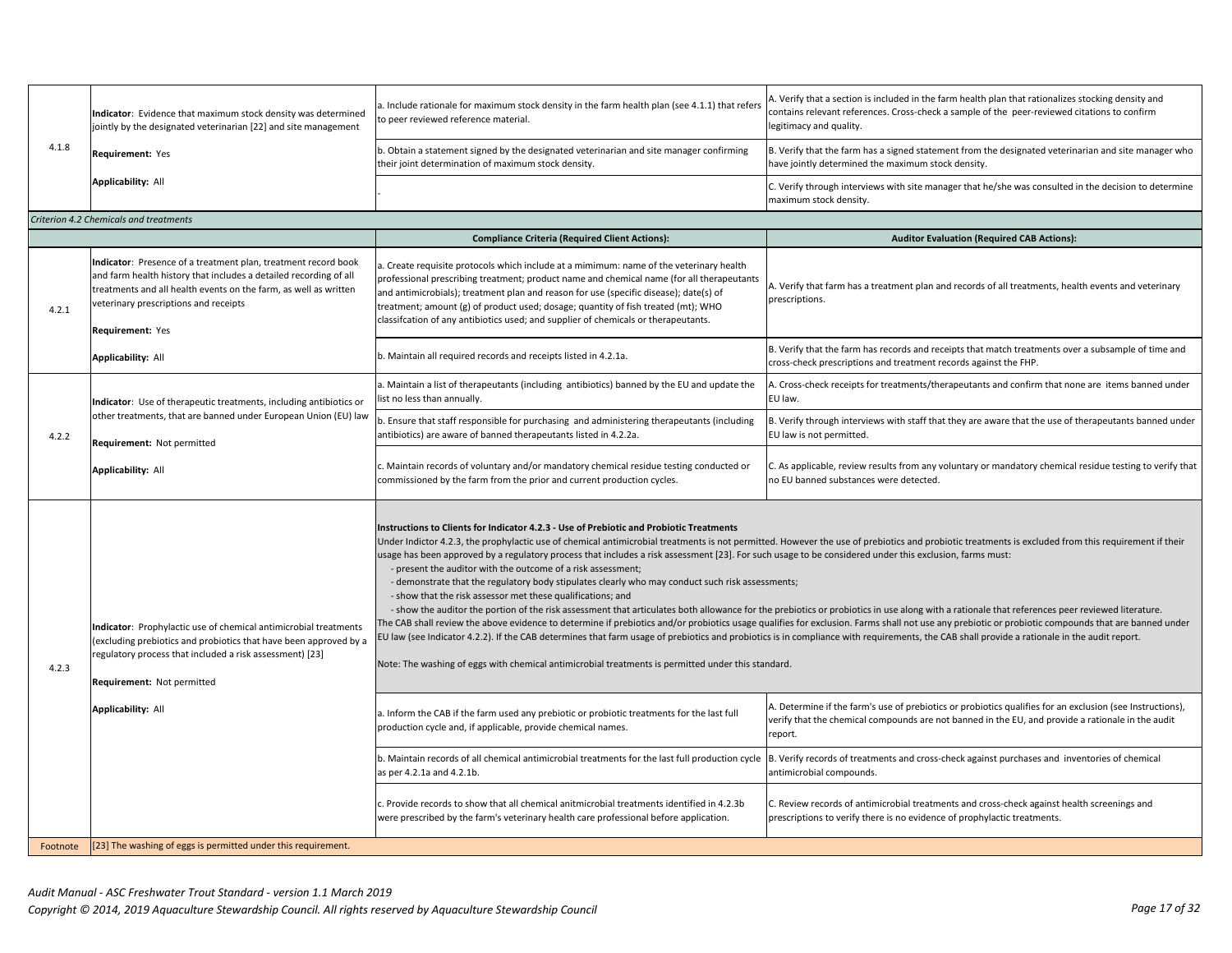|       | Indicator: Public disclosure of all antimicrobial treatments used or<br>the farm                                                                                                                             | Instructions to Clients for Indicator 4.2.4 - Public Disclosure of Antimicrobial Treatments<br>Indicator 4.2.4 requires that farms make public disclosure of all antimicrobial treatments used on the farm. It is the intent of the ASC Freshwater Trout Standard that certified farms make public all<br>applications of antibiotic treatments in order to better inform interested parties about the extent of their use. In this context, a public disclosure means that the farm has made the information easily<br>accessible to any interested party. Generally it is envisioned that farms will make disclosures via the internet (e.g. by posting on the farm website). However ASC will allow farms to make public<br>disclosures using other forms of media (e.g. newspaper ads, list server notifications, email distributions) if they are shown to be a more effective way to inform interested parties.<br>In some situations, it may be impractical for a farm to make discosure via the internet (e.g. because of poor internet access or lack of a company website). Such farms may choose to make their<br>public disclosure using the ASC website. To do so, farms must use the form in Appendix VI of the ASC Salmon Standard (not the ASC Trout Standard) to list all antimicrobial treatments that were<br>used on the farm over the last full production cycle. The farm then submits this information to ASC for publication on the ASC website. |                                                                                                                                                                                                                                 |  |
|-------|--------------------------------------------------------------------------------------------------------------------------------------------------------------------------------------------------------------|--------------------------------------------------------------------------------------------------------------------------------------------------------------------------------------------------------------------------------------------------------------------------------------------------------------------------------------------------------------------------------------------------------------------------------------------------------------------------------------------------------------------------------------------------------------------------------------------------------------------------------------------------------------------------------------------------------------------------------------------------------------------------------------------------------------------------------------------------------------------------------------------------------------------------------------------------------------------------------------------------------------------------------------------------------------------------------------------------------------------------------------------------------------------------------------------------------------------------------------------------------------------------------------------------------------------------------------------------------------------------------------------------------------------------------------------------------------------------|---------------------------------------------------------------------------------------------------------------------------------------------------------------------------------------------------------------------------------|--|
| 4.2.4 | Requirement: Yes                                                                                                                                                                                             | a. Maintain records of all antimicrobial treatments for the last full production cycle as per<br>$4.2.1b$ .                                                                                                                                                                                                                                                                                                                                                                                                                                                                                                                                                                                                                                                                                                                                                                                                                                                                                                                                                                                                                                                                                                                                                                                                                                                                                                                                                              | A. Review farm records (4.2.1b) to identify all antimicrobial treatments used for the last full production<br>cycle.                                                                                                            |  |
|       | Applicability: All                                                                                                                                                                                           | b. Make a public disclosure of all the antimicrobial treatments listed in 4.2.4a. by publishing<br>the information on the farm's website or via another more effective medium (see<br>Instructions).                                                                                                                                                                                                                                                                                                                                                                                                                                                                                                                                                                                                                                                                                                                                                                                                                                                                                                                                                                                                                                                                                                                                                                                                                                                                     | B. Verify that the farm has disclosed information about antimicrobial treatments and that the<br>information is readily accessible by the public.                                                                               |  |
|       |                                                                                                                                                                                                              | c. As an alternative to 4.2.4b, farms may choose to make a public disclosure using the ASC<br>website. If applicable, use the form in Appendix VI of the ASC Salmon Standard to list all<br>antimicrobial treatments used on the farm. Then submitt the completed form to ASC for<br>publication on the ASC website.                                                                                                                                                                                                                                                                                                                                                                                                                                                                                                                                                                                                                                                                                                                                                                                                                                                                                                                                                                                                                                                                                                                                                     | C. If applicable, verify that the farm has completed Appendix VI from the Sal mon Standard and<br>submitted the information to ASC for publication.                                                                             |  |
|       | Indicator: Proactive vaccination against diseases that present a<br>risk in the region and for which an effective, legally authorized and<br>commercially viable vaccine exists, as determined by the farm's | a. Request that the veterinary health professional creates a record listing diseases that<br>present a risk in the region and the relevant, available vaccine (or absence of a suitable<br>vaccine).                                                                                                                                                                                                                                                                                                                                                                                                                                                                                                                                                                                                                                                                                                                                                                                                                                                                                                                                                                                                                                                                                                                                                                                                                                                                     | A. Verify that the farm holds a list of the regional diseases that also gives the relevant, available vaccine<br>or states the absence of a suitable vaccine.                                                                   |  |
| 4.2.5 | designated veterinarian                                                                                                                                                                                      | b. Maintain a record of all vaccinations administered.                                                                                                                                                                                                                                                                                                                                                                                                                                                                                                                                                                                                                                                                                                                                                                                                                                                                                                                                                                                                                                                                                                                                                                                                                                                                                                                                                                                                                   | B. Verify that the farm maintains a vaccination record.                                                                                                                                                                         |  |
|       | <b>Requirement:</b> Yes<br><b>Applicability: All</b>                                                                                                                                                         | c. Where the veterinary health professional has listed a disease that does not have a<br>commercially viable vaccine, or a when an existing vaccination has not been administered<br>(for whatever reason), request that the veterinary health professional supplies a written<br>rationale for avoiding vaccination in the vaccination record.                                                                                                                                                                                                                                                                                                                                                                                                                                                                                                                                                                                                                                                                                                                                                                                                                                                                                                                                                                                                                                                                                                                          | C. If a vaccine exists for a regional disease but was not administered, ensure that the farm's health<br>professional provided a rationale. Consult outside expert for a second opinion if the rationale is unusual<br>or weak. |  |
|       | PRINCIPLE 5: USE RESOURCES IN AN ENVIRONMENTALLY EFFICIENT AND RESPONSIBLE MANNER                                                                                                                            |                                                                                                                                                                                                                                                                                                                                                                                                                                                                                                                                                                                                                                                                                                                                                                                                                                                                                                                                                                                                                                                                                                                                                                                                                                                                                                                                                                                                                                                                          |                                                                                                                                                                                                                                 |  |
|       | Criterion 5.1 Traceability and transparency of raw materials in feed                                                                                                                                         |                                                                                                                                                                                                                                                                                                                                                                                                                                                                                                                                                                                                                                                                                                                                                                                                                                                                                                                                                                                                                                                                                                                                                                                                                                                                                                                                                                                                                                                                          |                                                                                                                                                                                                                                 |  |
|       |                                                                                                                                                                                                              | <b>Compliance Criteria (Required Client Actions):</b>                                                                                                                                                                                                                                                                                                                                                                                                                                                                                                                                                                                                                                                                                                                                                                                                                                                                                                                                                                                                                                                                                                                                                                                                                                                                                                                                                                                                                    | <b>Auditor Evaluation (Required CAB Actions):</b>                                                                                                                                                                               |  |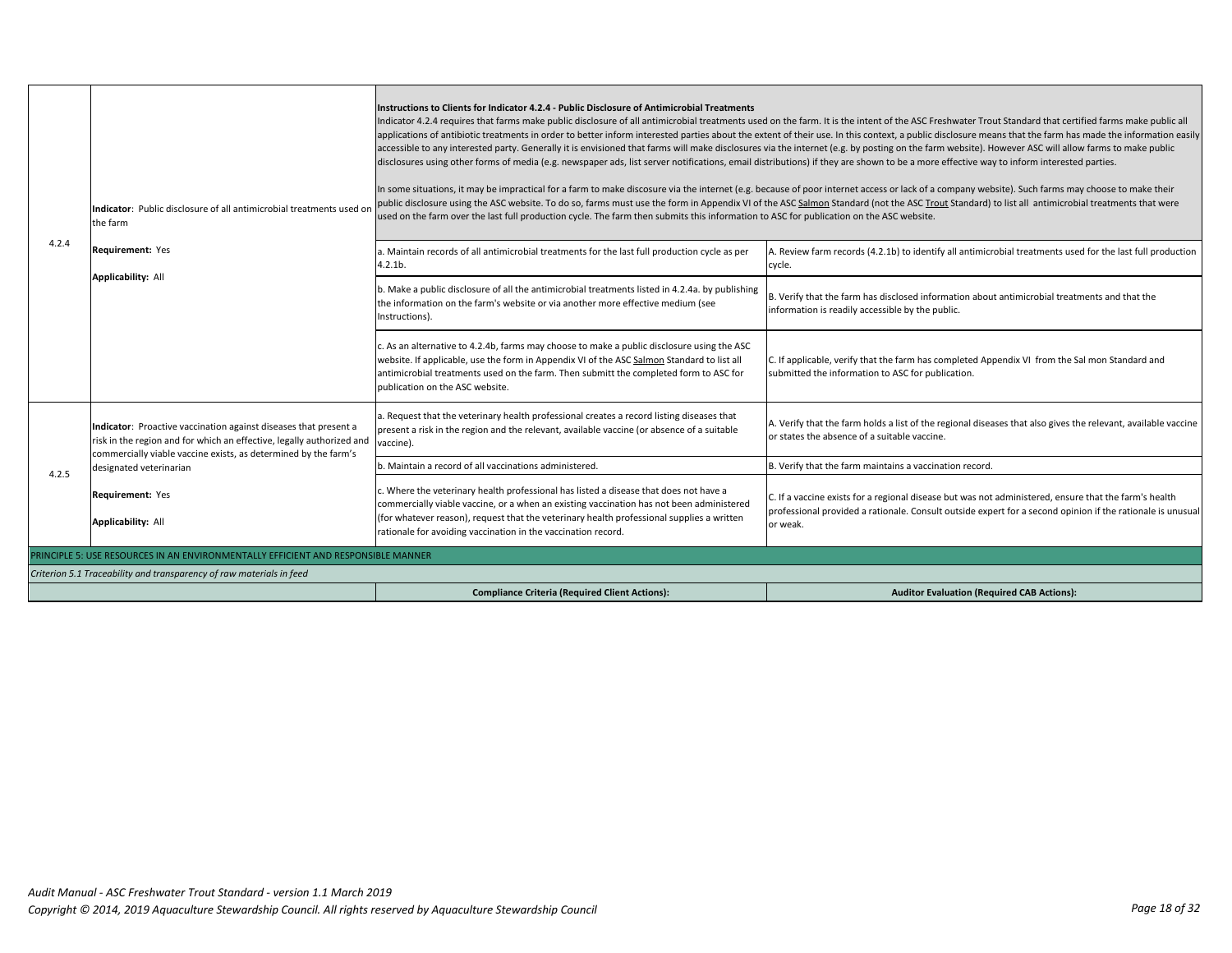|          |                                                                                                                       | Instruction to Clients and CABs for Auditing Indicators 5.1.1 through 5.4.4 - Sourcing of Responsibly Produced Trout Feeds<br>informed of the requirements of the ASC Freshwater Trout Standard relating to sourcing of responsibly produced trout feed (see 4.1.1b below).<br>ASC Freshwater Trout Standard permits two methods for demonstrating compliance with the standard:<br>process did indeed produce this special feed for the farmer.<br>balance approach are primary fishmeal and fish oil inputs, as well as vegetable ingredients such as soy.<br>requirements. | Farms must show that all feeds used by the farm are produced in compliance with the requirements of Indicators 5.1.1 through 5.4.4. To do so, trout producers must work directly with their feed<br>producers (see note 1) to demonstrate compliance. Farms will need to obtain from their feed producers the results from third-party audits which demonstrate that feed producers have robust<br>information systems and information handling processes to allow the feed producers to be able to bring forward accurate information about their production and supply chains. Declarations from<br>the feed producer that are provided to the farm to demonstrate compliance with these indicators must be supported by the audits. Farms must also show that all of their feed producers are duly<br>In addition to the above, farms must also show that their feed suppliers comply with the more detailed requirements for traceability of feed ingredients listed under Indicator 5.1.1. and 5.2.3. The<br>Method #1. This method requires the farm to buy feed that contains the ingredients as specified in these standards and provide an auditor with third-party documentation that the manufacturing<br>Method #2. Farmers also have a second option, commonly referred to as the "mass-balance approach." With this option, the farm's feed manufacturer must demonstrate, using a third-party audit,<br>that it purchased the appropriate amount and type of ingredients to supply feed to all its customers requesting specific ingredients through schemes such as the ASC Freshwater Trout Standard.<br>These ingredients, however, would be mixed into the general silos and production lines of the manufacturer, greatly reducing costs associated with special storage capacity and production lines. This<br>mass-balance approach is commonly used in other certification schemes and in situations such as purchasing "green" energy off an electricity grid. Ingredients that could be included in a mass-<br>Note 1: The term "feed producer" is used here to identify the organization that produces the fish feed (i.e. it is the "feed manufacturer"). In most cases, the organization supplying feed to a farm (i.e.<br>the feed supplier) will be the same organization that produced the feed, but there may be instances where feed suppliers are not directly responsible for feed production. Regardless of whether the<br>farm sources feeds directly from a feed producer or indirectly through an intermediary organization, it remains the farm's obligation to show evidence that all feeds used are in compliance with |  |
|----------|-----------------------------------------------------------------------------------------------------------------------|-------------------------------------------------------------------------------------------------------------------------------------------------------------------------------------------------------------------------------------------------------------------------------------------------------------------------------------------------------------------------------------------------------------------------------------------------------------------------------------------------------------------------------------------------------------------------------|------------------------------------------------------------------------------------------------------------------------------------------------------------------------------------------------------------------------------------------------------------------------------------------------------------------------------------------------------------------------------------------------------------------------------------------------------------------------------------------------------------------------------------------------------------------------------------------------------------------------------------------------------------------------------------------------------------------------------------------------------------------------------------------------------------------------------------------------------------------------------------------------------------------------------------------------------------------------------------------------------------------------------------------------------------------------------------------------------------------------------------------------------------------------------------------------------------------------------------------------------------------------------------------------------------------------------------------------------------------------------------------------------------------------------------------------------------------------------------------------------------------------------------------------------------------------------------------------------------------------------------------------------------------------------------------------------------------------------------------------------------------------------------------------------------------------------------------------------------------------------------------------------------------------------------------------------------------------------------------------------------------------------------------------------------------------------------------------------------------------------------------------------------------------------------------------------------------------------------------------------------------------------------------------------------------------------------------------------------------------------------------------------------------------------------------------------------------------------------------------------------------------------------------------------------------------------------------------------------------------------------------------------------------|--|
|          | Indicator: Evidence of traceability, demonstrated by the feed                                                         | a. From each feed producer obtain a list of all ingredients representing more than 1% by<br>weight of the feed as specified in Indicator 5.1.2 (below).<br>b. For all feed ingredients identified in 5.1.1.a, provide copies of third-party documentation<br>showing certified traceability of the production site and (for fish products), fishing area,<br>landing site, species and harvest method.                                                                                                                                                                        | A. Confirm that the farm obtains relevant ingredient lists for all feeds used (also see 5.1.2a).<br>B. Verify that farm has a copies of certificates from the feed manufacturer demonstrating chain of<br>custody capable of tracing back to fishing area, landing site, species and harvest method                                                                                                                                                                                                                                                                                                                                                                                                                                                                                                                                                                                                                                                                                                                                                                                                                                                                                                                                                                                                                                                                                                                                                                                                                                                                                                                                                                                                                                                                                                                                                                                                                                                                                                                                                                                                                                                                                                                                                                                                                                                                                                                                                                                                                                                                                                                                                              |  |
| 5.1.1    | producer, of feed ingredients that make up more than 1% of the<br>feed [24]<br>Requirement: Yes<br>Applicability: All | c. For three ingredients of marine origin (fewer if fewer are used), collate three examples of<br>traceback procedures conducted by a third-party auditor for the selected feed ingredients to C. Review examples of tracebacks for completeness and confirm compliance.<br>the point of landing and vessel, in the source fishery.                                                                                                                                                                                                                                           |                                                                                                                                                                                                                                                                                                                                                                                                                                                                                                                                                                                                                                                                                                                                                                                                                                                                                                                                                                                                                                                                                                                                                                                                                                                                                                                                                                                                                                                                                                                                                                                                                                                                                                                                                                                                                                                                                                                                                                                                                                                                                                                                                                                                                                                                                                                                                                                                                                                                                                                                                                                                                                                                  |  |
|          |                                                                                                                       | d. For producers wishing to source from a feed manufacturer using a mass balance approach<br>provide a report from an onsite third-party audit of the feed manufacturer to assure<br>traceability as in 5.1.1.b.                                                                                                                                                                                                                                                                                                                                                              | D. Verify that audit reports contain evidence of appropriate mass-balance records and procedures at<br>the feed manufacturer (if applicable).                                                                                                                                                                                                                                                                                                                                                                                                                                                                                                                                                                                                                                                                                                                                                                                                                                                                                                                                                                                                                                                                                                                                                                                                                                                                                                                                                                                                                                                                                                                                                                                                                                                                                                                                                                                                                                                                                                                                                                                                                                                                                                                                                                                                                                                                                                                                                                                                                                                                                                                    |  |
| Footnote |                                                                                                                       | need to supply the farm with third-party documentation of the major ingredients covered under this requirement (e.g., marine ingredients, soy).                                                                                                                                                                                                                                                                                                                                                                                                                               | [24] Traceability should be at a level of detail that permits the feed producer to demonstrate compliance with the requirements in this document (i.e., marine raw ingredients must be traced back to the fishery, soy to the                                                                                                                                                                                                                                                                                                                                                                                                                                                                                                                                                                                                                                                                                                                                                                                                                                                                                                                                                                                                                                                                                                                                                                                                                                                                                                                                                                                                                                                                                                                                                                                                                                                                                                                                                                                                                                                                                                                                                                                                                                                                                                                                                                                                                                                                                                                                                                                                                                    |  |
| 5.1.2    | Indicator: Presence of a list of all ingredients that make up more<br>than 1% of the feed<br>Requirement: Yes         | a. Obtain a statement from each feed supplier (on company letterhead) identifying all feed<br>ingredients that make up more than 1% of the feed by weight. Market names must be<br>accompanied by scientific latin names for natural ingredients and formal chemical<br>nomenclature for synthetic products.                                                                                                                                                                                                                                                                  | A. Confirm that the farm has a complete lists of ingredients for all feeds being used.                                                                                                                                                                                                                                                                                                                                                                                                                                                                                                                                                                                                                                                                                                                                                                                                                                                                                                                                                                                                                                                                                                                                                                                                                                                                                                                                                                                                                                                                                                                                                                                                                                                                                                                                                                                                                                                                                                                                                                                                                                                                                                                                                                                                                                                                                                                                                                                                                                                                                                                                                                           |  |
|          | <b>Applicability: All</b>                                                                                             |                                                                                                                                                                                                                                                                                                                                                                                                                                                                                                                                                                               | B. During the on-site inspection, verify that the farm is using only the types of feeds listed in 5.1.2a.                                                                                                                                                                                                                                                                                                                                                                                                                                                                                                                                                                                                                                                                                                                                                                                                                                                                                                                                                                                                                                                                                                                                                                                                                                                                                                                                                                                                                                                                                                                                                                                                                                                                                                                                                                                                                                                                                                                                                                                                                                                                                                                                                                                                                                                                                                                                                                                                                                                                                                                                                        |  |
|          | Criterion 5.2 Responsible origin of marine raw materials                                                              |                                                                                                                                                                                                                                                                                                                                                                                                                                                                                                                                                                               |                                                                                                                                                                                                                                                                                                                                                                                                                                                                                                                                                                                                                                                                                                                                                                                                                                                                                                                                                                                                                                                                                                                                                                                                                                                                                                                                                                                                                                                                                                                                                                                                                                                                                                                                                                                                                                                                                                                                                                                                                                                                                                                                                                                                                                                                                                                                                                                                                                                                                                                                                                                                                                                                  |  |
|          |                                                                                                                       | <b>Compliance Criteria (Required Client Actions):</b>                                                                                                                                                                                                                                                                                                                                                                                                                                                                                                                         | <b>Auditor Evaluation (Required CAB Actions):</b>                                                                                                                                                                                                                                                                                                                                                                                                                                                                                                                                                                                                                                                                                                                                                                                                                                                                                                                                                                                                                                                                                                                                                                                                                                                                                                                                                                                                                                                                                                                                                                                                                                                                                                                                                                                                                                                                                                                                                                                                                                                                                                                                                                                                                                                                                                                                                                                                                                                                                                                                                                                                                |  |
|          |                                                                                                                       |                                                                                                                                                                                                                                                                                                                                                                                                                                                                                                                                                                               |                                                                                                                                                                                                                                                                                                                                                                                                                                                                                                                                                                                                                                                                                                                                                                                                                                                                                                                                                                                                                                                                                                                                                                                                                                                                                                                                                                                                                                                                                                                                                                                                                                                                                                                                                                                                                                                                                                                                                                                                                                                                                                                                                                                                                                                                                                                                                                                                                                                                                                                                                                                                                                                                  |  |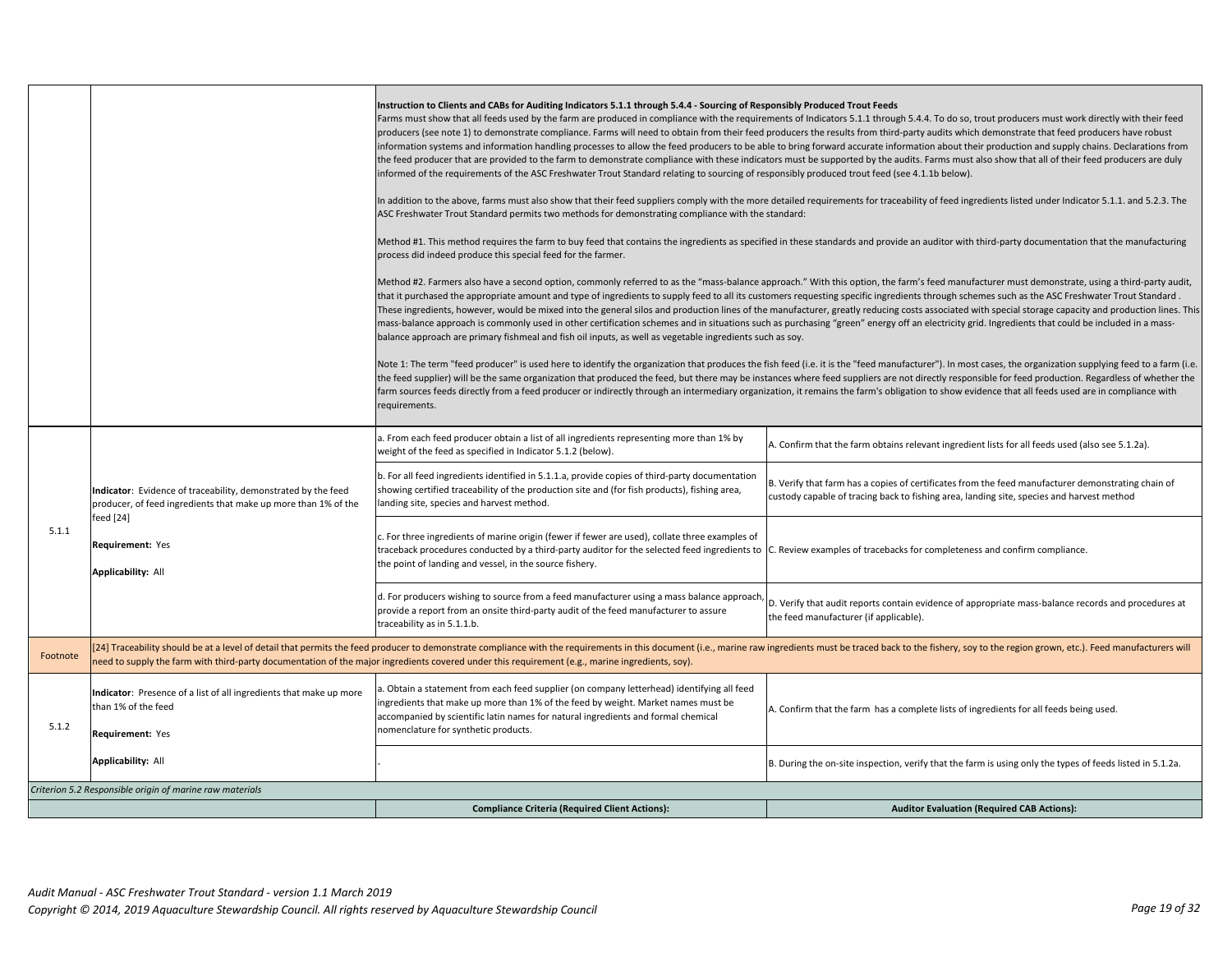|          | Indicator: Percentage of fishmeal and fish oil used in feed that<br>comes from fisheries [25] certified under a scheme that is ISEAL-                                                                                                                                                                     | Instruction to Clients for Indicator 5.2.1 - Feeds Containing Products that are Certified under an ISEAL-Accredited Scheme<br>ISEAL is the International Social and Environmental Accreditation and Labelling Alliance - a global association for social and environmental standards systems (see http://www.isealalliance.org).<br>These requirements strive to meet the ISEAL guidelines for standard setting. The farm's feed manufacturer may use the "mass balance approach" to demonstrate that it purchased the appropriate<br>amount and kind of "certified" ingredients to supply feed to all of its customers making a similar request over a given period of time. It is understood that ingredients will be mixed in silos and<br>production lines, reducing costs associated with special storage capacity and production lines. This could be done instead of requiring documentation for a single batch per farm, which remains an<br>option.                           |                                                                                                                                                                                                                                                                                                                                                                                                                                                                                                                                                                                                              |
|----------|-----------------------------------------------------------------------------------------------------------------------------------------------------------------------------------------------------------------------------------------------------------------------------------------------------------|----------------------------------------------------------------------------------------------------------------------------------------------------------------------------------------------------------------------------------------------------------------------------------------------------------------------------------------------------------------------------------------------------------------------------------------------------------------------------------------------------------------------------------------------------------------------------------------------------------------------------------------------------------------------------------------------------------------------------------------------------------------------------------------------------------------------------------------------------------------------------------------------------------------------------------------------------------------------------------------|--------------------------------------------------------------------------------------------------------------------------------------------------------------------------------------------------------------------------------------------------------------------------------------------------------------------------------------------------------------------------------------------------------------------------------------------------------------------------------------------------------------------------------------------------------------------------------------------------------------|
|          |                                                                                                                                                                                                                                                                                                           | a. Prepare a policy stating the company's support of efforts to shift feed manufacturers<br>purchases of fishmeal and fish oil to fisheries certified under a scheme that is an ISEAL<br>member and has guidelines that specifically promote responsible environmental<br>management of small pelagic fisheries. Include supporting text from the relevant portion of<br>the certification scheme showing management unique to small pelagics.                                                                                                                                                                                                                                                                                                                                                                                                                                                                                                                                         | A. Verify that the client's policy supports responsible feed sourcing (e.g. programs at<br>http://www.isealalliance.org/about-standards/sectors-covered/fishing).                                                                                                                                                                                                                                                                                                                                                                                                                                            |
| 5.2.1    | accredited and has guidelines that specifically promote responsible<br>environmental management of small pelagic fisheries<br>Requirement: 10% within three years of publication of the ASC                                                                                                               | b. Prepare a letter stating the farm's intent to preferentially source feed containing fishmeal<br>and fish oil originating from fisheries certified under the type of certification scheme in<br>5.2.1a and inform all feed suppliers.                                                                                                                                                                                                                                                                                                                                                                                                                                                                                                                                                                                                                                                                                                                                                | B. Verify that the client has prepared a letter of intent and has notified feed all its suppliers accordingly.                                                                                                                                                                                                                                                                                                                                                                                                                                                                                               |
|          | Freshwater Trout Standard [by 7 February 2016) and 100% within<br>five years [by 7 February 2018)<br>Applicability: All                                                                                                                                                                                   | Use feed inventory and feed supplier declarations in 5.1.2a to develop a list of the origin of $ C$ . Confirm that the farm has sufficient evidence for the origin of all fish products in feed to<br>all fish products used as feed ingredients.                                                                                                                                                                                                                                                                                                                                                                                                                                                                                                                                                                                                                                                                                                                                      | demonstrate compliance with indicator 5.2.1.                                                                                                                                                                                                                                                                                                                                                                                                                                                                                                                                                                 |
|          |                                                                                                                                                                                                                                                                                                           | d. Use the list from 5.2.1c to identify which fishmeal and fish oil feed ingredients come from<br>fisheries certified under a scheme that is ISEAL-accredited and has guidelines that specifically D. Confirm that the farm identifies which ingredients are certified as described in 5.2.1d.<br>promote responsible environmental management of small pelagic fisheries.                                                                                                                                                                                                                                                                                                                                                                                                                                                                                                                                                                                                             |                                                                                                                                                                                                                                                                                                                                                                                                                                                                                                                                                                                                              |
|          |                                                                                                                                                                                                                                                                                                           | e. Starting 7 February 2016, provide evidence that the volume of certified ingredients (result<br>from 5.2.1d) is ≥ 10% of the total volume of fishmeal and fish oil ingredients (result from<br>$5.2.1c$ ).                                                                                                                                                                                                                                                                                                                                                                                                                                                                                                                                                                                                                                                                                                                                                                           | E. As of 7 February 2016, review evidence and confirm compliance. Prior to 7 February 2016, 5.2.1e<br>does not apply.                                                                                                                                                                                                                                                                                                                                                                                                                                                                                        |
|          |                                                                                                                                                                                                                                                                                                           | f. Starting 7 February 2018, provide evidence that 100% of fishmeal and fish oil used in feed<br>come from certified fisheries as per 5.2.1d.                                                                                                                                                                                                                                                                                                                                                                                                                                                                                                                                                                                                                                                                                                                                                                                                                                          | F. As of 7 February 2018, review evidence and confirm compliance. Prior to 7 February 2018, 5.2.1E<br>applies.                                                                                                                                                                                                                                                                                                                                                                                                                                                                                               |
| Footnote | [25] This standard applies to fishmeal and oil from forage fisheries and not to by-products or trimmings used in feed.                                                                                                                                                                                    |                                                                                                                                                                                                                                                                                                                                                                                                                                                                                                                                                                                                                                                                                                                                                                                                                                                                                                                                                                                        |                                                                                                                                                                                                                                                                                                                                                                                                                                                                                                                                                                                                              |
| 5.2.2.   | Indicator: Prior to 100% achievement of 5.2.1, the Fishsource [26]<br>score required for the fisheries from which marine raw material in<br>feed is derived (excluding trimming and by-products)<br>Requirement: All individual scores $\geq 6$ , and biomass score $\geq 8$<br><b>Applicability: All</b> | Instruction to Clients for Indicator 5.2.2 - FishSource Score of Products Used in Feed<br>To determine FishSource scores of fish species used as feed ingredients, do the following:<br>- go to http://www.fishsource.org/<br>- select "Species" drop down tab to the left<br>- select the species that is utilized by the farm as a source of fish meal or oil<br>- confirm that the search identifies the correct species, then select the top tab that reads "Scores"<br>- Review scores to verify compliance.<br>operating procedures. Note: Indicator 5.2.2. applies to fishmeal and oil from reduction fisheries and not to by-products or trimmings used in feed.<br>a. Provide a FS score for each fish species identified as a feed ingredient (see 5.1.2a) for all<br>feeds used by the farm during the last 12 months. For first audits, farm records must cover ≥  A. Verify that the farm obtains FS scores for all fish species listed as feed ingredients.<br>6 months. | f results show the species does not meet all the criteria, then the feed does not meet requirements of the Standard. If the species has not been assessed (i.e. it is not listed on the FishSource<br>website), then the feed does not meet requirements of the Standard. Contact FishSource via Sustainable Fisheries Partnerships to identify the species as a priority for assessment. If agreed with SFP,<br>a qualified independent third party may be contracted to conduct an assessment of the source fishery using the FishSource methodology. The report must be reviewed following SFP's standard |
|          |                                                                                                                                                                                                                                                                                                           |                                                                                                                                                                                                                                                                                                                                                                                                                                                                                                                                                                                                                                                                                                                                                                                                                                                                                                                                                                                        | B. For a subsample of fish species listed in 5.2.2a, use the FishSource online database to check the<br>validity of the farm's FS scores for the time period within two months of the onsite audit.                                                                                                                                                                                                                                                                                                                                                                                                          |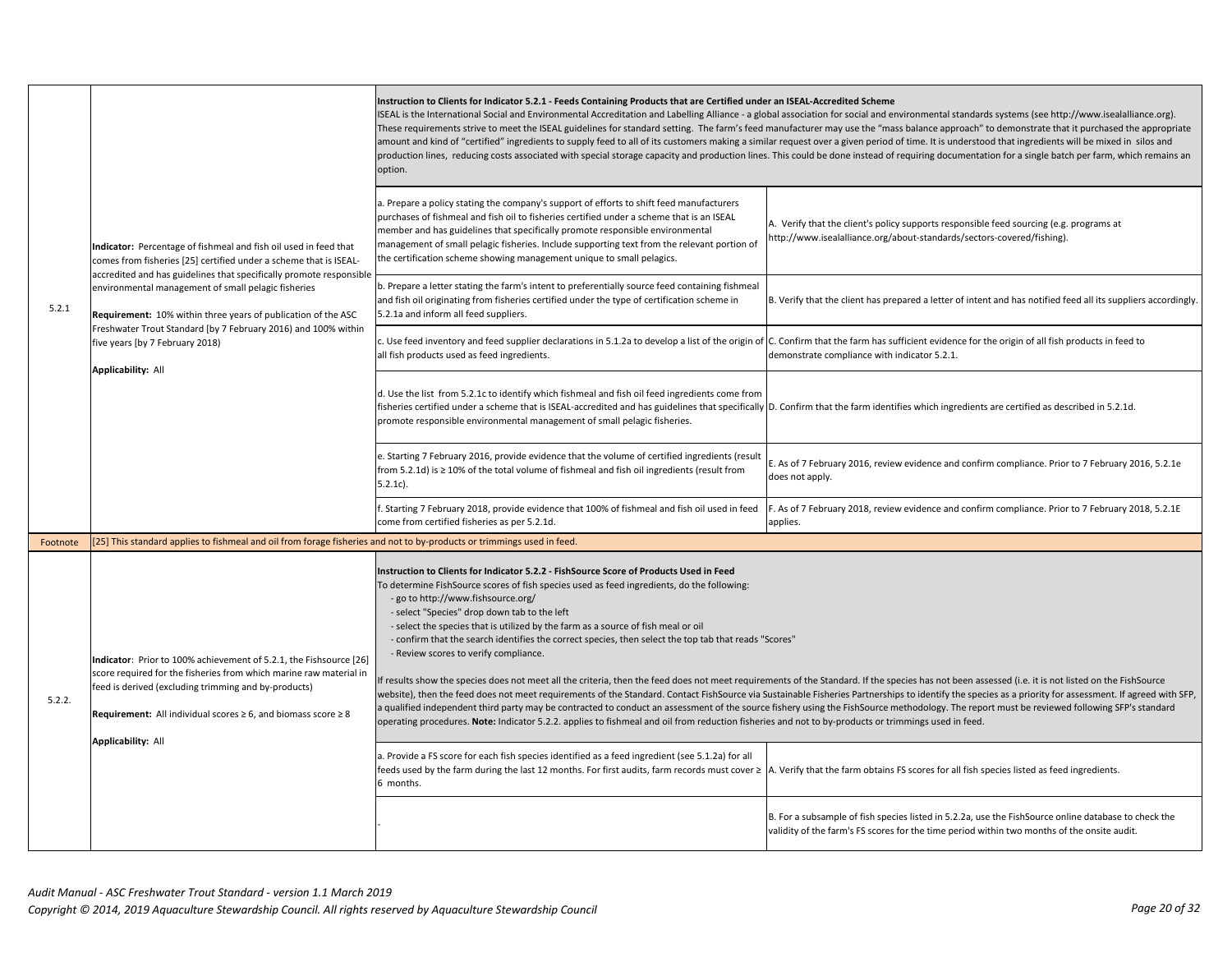| Footnote | [26] Fishsource scores and their methodology are available here: http://www.fishsource.org/site. While the score must be counted using Fishscore methodology, Fishsource itself does not need to calculate the score.                                                                                        |                                                                                                                                                                                                                                                                                                                                                                                                                                                                                                                                                                                                                                                                                                                                                                                                                                                                                                                                                                                                                                                                      |                                                                                                                                                                                                                                                                                                                                                                                                                                                                                                                                                                                                                                                                                                                                                                          |  |
|----------|--------------------------------------------------------------------------------------------------------------------------------------------------------------------------------------------------------------------------------------------------------------------------------------------------------------|----------------------------------------------------------------------------------------------------------------------------------------------------------------------------------------------------------------------------------------------------------------------------------------------------------------------------------------------------------------------------------------------------------------------------------------------------------------------------------------------------------------------------------------------------------------------------------------------------------------------------------------------------------------------------------------------------------------------------------------------------------------------------------------------------------------------------------------------------------------------------------------------------------------------------------------------------------------------------------------------------------------------------------------------------------------------|--------------------------------------------------------------------------------------------------------------------------------------------------------------------------------------------------------------------------------------------------------------------------------------------------------------------------------------------------------------------------------------------------------------------------------------------------------------------------------------------------------------------------------------------------------------------------------------------------------------------------------------------------------------------------------------------------------------------------------------------------------------------------|--|
| 5.2.3    | Indicator: Prior to 100% achievement of 5.2.1, demonstration of<br>chain of custody and traceability for fisheries products in feed<br>through an ISEAL-accredited or ISO 65-compliant certification<br>Organization's "Code of Conduct for Responsible Fisheries"<br>Requirement: Yes<br>Applicability: All | Instruction to Clients for Indicator 5.2.3 - Third-Party Verification of Traceability<br>Marine Stewardship Council Chain of Custody Standard.<br>scheme that incorporates the United Nations Food and Agriculture For the first audit, a minimum of 6 months of data on feed is required and evidence shall relate to species used in said dataset.<br>a. Obtain from the feed supplier documentary evidence that the origin of all fishmeal and<br>fish oil used in the feed is traceable via a third-party verified chain of custody or traceability<br>program.                                                                                                                                                                                                                                                                                                                                                                                                                                                                                                  | Indicator 5.2.3 requires that farms show that their feed producers can demonstrate chain of custody and traceability as verified through third-party audits. Farms may submit reports from audits of<br>feed producers (see 5.1.1b) as evidence that traceability systems are in compliance. Alternatively, farms may show that their feed producers comply with traceability requirements of Indicator 5.1.1.<br>by submitting evidence that suppliers, and the batches of fishmeal and oil, are certified to the International Fishmeal and Fish Oil Organization's Global Standard for Responsible Supply or to the<br>A. Review evidence and confirm that a third party verified chain of custody or traceability program was<br>used for the fishmeal and fish oil. |  |
|          |                                                                                                                                                                                                                                                                                                              | b. Ensure that all species within the scope of the chain of custody or traceability program<br>align with fish meal and fish oil ingredients used in the farm's feeds (consistent with 5.2.2.a<br>and 5.3.1.a).                                                                                                                                                                                                                                                                                                                                                                                                                                                                                                                                                                                                                                                                                                                                                                                                                                                      | B. Verify that the scope of the chain of custody audit matches ingredient lists for feeds.                                                                                                                                                                                                                                                                                                                                                                                                                                                                                                                                                                                                                                                                               |  |
|          | Indicator: Evidence that by-product feed ingredients do not come                                                                                                                                                                                                                                             | Note: Instructions for searching the IUCN database are given under Indicator 2.1.3.                                                                                                                                                                                                                                                                                                                                                                                                                                                                                                                                                                                                                                                                                                                                                                                                                                                                                                                                                                                  |                                                                                                                                                                                                                                                                                                                                                                                                                                                                                                                                                                                                                                                                                                                                                                          |  |
|          | from fish species that are categorized as vulnerable [27],<br>endangered or critically endangered according to the IUCN Red List                                                                                                                                                                             | a. Compile and maintain a list (as per 5.3.1a below) of the fishery of origin for all fishmeal<br>and fish oil originating from by-products and trimmings.                                                                                                                                                                                                                                                                                                                                                                                                                                                                                                                                                                                                                                                                                                                                                                                                                                                                                                           | A. Review list and for consistency with 5.3.1a.                                                                                                                                                                                                                                                                                                                                                                                                                                                                                                                                                                                                                                                                                                                          |  |
| 5.2.4    | of Threatened Species [28]<br>Requirement: Yes<br>Applicability: All except as noted in [27]                                                                                                                                                                                                                 | b. For each by-product species (5.2.4a) that is an ingredient of any feed used during the last<br>12 months, search the IUCN database to determine if it is categorized as vulnerable,<br>endangered, or criticatlly endangered. For first audits, farm records must cover ≥ 6 months.                                                                                                                                                                                                                                                                                                                                                                                                                                                                                                                                                                                                                                                                                                                                                                               | B. Confirm that the farm has identified all byproducts and cross-check a subsample of species to verify<br>their IUCN Red List categorization.                                                                                                                                                                                                                                                                                                                                                                                                                                                                                                                                                                                                                           |  |
| Footnote | [27] An exception is made for sub-populations of "vulnerable" species that can demonstrate healthy populations through a fishery certified by the Marine Stewardship Council, or approved by the technical committee of the IF                                                                               |                                                                                                                                                                                                                                                                                                                                                                                                                                                                                                                                                                                                                                                                                                                                                                                                                                                                                                                                                                                                                                                                      |                                                                                                                                                                                                                                                                                                                                                                                                                                                                                                                                                                                                                                                                                                                                                                          |  |
| Footnote | [28] The IUCN reference can be found at http://www.iucnredlist.org/                                                                                                                                                                                                                                          |                                                                                                                                                                                                                                                                                                                                                                                                                                                                                                                                                                                                                                                                                                                                                                                                                                                                                                                                                                                                                                                                      |                                                                                                                                                                                                                                                                                                                                                                                                                                                                                                                                                                                                                                                                                                                                                                          |  |
|          | Criterion 5.3 Dependency on wild-caught marine ingredients in feed [29]                                                                                                                                                                                                                                      |                                                                                                                                                                                                                                                                                                                                                                                                                                                                                                                                                                                                                                                                                                                                                                                                                                                                                                                                                                                                                                                                      |                                                                                                                                                                                                                                                                                                                                                                                                                                                                                                                                                                                                                                                                                                                                                                          |  |
|          |                                                                                                                                                                                                                                                                                                              | <b>Compliance Criteria (Required Client Actions):</b>                                                                                                                                                                                                                                                                                                                                                                                                                                                                                                                                                                                                                                                                                                                                                                                                                                                                                                                                                                                                                | <b>Auditor Evaluation (Required CAB Actions):</b>                                                                                                                                                                                                                                                                                                                                                                                                                                                                                                                                                                                                                                                                                                                        |  |
| Footnote | [29] The FFDR requirements are calculated for fish weighing 30 grams and more.                                                                                                                                                                                                                               |                                                                                                                                                                                                                                                                                                                                                                                                                                                                                                                                                                                                                                                                                                                                                                                                                                                                                                                                                                                                                                                                      |                                                                                                                                                                                                                                                                                                                                                                                                                                                                                                                                                                                                                                                                                                                                                                          |  |
|          | Indicator: Fishmeal Forage Fish Dependency Ratio (FFDRm) for<br>grow-out (calculated using formulas in Appendix III, subsection 1)                                                                                                                                                                           | Instruction to Clients for Indicator 5.3.1 - Calculation of Fish Meal FFDR<br>Farms must calculate the the Fishmeal Forage Fish Dependency Ratio (FFDRm) according to formula presented in Appendix III, subsection 1) c, using data from the most recent complete production<br>cycle. Farms must also show that they have maintained sufficient information in order to make an accurate calculation of FFDRm as outlined below. For first audits, farms may be exempted from<br>compliance with Indicator 5.3.1. for the most recent complete production cycle (i.e. if the FFDRm of the most recent crop was > 1.5) if the farm can satisfactorily demonstrate to the auditor that:<br>- the client understands how to accurately calculate FFDRm;<br>the client maintains all information needed to accurately calculate FFDRm (i.e. all feed specs for > 6 months) for the current production cycle; and<br>the client can show how feed used for the current production cycle will ensure that the farm will meet requirements at harvest (i.e. FFDRm < 1.5). |                                                                                                                                                                                                                                                                                                                                                                                                                                                                                                                                                                                                                                                                                                                                                                          |  |
| 5.3.1    | Requirement: ≤1.5<br>Applicability: All                                                                                                                                                                                                                                                                      | . Maintain a detailed inventory of the feed used including:<br>- Quantities used of each formulation (kg);<br>- Percentage of fish oil in each formulation used;<br>- Source (fishery) of fish oil/EPA/DHA in each formulation used;<br>- Percentage of oil in each formulation derived from trimmings; and<br>- Supporting documentation and signed declaration from feed supplier.                                                                                                                                                                                                                                                                                                                                                                                                                                                                                                                                                                                                                                                                                 | A. Verify completeness of records and that values are stated in a declaration from the feed<br>manufacturer.                                                                                                                                                                                                                                                                                                                                                                                                                                                                                                                                                                                                                                                             |  |
|          |                                                                                                                                                                                                                                                                                                              | b. Calculate FFDRm using formulas in Appendix III. Exclude fish meal derived from rendering<br>of seafood by-products (e.g. the "trimmings" from a human consumption fishery).                                                                                                                                                                                                                                                                                                                                                                                                                                                                                                                                                                                                                                                                                                                                                                                                                                                                                       | B. Verify that relevant calculations were done correctly, byproducts were excluded in calculations and<br>confirm the value complies with the standard. Include in public audit report.                                                                                                                                                                                                                                                                                                                                                                                                                                                                                                                                                                                  |  |
|          | Note: Farms are allowed select one of two options (Option A or Option B) to demonstrate compliance with the requirements of Indicator 5.3.2.                                                                                                                                                                 |                                                                                                                                                                                                                                                                                                                                                                                                                                                                                                                                                                                                                                                                                                                                                                                                                                                                                                                                                                                                                                                                      |                                                                                                                                                                                                                                                                                                                                                                                                                                                                                                                                                                                                                                                                                                                                                                          |  |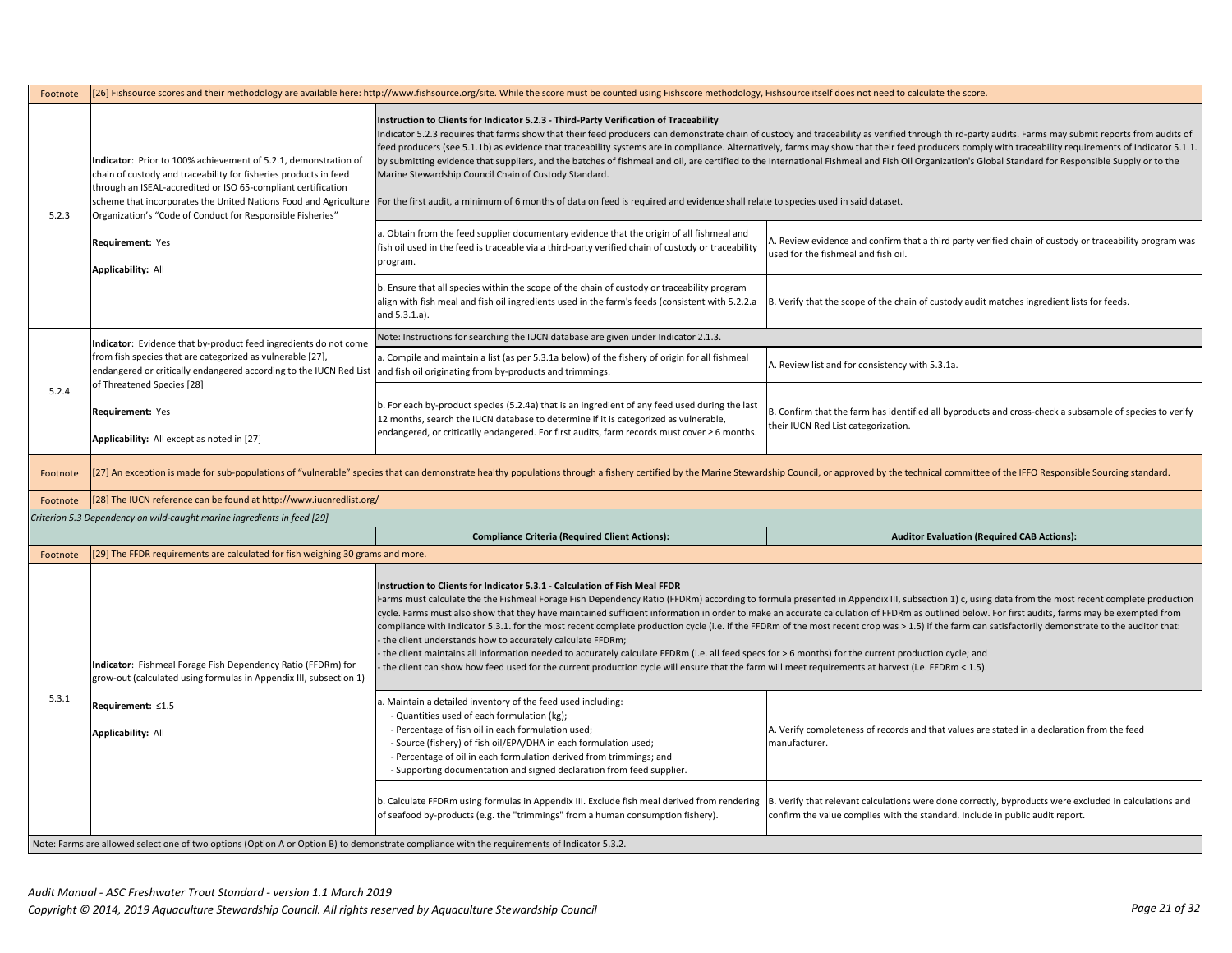| 5.3.2<br>Option A | <b>Option A</b><br>Indicator: Compliance with the following requirement:<br>Fish Oil Forage Fish Dependency Ratio (FFDRo) for grow-out<br>calculated using formulas in Appendix III, subsection 1) c<br>Requirement: ≤2.95<br>Applicability: All, but note that farms may choose to demonstrate<br>compliance with either Option A or Option B under Indicator 5.3.2.                                      | Instruction to Clients for Indicator 5.3.2 Option A - Calculation of Fish Oil FFDR<br>- the client understands how to accurately calculate FFDRo;<br>- the client maintains all information needed to accurately calculate FFDRo (i.e. all feed specs for > 6 months) for the current production cycle; and<br>- the client can show how feed used for the current production cycle will ensure that the farm will meet requirements at harvest (i.e. FFDRo < 2.95).<br>Note: exclude from these calculations oil derived from rendering of seafood by-products (e.g. the "trimmings") from a human consumption fishery.<br>a. Inform the CAB whether the farm choses Option A or Option B to show compliance. If<br>Option A is selected, proceed directly to 5.3.2b below. Otherwise, skip to Option B in the<br>ext section.<br>. Maintain a detailed inventory of the feed used as specified under 5.3.1a.<br>. Calculate FFDRo using formulas for eFCR value as given in Appendix III. | Farms must calculate the the Fish Oil Forage Fish Dependency Ratio (FFDRo) according to formula presented in Appendix III, subsection 1) c, using data from the most recent complete production<br>cycle. Farms must also show that they have maintained sufficient information in order to make an accurate calculation of FFDRo as outlined below. For first audits, farms may be exempted from<br>compliance with Indicator 5.3.2. for the most recent complete production cycle (i.e. if the FFDRo of the most recent crop was > 2.95) if the farm can satisfactorily demonstrate to the auditor that:<br>A. Record which option the client chose and proceed to evaluate compliance with the applicable set of<br>compliance criteria.<br>B. Verify completeness of records as done for 5.3.1A.<br>C. Verify that relevant calculations were done correctly, by-products were excluded in calculations and<br>confirm the value complies with the requirement. Include in public audit report |
|-------------------|------------------------------------------------------------------------------------------------------------------------------------------------------------------------------------------------------------------------------------------------------------------------------------------------------------------------------------------------------------------------------------------------------------|---------------------------------------------------------------------------------------------------------------------------------------------------------------------------------------------------------------------------------------------------------------------------------------------------------------------------------------------------------------------------------------------------------------------------------------------------------------------------------------------------------------------------------------------------------------------------------------------------------------------------------------------------------------------------------------------------------------------------------------------------------------------------------------------------------------------------------------------------------------------------------------------------------------------------------------------------------------------------------------------|----------------------------------------------------------------------------------------------------------------------------------------------------------------------------------------------------------------------------------------------------------------------------------------------------------------------------------------------------------------------------------------------------------------------------------------------------------------------------------------------------------------------------------------------------------------------------------------------------------------------------------------------------------------------------------------------------------------------------------------------------------------------------------------------------------------------------------------------------------------------------------------------------------------------------------------------------------------------------------------------------|
| 5.3.2<br>Option B | <b>Option B</b><br>Indicator: Compliance with the following requirement:<br>Maximum level of EPA/DHA content from marine sources as a<br>percentage of fatty acids in the feed (excluding EPA/DHA from<br>trimmings and by-products)<br>Requirement: $\leq 9\%$<br>Applicability: All, but note that farms may choose to demonstrate<br>compliance with either Option A or Option B under Indicator 5.3.2. | Instruction to Clients for Indicator 5.3.2 Option B - Calculation of EPA and DHA in Feed<br>Section 2 of Appendix III. For these calculations, farms should exclude oil derived from rendering of seafood by-products (e.g. the "trimmings") from a human consumption fishery.<br>I. Inform the CAB whether the farm choses Option A or Option B to show compliance. If<br>Option B is selected, proceed directly to 5.3.2b below. Otherwise, return to Option A in the<br>previous section.<br>. Maintain a detailed inventory of the feed used as specified under 5.3.1a.<br>. Calculate EPA/DHA percentage using formula in Section 2 of Appendix III.                                                                                                                                                                                                                                                                                                                                   | Farms that choose Option B must show that the feeds used by the farm do not exceed the maximum level of EPA/DHA content. Detailed instructions for calculating EPA and DHA content are given in<br>A. Record which option the client chose and proceed to evaluate compliance with the applicable set of<br>compliance criteria.<br>B. Verify completeness of records as done for 5.3.1A.<br>C. Verify that relevant calculations were done correctly, by-products were excluded in calculations and<br>confirm the value complies with the requirement. Include in public audit report                                                                                                                                                                                                                                                                                                                                                                                                            |
|                   | Criterion 5.4 Responsible origin of non-marine raw materials in feed                                                                                                                                                                                                                                                                                                                                       |                                                                                                                                                                                                                                                                                                                                                                                                                                                                                                                                                                                                                                                                                                                                                                                                                                                                                                                                                                                             |                                                                                                                                                                                                                                                                                                                                                                                                                                                                                                                                                                                                                                                                                                                                                                                                                                                                                                                                                                                                    |
|                   |                                                                                                                                                                                                                                                                                                                                                                                                            | <b>Compliance Criteria (Required Client Actions):</b>                                                                                                                                                                                                                                                                                                                                                                                                                                                                                                                                                                                                                                                                                                                                                                                                                                                                                                                                       | <b>Auditor Evaluation (Required CAB Actions):</b>                                                                                                                                                                                                                                                                                                                                                                                                                                                                                                                                                                                                                                                                                                                                                                                                                                                                                                                                                  |
| 5.4.1             | Indicator: Presence and evidence of a responsible sourcing policy<br>for the feed manufacturer for feed ingredients that comply with<br>internationally recognized moratoriums and local laws [30]<br>Requirement: Yes<br>Applicability: All                                                                                                                                                               | parties against relevant requirements covering internationally recognized moratoriums and laws.<br>Compile and maintain a list of all feed suppliers with contact information (see also 5.1.1a).  A. Review feed supplier list and cross-check against feed purchases (see also 5.1.1a).<br>Obtain from each feed manufacturer a copy of the manufacturer's responsible sourcing<br>policy for feed ingredients showing how the company complies with recognized crop<br>moratoriums and local laws [34].<br>. Obtain copies of third-party audits of feed suppliers (5.1.1) and confirm that these show<br>evidence that supplier's responsible sourcing policies are implemented.                                                                                                                                                                                                                                                                                                         | Note: In determining whether the policies of a feed manufacturer fulfill the requirements of Indicator 5.4.1, the CAB may also consider evidence such as certificates issued by independent third-<br>B. Review policies from each feed supplier to confirm required sourcing policy is in place.<br>C. Verify that the scope of third-party audits of feed suppliers includes review of policies and evidence<br>of implementation.                                                                                                                                                                                                                                                                                                                                                                                                                                                                                                                                                               |
| Footnote          |                                                                                                                                                                                                                                                                                                                                                                                                            | [30] Specifically, the policy shall include that vegetable ingredients, or products derived from vegetable ingredients, must not come from the Amazon Biome as geographically defined by the Brazilian Soya Moratorium.                                                                                                                                                                                                                                                                                                                                                                                                                                                                                                                                                                                                                                                                                                                                                                     |                                                                                                                                                                                                                                                                                                                                                                                                                                                                                                                                                                                                                                                                                                                                                                                                                                                                                                                                                                                                    |
|                   | Indicator: Percentage of soy ingredients that are certified by the                                                                                                                                                                                                                                                                                                                                         | a. Prepare a letter to each feed supplier stating the farm's intention to source only feeds with<br>soy ingredients that are certified by the Roundtable for Responsible Soy (RTRS) or<br>equivalent.                                                                                                                                                                                                                                                                                                                                                                                                                                                                                                                                                                                                                                                                                                                                                                                       | A. Verify that the farm has prepared a letter of intent.                                                                                                                                                                                                                                                                                                                                                                                                                                                                                                                                                                                                                                                                                                                                                                                                                                                                                                                                           |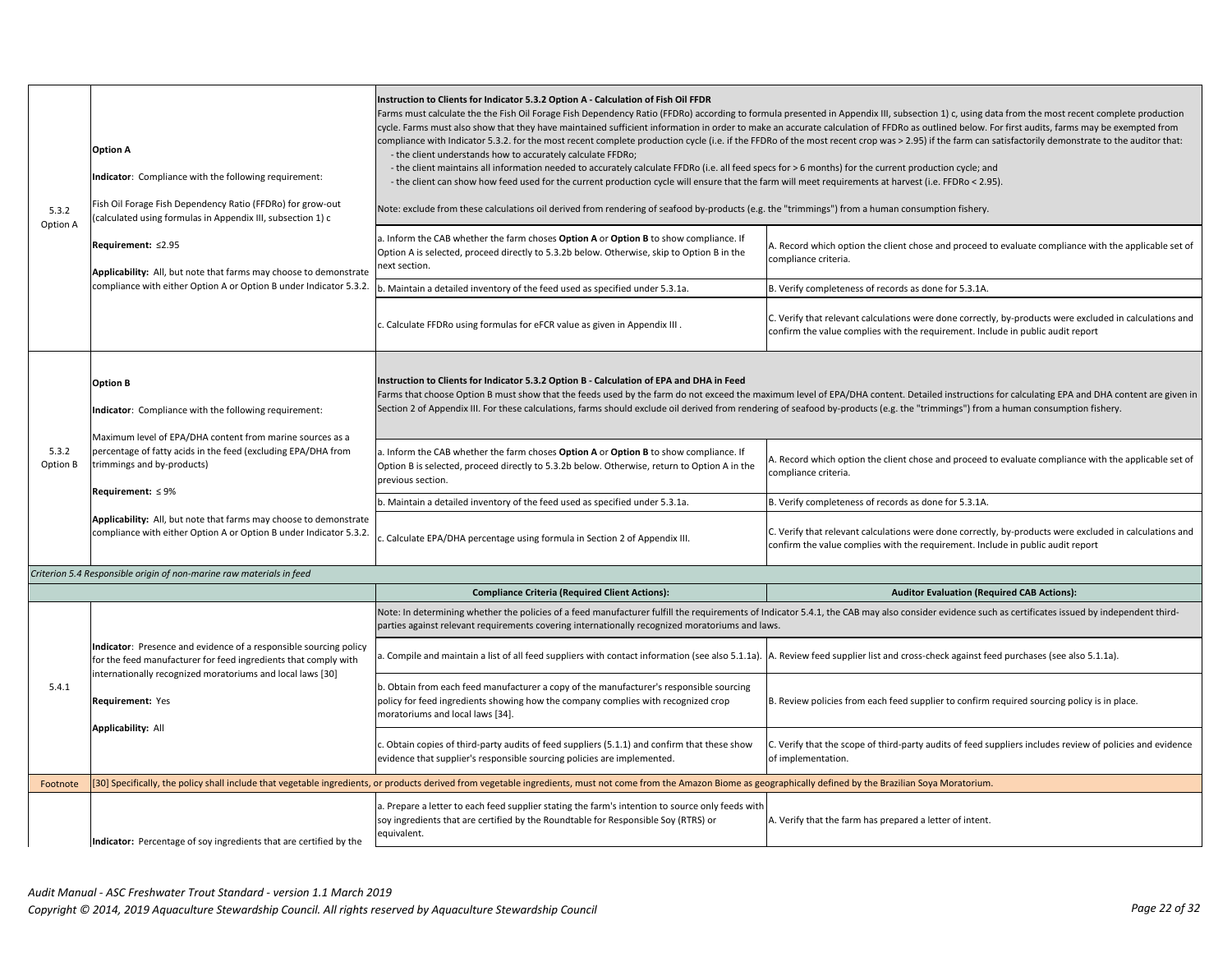| 5.4.2    | Roundtable on Responsible Soy, or equivalent [31]<br>Requirement: 100% within five years of publication of the ASC<br>Freshwater Trout Standard (by 7 February 2018)                                | o.Keep records to show that the farm sent the letter of intent (5.4.2a) to each feed supplier.                                                                                                                                                                                                                                                                                                                                                                                                                                                                                                                                                                                                                   | B. Verify that the farm sent a letter of intent (5.4.2) to each feed supplier. Acceptable forms of evidence<br>may include direct responses from suppliers (emails, letters confirming receipt) or certified mail slips.                                                                                                                                                                                                                                                                                                                                                                                                                                                                                                                                                         |
|----------|-----------------------------------------------------------------------------------------------------------------------------------------------------------------------------------------------------|------------------------------------------------------------------------------------------------------------------------------------------------------------------------------------------------------------------------------------------------------------------------------------------------------------------------------------------------------------------------------------------------------------------------------------------------------------------------------------------------------------------------------------------------------------------------------------------------------------------------------------------------------------------------------------------------------------------|----------------------------------------------------------------------------------------------------------------------------------------------------------------------------------------------------------------------------------------------------------------------------------------------------------------------------------------------------------------------------------------------------------------------------------------------------------------------------------------------------------------------------------------------------------------------------------------------------------------------------------------------------------------------------------------------------------------------------------------------------------------------------------|
|          | <b>Applicability: All</b>                                                                                                                                                                           | . Obtain and maintain declarations from all feed suppliers detailing the origin of soya in the<br>feeds.                                                                                                                                                                                                                                                                                                                                                                                                                                                                                                                                                                                                         | C. Confirm that the farm has sufficient evidence for the origin of soya products in feeds to demonstrate<br>compliance with indicator 5.4.2 after 7 February 2018.                                                                                                                                                                                                                                                                                                                                                                                                                                                                                                                                                                                                               |
|          |                                                                                                                                                                                                     | d. Starting 7 February 2018, provide evidence that all soya used in feed is certified by the<br>RTRS or equivalent [31].                                                                                                                                                                                                                                                                                                                                                                                                                                                                                                                                                                                         | D. As of 7 February 2018 review evidence and confirm compliance. Prior to 7 February 2018, 5.4.2d<br>does not apply.                                                                                                                                                                                                                                                                                                                                                                                                                                                                                                                                                                                                                                                             |
| Footnote | 31] The technical governance structure of the ASC must approve any other certification scheme as equivalent.                                                                                        |                                                                                                                                                                                                                                                                                                                                                                                                                                                                                                                                                                                                                                                                                                                  |                                                                                                                                                                                                                                                                                                                                                                                                                                                                                                                                                                                                                                                                                                                                                                                  |
| 5.4.3    | Indicator: Disclosure by the feed supplier of any ingredients that<br>contain more than 0.9% transgenic [32] plant material<br>Requirement: Yes<br>Applicability: All                               | Instruction to Clients and Auditors for Indicator 5.4.3 - Disclosure of Feed Ingredients Containing Transgenic Plant Material<br>by weight. Optional: feed manufacturers may also provide farms with the results of testing for Genetically modified Organisms (GMOs) as evidence of compliance.<br>n cases where farmer states use of feed with NO gmo feed ingredients, he/she must demonstrate clear evidence by results of biomolecular testing by the feed manufacturer.<br>a. Obtain from feed suppliers a disclosure detailing all plant material used as feed<br>ingredients (i.e. soya and others plants) and specify which of these ingredients contains<br>>0.9% transgenic plant material by weight. | ndicator 5.4.3 requires farms to ensure that their feed suppliers disclose any transgenic plant material used as a feed ingredient where that material comprises more than 0.9% of the total weight of<br>feed. Farms must maintain documentary evidence that the suppliersof GM-free feed ingredients have made such disclosures. Documentary evidence must include a written statement (i.e. a<br>disclosure or declaration) from the feed manufacturer detailing each of the plant materials used as feed ingredients and a listing of all ingredients where transgenic plant materials comprises >0.9%<br>A. Review feed supplier declarations to confirm that all suppliers have made a disclosure identifying any<br>ngredient containing >0.9% transgenic plant material. |
| Footnote |                                                                                                                                                                                                     | [32] Transgenic: Containing genes altered by insertion of DNA from an unrelated species; this involves taking genes from one species and inserting them into another species to get that trait expressed in the offspring.                                                                                                                                                                                                                                                                                                                                                                                                                                                                                       |                                                                                                                                                                                                                                                                                                                                                                                                                                                                                                                                                                                                                                                                                                                                                                                  |
|          | Note: for the purposes of Indicator 5.4.4, the direct purchaser or 'buyer' is considered to be the person or entity who makes payment to the producer in exchange for possession of harvested fish. |                                                                                                                                                                                                                                                                                                                                                                                                                                                                                                                                                                                                                                                                                                                  |                                                                                                                                                                                                                                                                                                                                                                                                                                                                                                                                                                                                                                                                                                                                                                                  |
| 5.4.4    | Indicator: Disclosure by the farm to the direct purchasers of its<br>harvested fish of any feed ingredients that have contained more<br>than 0.9% transgenic material                               | a. For feeds with ingredients containing > 0.9% transgenic plant material (i.e. those feeds<br>specified in 5.4.3a), ensure that the farm can identify any harvested fish that were fed such<br>products. If no such feeds were identified in 5.4.3a, then Indicator 5.4.4 is not applicable.                                                                                                                                                                                                                                                                                                                                                                                                                    | A. If applicable based on results of 5.4.3a, verify that the farm has a robust method for identifying<br>narvested fish that were reared using said feeds.                                                                                                                                                                                                                                                                                                                                                                                                                                                                                                                                                                                                                       |
|          | Requirement: Yes<br><b>Applicability: All</b>                                                                                                                                                       | b. If disclosures about transgenic matrial are needed (based on 5.4.4a), the farm must<br>must include contact details of buyers.                                                                                                                                                                                                                                                                                                                                                                                                                                                                                                                                                                                | compile a list of all buyers who may have obtained fish from the harvest in question. The list  B. Review the farm's list of buyers and cross-check with sales records and invoices (as applicable).                                                                                                                                                                                                                                                                                                                                                                                                                                                                                                                                                                             |
|          |                                                                                                                                                                                                     | c. As applicable (based on 5.4.4a), the farm must make disclosures to all buyers listed in<br>5.4.4b. Maintain documentary evidence of disclosures. For first audits, farm records of<br>disclosures must cover > 6 months.                                                                                                                                                                                                                                                                                                                                                                                                                                                                                      | C. As applicable, verify evidence that the farm has made disclosures to all buyers about transgenic feed<br>ingredients. Cross-check the plant material list from feed supplier (5.4.3.a) to see that all transgenic<br>plant ingredients were disclosed.                                                                                                                                                                                                                                                                                                                                                                                                                                                                                                                        |
|          | Criterion 5.5 Energy consumption and greenhouse gas emissions (on farm)                                                                                                                             |                                                                                                                                                                                                                                                                                                                                                                                                                                                                                                                                                                                                                                                                                                                  |                                                                                                                                                                                                                                                                                                                                                                                                                                                                                                                                                                                                                                                                                                                                                                                  |
|          |                                                                                                                                                                                                     | <b>Compliance Criteria (Required Client Actions):</b>                                                                                                                                                                                                                                                                                                                                                                                                                                                                                                                                                                                                                                                            | <b>Auditor Evaluation (Required CAB Actions):</b>                                                                                                                                                                                                                                                                                                                                                                                                                                                                                                                                                                                                                                                                                                                                |
|          |                                                                                                                                                                                                     | Instruction to Clients for Indicator 5.5.1 - Energy Use Assessment<br>internally or it may be done externally by a third-party entity. In either case, recommended assessment methodologies include the GHG Protocol Corporate Standard<br>.(http://www.ghgprotocol.org/files/ghgp/public/ghg-protocol-revised.pdf) or ISO 14064-1 (http://www.iso.org/iso/catalogue detail?csnumber=38381).<br>of feed or fingerlings). However the ASC encourages companies to integrate energy use assessments across the full life cycle of products for the company.                                                                                                                                                        | Indicator 5.5.1 requires that farms must have an assessment to verify on-farm energy consumption. The ASC Freshwater Trout Standard does not prescribe who must perform the assessment nor<br>which assessment protocol must be followed so long as the energy use assessment meets the intent of the standard as described here. Farms may perform the assessment may be performed<br>The scope of Indicator 5.5.1 is restricted to operational energy use on the farm site(s) that is applying for certification. It does not include energy used in off-site production activities (i.e. production                                                                                                                                                                           |
|          | Indicator: Presence of records and evidence of all energy<br>consumption on the farm (including electric power and fuels) and                                                                       | For the purposes of calculating energy consumption, the relevant timeframe is 12 months (i.e. annually).                                                                                                                                                                                                                                                                                                                                                                                                                                                                                                                                                                                                         |                                                                                                                                                                                                                                                                                                                                                                                                                                                                                                                                                                                                                                                                                                                                                                                  |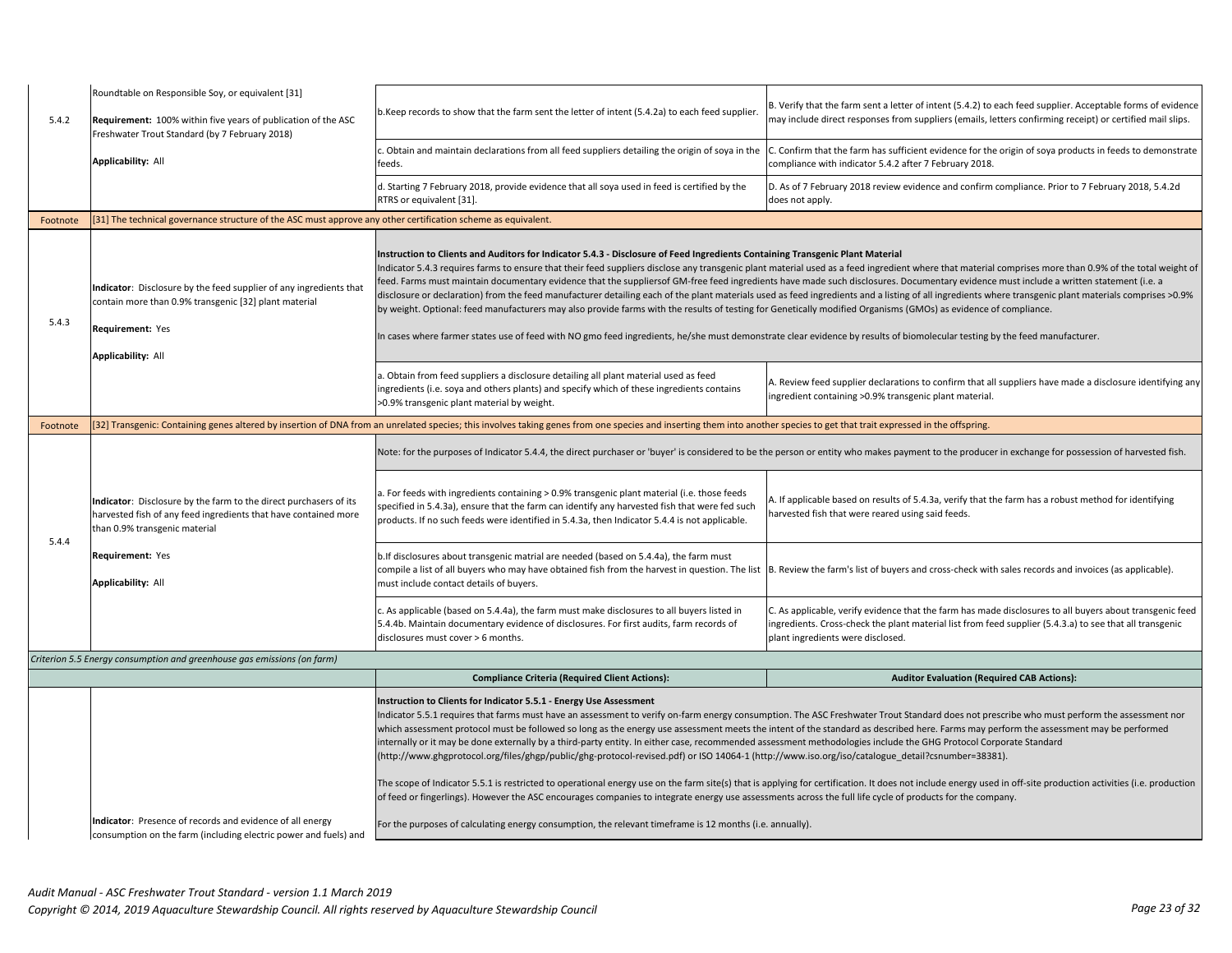| 5.5.1 | evidence of an energy use assessment of on-farm energy<br>consumption      | a. Maintain records for all energy consumption on the farm by source (fuel, electricity)<br>throughout the year.                                                                                                                                           | A. Verify that the farm maintains records for energy consumption.                                                                                                                                                      |
|-------|----------------------------------------------------------------------------|------------------------------------------------------------------------------------------------------------------------------------------------------------------------------------------------------------------------------------------------------------|------------------------------------------------------------------------------------------------------------------------------------------------------------------------------------------------------------------------|
|       | Requirement: Yes, measured in kilojoule/mt fish/year<br>Applicability: All | consumption in kilojoules (kj) during the last 12 months.                                                                                                                                                                                                  | b. Use results from 5.5.1a and relevant conversion factors to calculate the farm's total energy B. Review the farm's calculations for total energy use and cross-check against farm records for energy<br>consumption. |
|       |                                                                            | c. Calculate the total weight of fish produced (in metric tons, mt) during the last 12 months.<br>When calculating total annual production, it is acceptable for farms to estimate the total<br>weight using records for processed weight or tonnage sold. | C. Cross-check the farm's reported annual production against other farm data sets (e.g. harvet records,<br>sales).                                                                                                     |
|       |                                                                            | d. Use the results of 5.5.1b divided by the results of 5.5.1c to calculate energy consumption<br>on the farm in kilojuoule/mt fish/year.                                                                                                                   | D. Review the farm's energy use calculations to confirm accuracy and completeness.                                                                                                                                     |
|       |                                                                            | e. Provide the CAB with evidence that the farm has had an energy use assessment (see<br>Instructions above) within the last 12 months.                                                                                                                     | E. Verify that the farm has had an energy use assessment.                                                                                                                                                              |

## *Criterion 5.6 Non-therapeutic chemical inputs*

|       |                                                                                                                          | <b>Compliance Criteria (Required Client Actions):</b>                                                                                                                                                                                                                                                                                                               | <b>Auditor Evaluation (Required CAB Actions):</b>                                                                                                                                                       |
|-------|--------------------------------------------------------------------------------------------------------------------------|---------------------------------------------------------------------------------------------------------------------------------------------------------------------------------------------------------------------------------------------------------------------------------------------------------------------------------------------------------------------|---------------------------------------------------------------------------------------------------------------------------------------------------------------------------------------------------------|
|       | Indicator: Percentage of combustibles contained in waterproof<br>bunds                                                   | a. Maintain a written list of all types of combustibles used on the farm.                                                                                                                                                                                                                                                                                           | A. Verify that the farm has a complete list of combustibles on the premises.                                                                                                                            |
| 5.6.1 | Requirement: 100%<br><b>Applicability: All</b>                                                                           | b. Ensure that all combustibles are stored in waterproof bunds.                                                                                                                                                                                                                                                                                                     | B. Verify the storage locations of combustibles with responsible staff and confirm that combustibles are<br>stored in waterproof bunds during the on-site inspection.                                   |
|       | Indicator: Percentage of chemicals stored in impermeable<br>containers or buildings                                      | a. Maintain a detailed list of all chemicals or therapeutants on the farm.                                                                                                                                                                                                                                                                                          | A. Verify that the farm has a complete list of chemicals and therapeutants on the premises.                                                                                                             |
| 5.6.2 | Requirement: 100%<br>Applicability: All                                                                                  | b. Ensure that all chemicals or therapeutants are stored in impermeable containers or<br>buildings.                                                                                                                                                                                                                                                                 | B. Verify the storage locations of chemicals with responsible staff and confirm during the on-site<br>inspection that all chemicals or therapeutants are stored in impermeable containers or buildings. |
| 5.6.3 | Indicator: Percentage of used lubricants recycled or turned over to<br>a waste management company<br>Requirement: 100%   | Prepare a written policy or procedure explaining how used lubricants are recycled or<br>turned over to a waste management company. If no waste management company exists,<br>obtain a signed letter from the government agency in charge of waste disposal at the<br>provincial/state level as confirmation.                                                        | A. Verify policy with responsible staff and observe waste containers in use during the on-site<br>inspection. Or, examine letter of confirmation if relevant.                                           |
|       | <b>Applicability: All</b>                                                                                                | b. Where waste is collected by a waste management company, maintain receipts of paymen<br>for services.                                                                                                                                                                                                                                                             | B. Verify that the farm has records of payment to waste management company.                                                                                                                             |
|       |                                                                                                                          | mislabeling. Farms should never reuse the packaging/containers of hazardous materials.                                                                                                                                                                                                                                                                              | Note: When chemical containers are re-used, it shall be only for the purpose of refilling with the same chemical. Farms should not re-fill containers with different chemicals because of the risk of   |
| 5.6.4 | Indicator: Percentage of chemical containers reused or turned<br>over to a waste management company<br>Requirement: 100% | a. Prepare a written policy explaining how the chemical containers are reused or turned over<br>to a waste management company. If no waste management company exists, obtain a signed<br>letter from the government agency in charge of waste disposal at the local level as<br>confirmation that neither public nor private waste disposal services are available. | A. Verify policy with responsible staff and observe waste containers in use during the on-site<br>inspection. Or, examine letter of confirmation if relevant.                                           |
|       | <b>Applicability: All</b>                                                                                                | b. Where containers are re-used, maintain records of chemical purchases and demonstrate<br>tallied alignment against the number of containers in re-use/re-cycled.                                                                                                                                                                                                  | B. Verify container tally based on record of chemical purchases versus containers in use/re-cycled.                                                                                                     |
|       |                                                                                                                          |                                                                                                                                                                                                                                                                                                                                                                     | C. Verify that the farm has records of disposal or payment to waste disposal company.                                                                                                                   |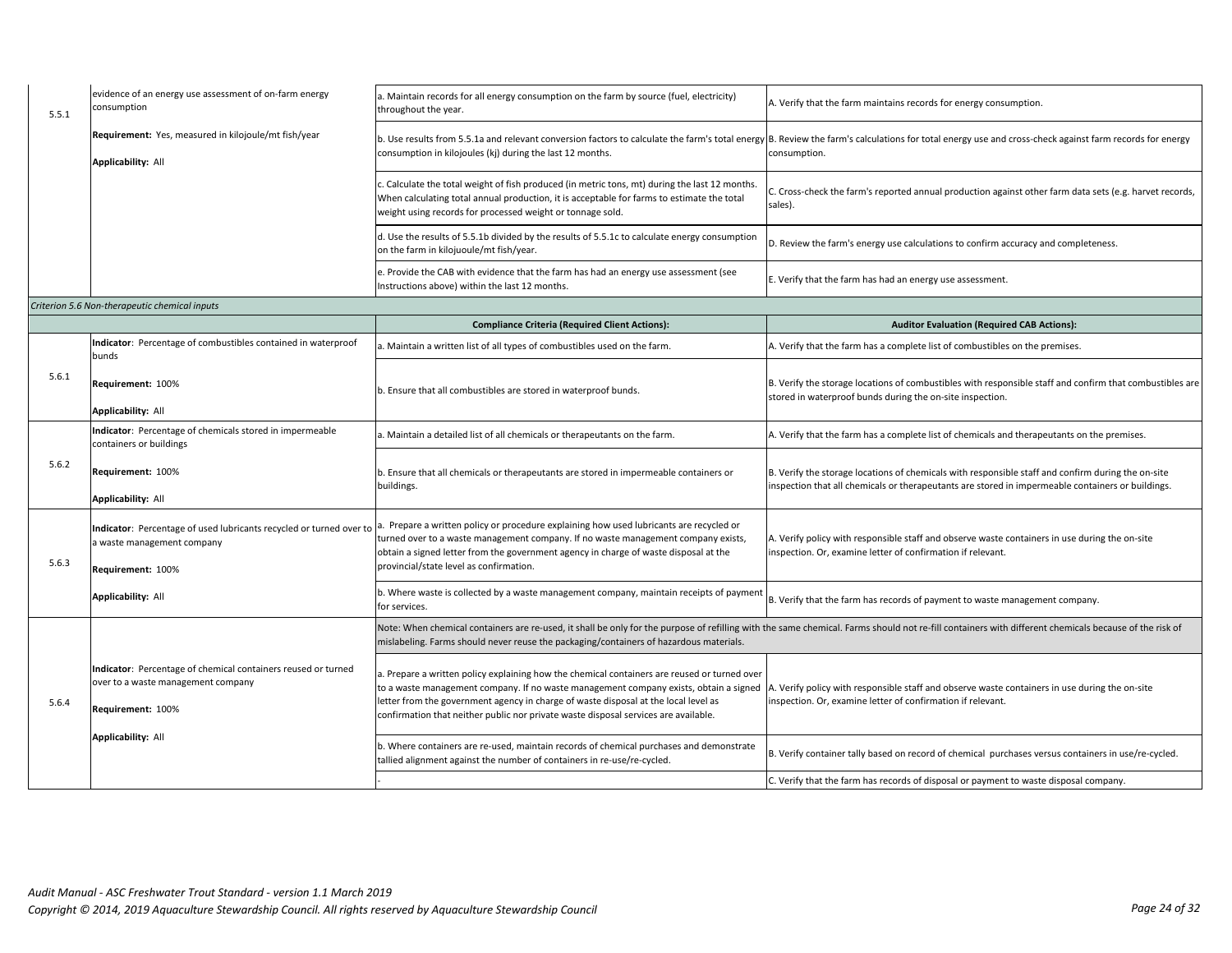| 5.6.5                                                                                                                                                                                                                                      | Indicator: Percentage of non-hazardous, non-recyclable wastes<br>turned over to a waste management company or landfill [33]<br>Requirement: 100%<br><b>Applicability: All</b> | a. Prepare a written farm policy explaining how and which non-hazardous, non-recyclable<br>wastes are turned over to a waste management company or buried on-site. If no waste<br>management company exists, obtain a signed letter from the government agency in charge<br>of waste disposal at the local level as confirmation that neither public nor private waste<br>disposal services are available.<br>b. For on-site burial of waste, show that an outside expert (hired groundwater or geology<br>consultant with minimum of five years experience and university degree, or academic<br>groundwater geologist) has signed a letter affirming that waste burial poses no risk of<br>contamination to surface and underground waters. Maintain CV of outside expert on file for<br>possible inspection.<br>c. Include a statement in the farm waste disposal policy (5.6.5a) which prohibits the burning | A. Verify farm policy with responsible staff and examine handling of non-hazardous, non-recyclable<br>wastes during the on-site inspection. Or, examine letter of confirmation if relevant.<br>B. Verify that farm has letter affirming lack of impacts to freshwater due to buried waste protocols by<br>an expert with the stated credentials.<br>C. Verify that burning is covered in the farm policy. During the audit, inspect the farm to verify there is |
|--------------------------------------------------------------------------------------------------------------------------------------------------------------------------------------------------------------------------------------------|-------------------------------------------------------------------------------------------------------------------------------------------------------------------------------|------------------------------------------------------------------------------------------------------------------------------------------------------------------------------------------------------------------------------------------------------------------------------------------------------------------------------------------------------------------------------------------------------------------------------------------------------------------------------------------------------------------------------------------------------------------------------------------------------------------------------------------------------------------------------------------------------------------------------------------------------------------------------------------------------------------------------------------------------------------------------------------------------------------|-----------------------------------------------------------------------------------------------------------------------------------------------------------------------------------------------------------------------------------------------------------------------------------------------------------------------------------------------------------------------------------------------------------------------------------------------------------------|
|                                                                                                                                                                                                                                            |                                                                                                                                                                               | of non-hazardous, non-recyclable wastes.                                                                                                                                                                                                                                                                                                                                                                                                                                                                                                                                                                                                                                                                                                                                                                                                                                                                         | no evidence of burning waste materials (not allowed).                                                                                                                                                                                                                                                                                                                                                                                                           |
|                                                                                                                                                                                                                                            |                                                                                                                                                                               | d. Where waste is collected by a waste management company, maintain receipts of payment<br>for services.                                                                                                                                                                                                                                                                                                                                                                                                                                                                                                                                                                                                                                                                                                                                                                                                         | D. Verify that the farm has records of payment to waste disposal company.                                                                                                                                                                                                                                                                                                                                                                                       |
|                                                                                                                                                                                                                                            |                                                                                                                                                                               | e. Where waste collection is a public service, show schedule of collections.                                                                                                                                                                                                                                                                                                                                                                                                                                                                                                                                                                                                                                                                                                                                                                                                                                     | E. Verify waste collection schedule.                                                                                                                                                                                                                                                                                                                                                                                                                            |
| Footnote                                                                                                                                                                                                                                   | biodegradable must not be burned on site because of the possible emissions of toxic gases.                                                                                    |                                                                                                                                                                                                                                                                                                                                                                                                                                                                                                                                                                                                                                                                                                                                                                                                                                                                                                                  | [33] In case of absence of a managed landfill in the area, farms are allowed to bury non-hazardous solid wastes on site, provided all precautions have been taken to prevent the contamination of surrounding surface and unde                                                                                                                                                                                                                                  |
|                                                                                                                                                                                                                                            | Indicator: Demonstration that a farmer is aware of recycling<br>facilities that are accessible to the farm and demonstration of a<br>commitment to use those facilities       | a. Provide a list of the three closest recycling facilities for relevant farm products (regardless<br>of how far away these may be). Provide the auditor with contact informationl for the local<br>waste management agency. If the farm is obligated to utilize a designated recycling facility<br>(e.g. as specified in local regulations or environmental use permit), the farm shall provide<br>this information to the auditor.                                                                                                                                                                                                                                                                                                                                                                                                                                                                             | A. Contact the local waste management agency to determine accessibility of the three closest recycling<br>facilities that were identified by the farm as applicable.                                                                                                                                                                                                                                                                                            |
| 5.6.6                                                                                                                                                                                                                                      | Requirement: Yes                                                                                                                                                              | b. Prepare a written statement articulating the farm's commitment to recycle waste from<br>production.                                                                                                                                                                                                                                                                                                                                                                                                                                                                                                                                                                                                                                                                                                                                                                                                           | B. Review the farm's statement of commitment to use those recycling facilities that are accessible to<br>the farm.                                                                                                                                                                                                                                                                                                                                              |
|                                                                                                                                                                                                                                            | <b>Applicability: All</b>                                                                                                                                                     | c. Provide a description of the types of production waste materials and how these are either<br>disposed of, or recycled.                                                                                                                                                                                                                                                                                                                                                                                                                                                                                                                                                                                                                                                                                                                                                                                        | During the on-site visit, interview relevant staff and make direct observations to confirm that farm<br>recycling procedures are implemented.                                                                                                                                                                                                                                                                                                                   |
|                                                                                                                                                                                                                                            |                                                                                                                                                                               | d. Inform CAB of any infractions or fines for improper waste disposal received during the<br>previous 12 months and corrective actions taken.                                                                                                                                                                                                                                                                                                                                                                                                                                                                                                                                                                                                                                                                                                                                                                    | D. Review infractions and corrective actions, if any.                                                                                                                                                                                                                                                                                                                                                                                                           |
| **********<br>Social requirements of this Standard shall be audited by an individual who is a lead auditor in conformity with SAAS Procedure 200 section 3.1.<br>(See ASC Farm Certification and Accreditation Requirements)<br>********** |                                                                                                                                                                               |                                                                                                                                                                                                                                                                                                                                                                                                                                                                                                                                                                                                                                                                                                                                                                                                                                                                                                                  |                                                                                                                                                                                                                                                                                                                                                                                                                                                                 |
|                                                                                                                                                                                                                                            | PRINCIPLE 6: BE SOCIALLY RESPONSIBLE                                                                                                                                          |                                                                                                                                                                                                                                                                                                                                                                                                                                                                                                                                                                                                                                                                                                                                                                                                                                                                                                                  |                                                                                                                                                                                                                                                                                                                                                                                                                                                                 |
| Criterion 6.1 Child labor                                                                                                                                                                                                                  |                                                                                                                                                                               |                                                                                                                                                                                                                                                                                                                                                                                                                                                                                                                                                                                                                                                                                                                                                                                                                                                                                                                  |                                                                                                                                                                                                                                                                                                                                                                                                                                                                 |
|                                                                                                                                                                                                                                            |                                                                                                                                                                               |                                                                                                                                                                                                                                                                                                                                                                                                                                                                                                                                                                                                                                                                                                                                                                                                                                                                                                                  | <b>Compliance Criteria</b>                                                                                                                                                                                                                                                                                                                                                                                                                                      |
| 6.1.1                                                                                                                                                                                                                                      | Indicator: Number of incidences of child [34] labor [35]<br>Requirement: None                                                                                                 | Note: In most countries, the law states that minimum age for employment is 15 years. There are two possible exceptions:<br>- in developing countries where the legal minimum age may be set to 14 years under the developing country exceptions in ILO convention 138; or<br>- in countries where the legal minimum age is set higher than 15 years, in which case the legal minimum age of the country is followed.<br>f the farm operates in a country where the legal minimum ages is not 15, then the employer shall maintain documentation attesting to this fact.                                                                                                                                                                                                                                                                                                                                          |                                                                                                                                                                                                                                                                                                                                                                                                                                                                 |
|                                                                                                                                                                                                                                            | <b>Applicability: All</b>                                                                                                                                                     | . Minimum age of permanent workers is 15 or older (except in countries as noted above).                                                                                                                                                                                                                                                                                                                                                                                                                                                                                                                                                                                                                                                                                                                                                                                                                          |                                                                                                                                                                                                                                                                                                                                                                                                                                                                 |
|                                                                                                                                                                                                                                            |                                                                                                                                                                               | b. Employer maintains age records for employees that are sufficient to demonstrate compliance.                                                                                                                                                                                                                                                                                                                                                                                                                                                                                                                                                                                                                                                                                                                                                                                                                   |                                                                                                                                                                                                                                                                                                                                                                                                                                                                 |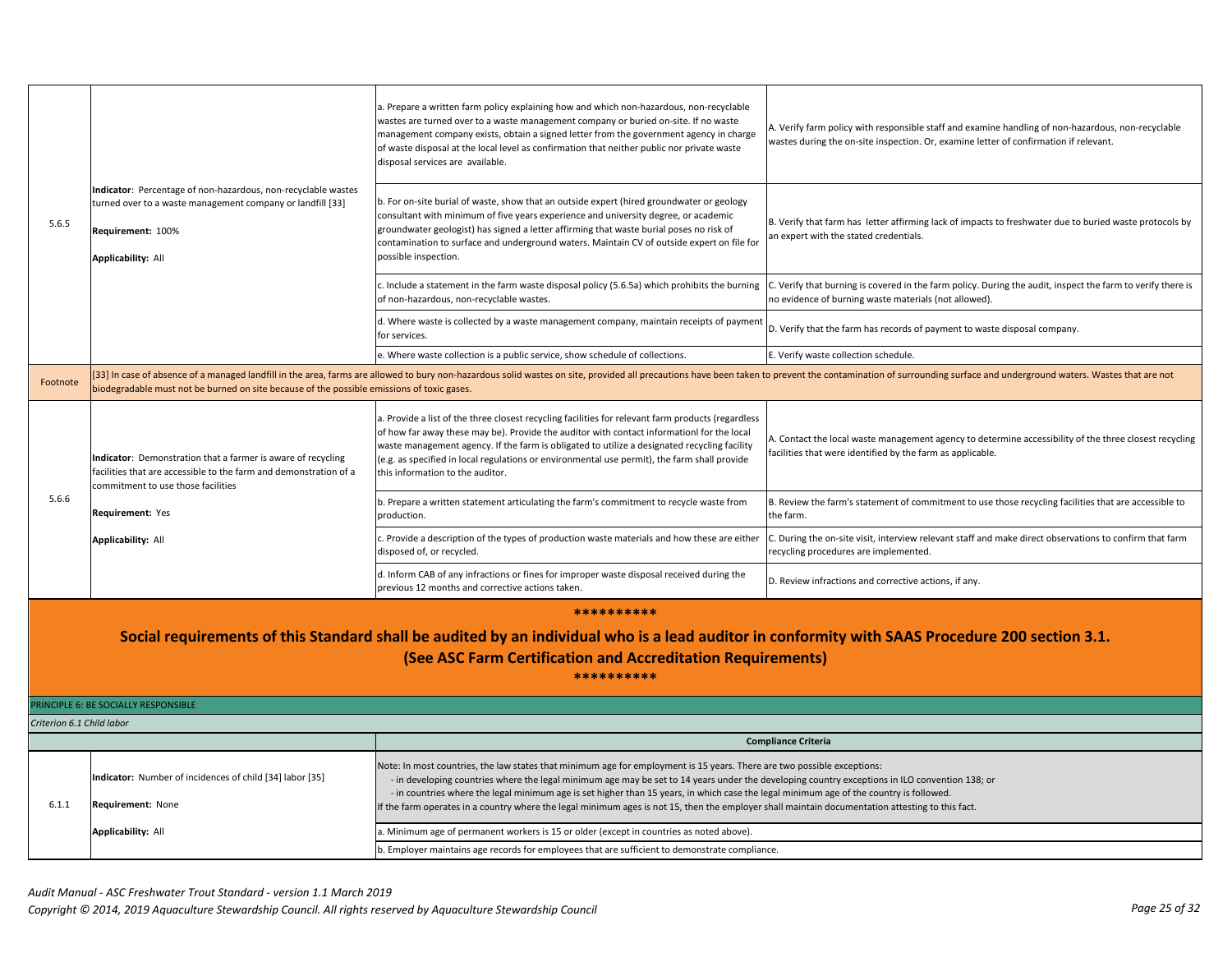| Footnote | [34] Child: Any person under 15 years of age. A higher age would apply if the minimum age law of an area stipulates a higher age for work or mandatory schooling                                                                                                                                                                                                        |                                                                                                                                                                                                                                                                                                                                                                                                                              |  |
|----------|-------------------------------------------------------------------------------------------------------------------------------------------------------------------------------------------------------------------------------------------------------------------------------------------------------------------------------------------------------------------------|------------------------------------------------------------------------------------------------------------------------------------------------------------------------------------------------------------------------------------------------------------------------------------------------------------------------------------------------------------------------------------------------------------------------------|--|
| Footnote | [35] Child labor: Any work by a child younger than the age specified in the definition of a child.                                                                                                                                                                                                                                                                      |                                                                                                                                                                                                                                                                                                                                                                                                                              |  |
| Footnote | [36] Young worker: Any worker between the maximum age of a child, as defined above, and under the age of 18.                                                                                                                                                                                                                                                            |                                                                                                                                                                                                                                                                                                                                                                                                                              |  |
| Footnote | [37] Hazard: The inherent potential to cause injury or damage to a person's health (e.g., being unequipped to handle heavy machinery safely and unprotected exposure to harmful chemicals). Hazardous work: Work that, by its<br>carried out, is likely to harm the health, safety or morals of workers.                                                                |                                                                                                                                                                                                                                                                                                                                                                                                                              |  |
|          | Criterion 6.2 Forced, bonded or compulsory labor                                                                                                                                                                                                                                                                                                                        |                                                                                                                                                                                                                                                                                                                                                                                                                              |  |
|          |                                                                                                                                                                                                                                                                                                                                                                         | <b>Compliance Criteria</b>                                                                                                                                                                                                                                                                                                                                                                                                   |  |
|          | Indicator: Number of incidences of forced [38], bonded [39] or                                                                                                                                                                                                                                                                                                          | . Contracts are clearly stated and understood by employees. Contracts do not lead to workers being indebted (i.e. no 'pay to work' schemes through labor contractors or training credit programs).                                                                                                                                                                                                                           |  |
|          | compulsory labor                                                                                                                                                                                                                                                                                                                                                        | b. Employees are free to leave workplace and manage their own time.                                                                                                                                                                                                                                                                                                                                                          |  |
| 6.2.1    | Requirement: None                                                                                                                                                                                                                                                                                                                                                       | Employer does not withhold employee's original identity documents.                                                                                                                                                                                                                                                                                                                                                           |  |
|          |                                                                                                                                                                                                                                                                                                                                                                         | d. Employer does not withhold any part of workers' salaries, benefits, property or documents in order to oblige them to continue working for employer.                                                                                                                                                                                                                                                                       |  |
|          | Applicability: All                                                                                                                                                                                                                                                                                                                                                      | . Employees are not to be obligated to stay in job to repay debt.                                                                                                                                                                                                                                                                                                                                                            |  |
|          |                                                                                                                                                                                                                                                                                                                                                                         | . Maintain payroll records and be advised that workers will be interviewed to confirm the above.                                                                                                                                                                                                                                                                                                                             |  |
| Footnote |                                                                                                                                                                                                                                                                                                                                                                         | [38] Forced (Compulsory) Labor: All work or service that is extracted from any person under the menace of any penalty for which a person has not offered himself/herself voluntarily or for which such work or service is dema<br>mply monetary sanctions, physical punishment or the loss of rights and privileges or restriction of movement (e.g., withholding of identity documents).                                    |  |
| Footnote | [39] Bonded labor: When a person is forced by the employer or creditor to work to repay a financial debt to the crediting agency.                                                                                                                                                                                                                                       |                                                                                                                                                                                                                                                                                                                                                                                                                              |  |
|          | Criterion 6.3 Discrimination [40] in the work environment                                                                                                                                                                                                                                                                                                               |                                                                                                                                                                                                                                                                                                                                                                                                                              |  |
|          |                                                                                                                                                                                                                                                                                                                                                                         | <b>Compliance Criteria</b>                                                                                                                                                                                                                                                                                                                                                                                                   |  |
| Footnote |                                                                                                                                                                                                                                                                                                                                                                         | [40] Discrimination: Any distinction, exclusion or preference that has the effect of nullifying or impairing equality of opportunity or treatment. Not all distinction, exclusion or preference constitutes discrimination. Fo<br>ncrease or bonus is not, by itself, discriminatory. Positive discrimination in favor of people from certain underrepresented groups may be legal in some countries.                        |  |
|          | Indicator: Evidence of proactive antidiscrimination practice [41]                                                                                                                                                                                                                                                                                                       | . Employer has written anti-discrimination policy in place, stating [41] the company does not engage in or support discrimination in hiring, remuneration, access to training, promotion, termination<br>or retirement based on race, caste, national origin, religion, disability, gender, sexual orientation, union membership, political affiliation, age or any other condition that may give rise to<br>discrimination. |  |
| 6.3.1    | Requirement: Yes                                                                                                                                                                                                                                                                                                                                                        | . Employer has clear and transparent company procedures that outline how to raise, file, and respond to discrimination complaints.                                                                                                                                                                                                                                                                                           |  |
|          |                                                                                                                                                                                                                                                                                                                                                                         | Employer respects the principle of equal pay for equal work and equal access to job opportunities, promotions and raises.                                                                                                                                                                                                                                                                                                    |  |
|          | Applicability: All                                                                                                                                                                                                                                                                                                                                                      | d. All managers and supervisors receive training on diversity and non-discrimination. All personnel receive non-discrimination training. Internal or external training is acceptable if proven effective.                                                                                                                                                                                                                    |  |
| Footnote | [41] Employers shall have written antidiscrimination policies stating the company does not engage in or support discrimination in hiring, remuneration, access to training, promotion, termination or retirement based on race<br>gender, sexual orientation, union membership, political affiliation, age or any other condition that may give rise to discrimination. |                                                                                                                                                                                                                                                                                                                                                                                                                              |  |
|          | Indicator: Number of incidences of discrimination                                                                                                                                                                                                                                                                                                                       | . Employer maintains a record of all discrimination complaints. These records do not show evidence for discrimination.                                                                                                                                                                                                                                                                                                       |  |
| 6.3.2    | Requirement: None<br>Applicability: All                                                                                                                                                                                                                                                                                                                                 | ). Be advised that worker testimonies will be used to confirm that the company does not interfere with the rights of personnel to observe tenets or practices, or to meet needs related to race, caste,<br>national origin, religion, disability, gender, sexual orientation, union membership, political affiliation or any other condition that may give rise to discrimination.                                           |  |
|          | Criterion 6.4 Work environment health and safety                                                                                                                                                                                                                                                                                                                        |                                                                                                                                                                                                                                                                                                                                                                                                                              |  |
|          | <b>Compliance Criteria</b>                                                                                                                                                                                                                                                                                                                                              |                                                                                                                                                                                                                                                                                                                                                                                                                              |  |
|          | Indicator: Percentage of workers trained in health and safety                                                                                                                                                                                                                                                                                                           | . Employer has documented practices, procedures (including emergency response procedures) and policies to protect employees from workplace hazards and to minimize risk of accident or injury.<br>The information shall be available to employees.                                                                                                                                                                           |  |
| 6.4.1    | practices, procedures and policies<br>Requirement: 100%                                                                                                                                                                                                                                                                                                                 | . Practices, policies and procedures are regularly revised to address workplace hazards that were identified in risk assessments (see Indicator 6.4.5, risk assessents revised at least annually).                                                                                                                                                                                                                           |  |
|          | Annisobilian All                                                                                                                                                                                                                                                                                                                                                        | . Employees know and understand emergency response procedures.                                                                                                                                                                                                                                                                                                                                                               |  |
|          |                                                                                                                                                                                                                                                                                                                                                                         |                                                                                                                                                                                                                                                                                                                                                                                                                              |  |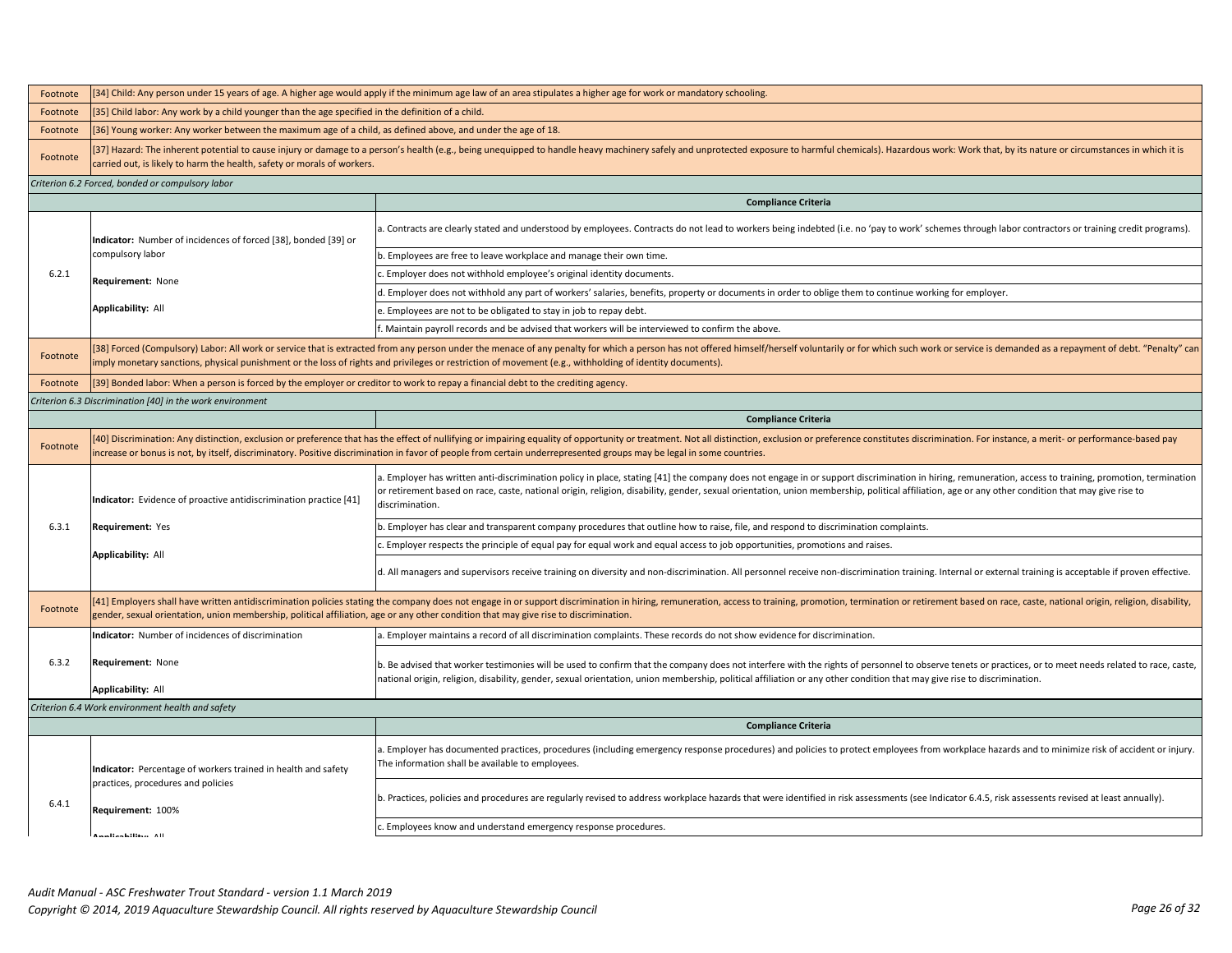|                     | <b>Аррисарніту:</b> Ан                                                                                                                                                                                    | d. Employer conducts health and safety training for all employees on a regular basis (once a year and immediately for all new employees), including training on potential hazards and risk<br>minimization, Occupational Safety and Health (OSH) and effective use of PPE.                                                                                                                                                                                                                          |
|---------------------|-----------------------------------------------------------------------------------------------------------------------------------------------------------------------------------------------------------|-----------------------------------------------------------------------------------------------------------------------------------------------------------------------------------------------------------------------------------------------------------------------------------------------------------------------------------------------------------------------------------------------------------------------------------------------------------------------------------------------------|
|                     | Indicator: Evidence that health- and safety-related accidents are                                                                                                                                         | . Employer records all health- and safety-related accidents.                                                                                                                                                                                                                                                                                                                                                                                                                                        |
|                     | recorded and corrective actions are taken                                                                                                                                                                 | b. Employer maintains complete documentation for all occupational health and safety violations.                                                                                                                                                                                                                                                                                                                                                                                                     |
| 6.4.2               | Requirement: Yes                                                                                                                                                                                          | Employer implements corrective action plans in response to any accidents that occur. Plans are documented and they include an analysis of root cause, actions to address root cause, actions to<br>remediate, and actions to prevent future accidents of similar nature.                                                                                                                                                                                                                            |
|                     | Applicability: All                                                                                                                                                                                        | d. Employees working in departments where accidents have occurred can explain what analysis has been done and what steps were taken or improvements made.                                                                                                                                                                                                                                                                                                                                           |
| 6.4.3               | Indicator: Proof of company accident insurance covering<br>employee costs stemming from a job-related accident or injury<br>when not covered under national law<br>Requirement: Yes<br>Applicability: All | . Employer maintains documentation to confirm that all personnel are provided sufficient insurance to cover costs related to occupational accidents or injuries (if not covered under national law).<br>Equal insurance coverage must include temporary, migrant or foreign workers. Written contract of employer responsibility to cover accident costs is acceptable evidence in place of insurance.                                                                                              |
|                     | Indicator: Workers use and have access to appropriate personal                                                                                                                                            | . Employer maintains a list of all health and safety hazards (e.g. chemicals).                                                                                                                                                                                                                                                                                                                                                                                                                      |
|                     | protective equipment (PPE)                                                                                                                                                                                | . Employer provides workers with PPE that is appropriate to known health and safety hazards.                                                                                                                                                                                                                                                                                                                                                                                                        |
| 6.4.4               | Requirement: Yes                                                                                                                                                                                          | Employees receive annual training in the proper use of PPE (see 6.4.1d).                                                                                                                                                                                                                                                                                                                                                                                                                            |
|                     | Applicability: All                                                                                                                                                                                        | Be advised that workers will be interviewed to confirm the above.                                                                                                                                                                                                                                                                                                                                                                                                                                   |
|                     | Indicator: Evidence of a health and safety assessment of site<br>facilities and processes                                                                                                                 | Employer makes regular assessments of hazards and risks in the workplace. Risk assessments are reviewed and updated at least annually (see also Indicator 6.4.1).                                                                                                                                                                                                                                                                                                                                   |
| 6.4.5               | Requirement: Yes                                                                                                                                                                                          | . Employees are trained in how to identify and prevent known hazards and risks (see also 6.4.1d).                                                                                                                                                                                                                                                                                                                                                                                                   |
|                     | Applicability: All                                                                                                                                                                                        | . Health and safety procedures are adapted based on results from risk assessments (above) and changes are implemented to help prevent accidents.                                                                                                                                                                                                                                                                                                                                                    |
| Criterion 6.5 Wages |                                                                                                                                                                                                           |                                                                                                                                                                                                                                                                                                                                                                                                                                                                                                     |
|                     |                                                                                                                                                                                                           | <b>Compliance Criteria</b>                                                                                                                                                                                                                                                                                                                                                                                                                                                                          |
|                     |                                                                                                                                                                                                           | . Employer keeps documents to show the legal minimum wage in the country of operation. If there is no legal minimum wage in the country, the employer keeps documents to show the industry-<br>tandard minimum wage.                                                                                                                                                                                                                                                                                |
|                     | Indicator: The percentage of employees who are paid a basic<br>needs wage [42].                                                                                                                           | b. Employer's records (e.g. payroll) confirm that worker's wages for a standard work week (≤ 48 hours) always meet or exceed the legal minimum wage. If there is no legal minimum wage, the<br>employer's records must show how the current wage meets or exceeds industry standard. If wages are based on piece-rate or pay-per-production, the employer's records must show how workers<br>can reasonably attain (within regular working hours) wages that meet or exceed the legal minimum wage. |
| 6.5.1               | Requirement: 100%                                                                                                                                                                                         | Employer maintains documentary evidence to show compliance (e.g. payroll, timesheets, punch cards, production records, and/or utility records). Be advised that workers will be interviewed to<br>confirm the above.                                                                                                                                                                                                                                                                                |
|                     | Applicability: All                                                                                                                                                                                        | d. Proof of employer engagement with workers and their representative organizations, and the use of cost of living assessments from credible sources to assess basic needs wages. Includes review<br>of any national basic needs wage recommendations from credible sources such as national universities or government.                                                                                                                                                                            |
|                     |                                                                                                                                                                                                           | e. Employer has calculated the basic needs wage for farm workers and has compared it to the basic (i.e. current) wage for their farm workers.                                                                                                                                                                                                                                                                                                                                                       |
|                     |                                                                                                                                                                                                           | Employer demonstrates how they ensure paying a basic needs wage to their workers.                                                                                                                                                                                                                                                                                                                                                                                                                   |
| Footnote            |                                                                                                                                                                                                           | [42] Basic needs wage: Enables workers to support the average-sized family above the poverty line, based on local prices near the workplace. Basic needs include essential expenses (e.g., food, clean water, clothes, shelter<br>discretionary income, as well as legally mandated social benefits (e.g., health care, medical insurance, unemployment insurance and retirement).                                                                                                                  |
|                     |                                                                                                                                                                                                           |                                                                                                                                                                                                                                                                                                                                                                                                                                                                                                     |
|                     | Indicator: Evidence of transparency in wage setting                                                                                                                                                       | a. Wages and benefits are clearly articulated to workers and documented in contracts.<br>b. The method for setting wages is clearly stated and understood by workers.                                                                                                                                                                                                                                                                                                                               |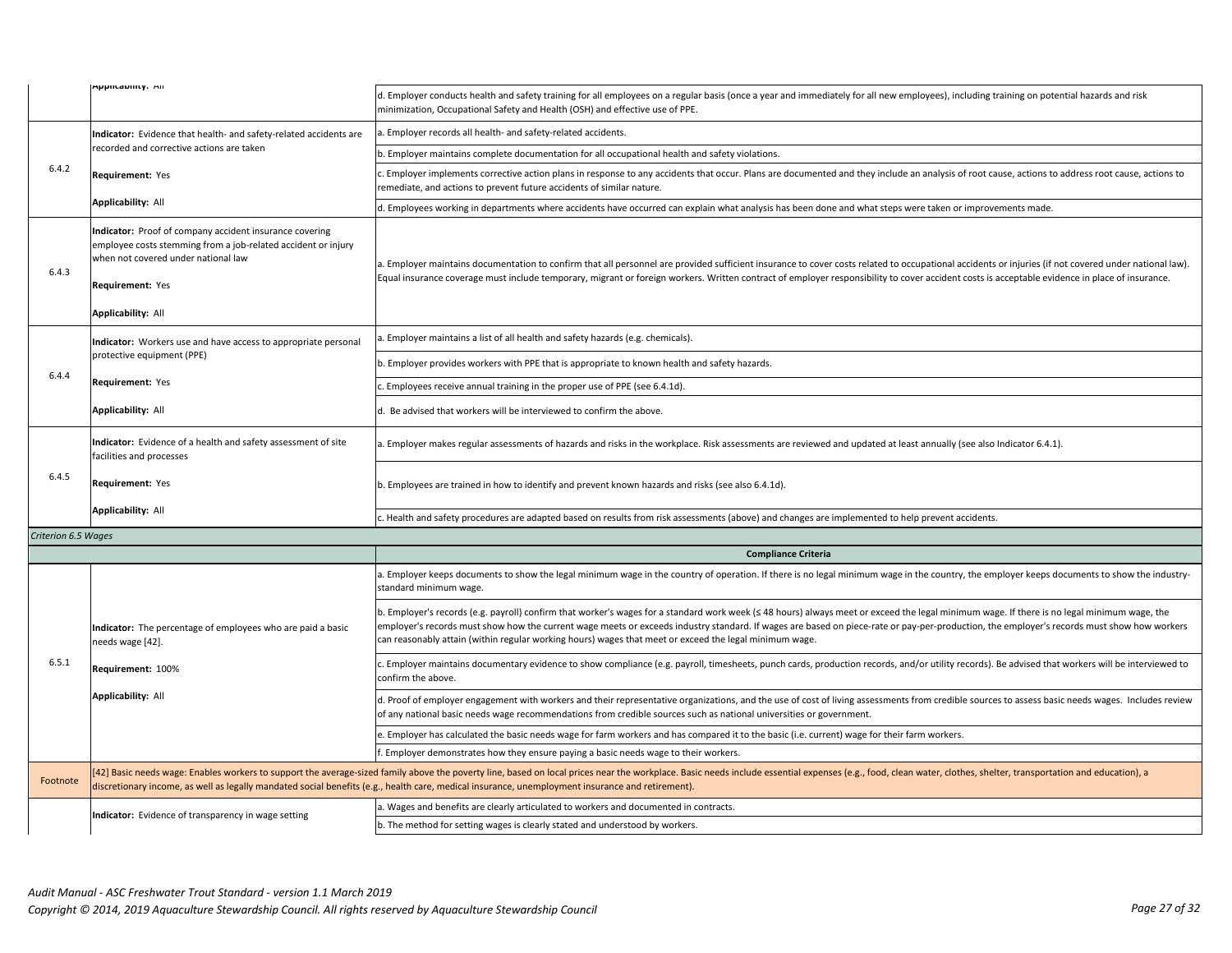| 6.5.2    | Requirement: Yes                                                                                                                | . Employer renders wages and benefits in a way that is convenient for the worker (e.g. cash, check, or electronic payment methods). Workers do not have to travel to collect benefits nor do they<br>receive promissory notes, coupons or merchandise in lieu of payment.                                                  |  |
|----------|---------------------------------------------------------------------------------------------------------------------------------|----------------------------------------------------------------------------------------------------------------------------------------------------------------------------------------------------------------------------------------------------------------------------------------------------------------------------|--|
|          | <b>Applicability: All</b>                                                                                                       | d. Be advised that workers will be interviewed to confirm the above.                                                                                                                                                                                                                                                       |  |
| Footnote | wage, the auditor must determine an appropriate proxy for basic needs.                                                          | [43] A legal minimum wage will be considered a basic needs wage if it is set in a manner consistent with the intent of ensuring basic needs are met. In instances where there is no legal minimum wage, or a legal minimum tha                                                                                             |  |
|          | Criterion 6.6 Access to freedom of association and the right to collective bargaining [44]                                      |                                                                                                                                                                                                                                                                                                                            |  |
|          |                                                                                                                                 | <b>Compliance Criteria</b>                                                                                                                                                                                                                                                                                                 |  |
| Footnote |                                                                                                                                 | [44] Bargain collectively: A voluntary negotiation between employers and organizations of workers to establish the terms and conditions of employment by means of collective (written) agreements.                                                                                                                         |  |
|          |                                                                                                                                 | . Workers have the freedom to join any trade union, free of any form of interference from employers or competing organizations set up or backed by the employer.                                                                                                                                                           |  |
|          | Indicator: Incidences of employees denied freedom to associate,                                                                 | b. Union representatives are chosen by workers without managerial interference. ILO specifically prohibits "acts which are designated to promote the establishment of worker organizations or to<br>upport worker organizations under the control or employers or employers' organizations."                               |  |
|          | the ability to bargain collectively or denied access to<br>representatives, or representative organizations, chosen by          | . Trade union representatives have access to their members in the workplace at reasonable times on the premises.                                                                                                                                                                                                           |  |
| 6.6.1    | workers                                                                                                                         | d. Employment contract explicitly states the worker's right of freedom of association                                                                                                                                                                                                                                      |  |
|          |                                                                                                                                 | e. Employer has explicitly communicated a commitment to ensure the collective bargaining rights of all workers.                                                                                                                                                                                                            |  |
|          | Requirement: 0 (zero)<br>Applicability: All                                                                                     | Local trade union, or where none exists a reputable civil-society organization, confirms no outstanding cases against the farm site management for violations of employees' freedom of association<br>and collective bargaining rights.                                                                                    |  |
|          |                                                                                                                                 | There is documentary evidence that workers are free and able to bargain collectively (e.g. collective bargaining agreements, meeting minutes, or complaint resolutions).                                                                                                                                                   |  |
|          |                                                                                                                                 | . Be advised that workers will be interviewed to confirm the above.                                                                                                                                                                                                                                                        |  |
|          | Criterion 6.7 Disciplinary practices                                                                                            |                                                                                                                                                                                                                                                                                                                            |  |
|          |                                                                                                                                 | <b>Compliance Criteria</b>                                                                                                                                                                                                                                                                                                 |  |
|          | Indicator: Incidences of abusive disciplinary actions                                                                           | a. Employer does not use threatening, humiliating or punishing disciplinary practices that negatively impact a worker's physical and mental health or dignity.                                                                                                                                                             |  |
| 6.7.1    | Requirement: None                                                                                                               | b. Allegations of corporeal punishment, mental abuse [46], physical coercion, or verbal abuse will be investigated by auditors.                                                                                                                                                                                            |  |
|          | Applicability: All                                                                                                              | . Be advised that workers will be interviewed to confirm there is no evidence for excessive or abusive disciplinary actions.                                                                                                                                                                                               |  |
|          | Indicator: Evidence of nonabusive disciplinary policies and<br>procedures whose aim is to improve the workers' performance [45] | a. Employer has written policy for disciplinary action which explicitly states that its aim is to assist the worker to improve [45].                                                                                                                                                                                       |  |
| 6.7.2    | Requirement: Yes<br>Applicability: All                                                                                          | b. Maintain documentary evidence (e.g. worker evaluation reports) and be advised that workers will be interviewed to confirm that the disciplinary action policy is fair and effective.                                                                                                                                    |  |
| Footnote |                                                                                                                                 | [45] If disciplinary action is required, progressive verbal and written warnings shall be engaged. The aim should always be to improve the worker before letting him/her go. (Indicated by policy statements as well as eviden                                                                                             |  |
| Footnote |                                                                                                                                 | [46] Mental abuse: Characterized by the intentional use of power, including verbal abuse, isolation, sexual or racial harassment, intimidation or threat of physical force.                                                                                                                                                |  |
|          | Criterion 6.8 Overtime and working hours                                                                                        |                                                                                                                                                                                                                                                                                                                            |  |
|          |                                                                                                                                 | <b>Compliance Criteria</b>                                                                                                                                                                                                                                                                                                 |  |
|          | Indicator: Violations or abuse of working hours [47] and overtime                                                               | a. Employer has documentation showing the legal requirements for working hours and overtime in the region where the farm operates. If local legislation allows workers to exceed internationally<br>accepted recommendations (48 regular hours, 12 hours overtime) then requirements of the international standards apply. |  |
|          | 48] laws and agreements                                                                                                         |                                                                                                                                                                                                                                                                                                                            |  |
|          |                                                                                                                                 | b. Records (e.g. time sheets and payroll) show that farm workers do not exceed the number of working hours allowed under the law.                                                                                                                                                                                          |  |
| 6.8.1    | Requirement: None                                                                                                               | . Payment records (e.g. payslips) show that workers are paid a premium rate [49] for overtime hours.                                                                                                                                                                                                                       |  |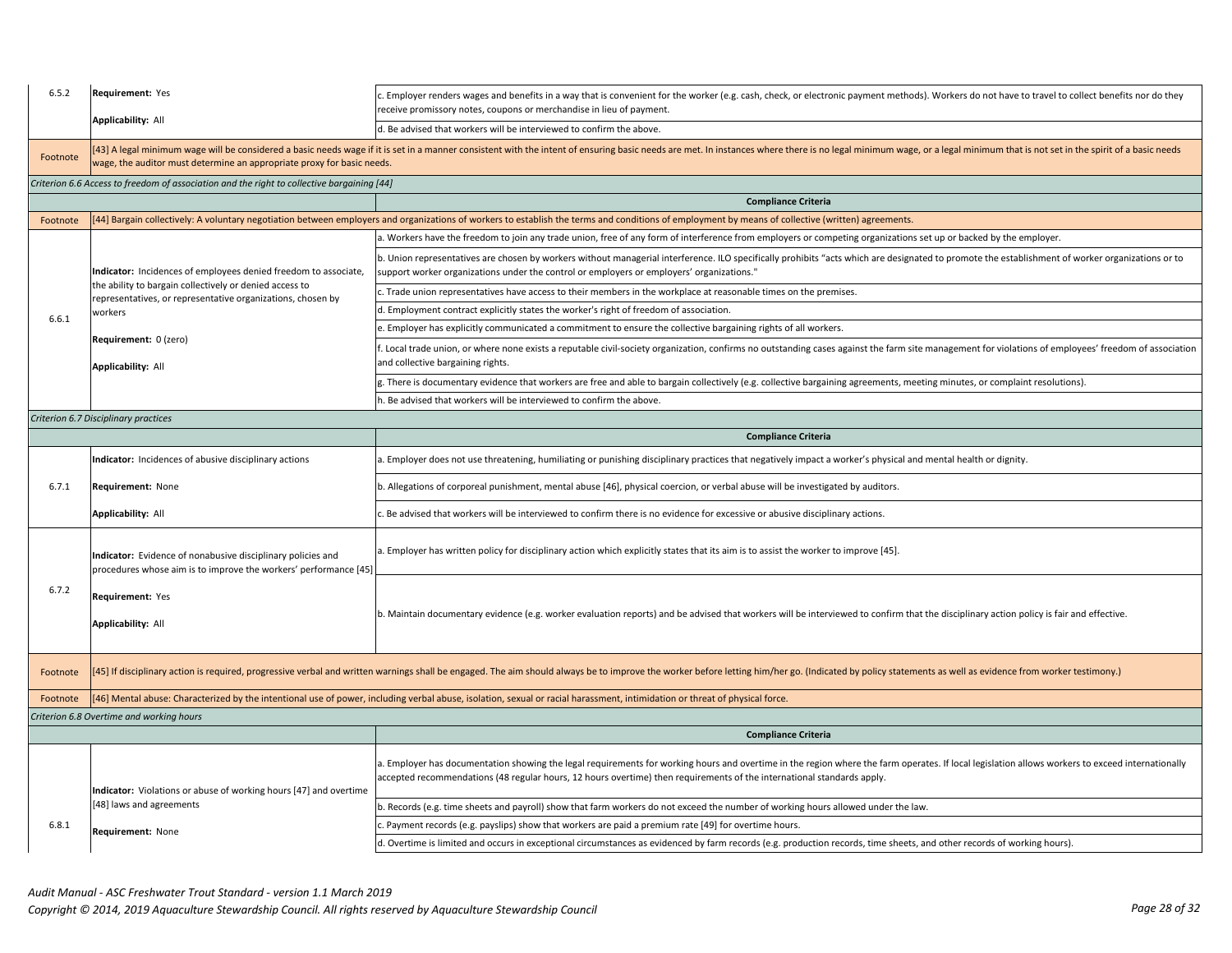|                                                                                                                                                                                          | <b>Applicability: All</b>                                                                                                                                                                                                                                 | e. If an employer requires employees to work shifts at the farm (e.g. 10 days on and six days off), the employer compensates workers with an equivalent time off in the calendar month and there is<br>evidence that employees have agreed to this schedule (e.g. in the hiring contract).                                                                                                                                                                       |  |  |
|------------------------------------------------------------------------------------------------------------------------------------------------------------------------------------------|-----------------------------------------------------------------------------------------------------------------------------------------------------------------------------------------------------------------------------------------------------------|------------------------------------------------------------------------------------------------------------------------------------------------------------------------------------------------------------------------------------------------------------------------------------------------------------------------------------------------------------------------------------------------------------------------------------------------------------------|--|--|
|                                                                                                                                                                                          |                                                                                                                                                                                                                                                           | f. Be advised that workers will be interviewed to confirm there is no abuse of working hours and overtime laws.                                                                                                                                                                                                                                                                                                                                                  |  |  |
| Footnote                                                                                                                                                                                 | [47] Working hours (a.k.a. normal work week) can be defined by law but shall not exceed 48 hours on a regular basis (i.e., constantly or the majority of the time). Variations based on seasonality may apply but personnel sh<br>every seven-day period. |                                                                                                                                                                                                                                                                                                                                                                                                                                                                  |  |  |
| Footnote                                                                                                                                                                                 | in order to meet short-term business demands.                                                                                                                                                                                                             | [48] All overtime shall be paid at a premium and should not exceed 12 hours per week. In the case of exceptional or emergency events, additional overtime hours are permitted. In such exceptional cases, which must pose an a<br>workers will receive a premium wage and an equal amount of time off in addition to normal time off. Overtime work shall be voluntary, except in cases where it is legal and in which there is a collective bargaining agreemen |  |  |
| Footnote                                                                                                                                                                                 |                                                                                                                                                                                                                                                           | [49] Premium rate: A rate of pay higher than the regular work week rate. Must comply with national laws/regulations and/or industry standards.                                                                                                                                                                                                                                                                                                                   |  |  |
|                                                                                                                                                                                          | Criterion 6.9 Interactions with communities                                                                                                                                                                                                               |                                                                                                                                                                                                                                                                                                                                                                                                                                                                  |  |  |
|                                                                                                                                                                                          |                                                                                                                                                                                                                                                           | <b>Compliance Criteria</b>                                                                                                                                                                                                                                                                                                                                                                                                                                       |  |  |
|                                                                                                                                                                                          | Indicator: For new farms, evidence of engagement and                                                                                                                                                                                                      | Note: A 'new farm' is defined as an aquaculture operation where construction was completed after the publication date of the ASC Freshwater Trout Standard 7 February 2013 or a farm that<br>underwent a significant expansion after said publication date.                                                                                                                                                                                                      |  |  |
|                                                                                                                                                                                          | consultation with surrounding communities about potential social                                                                                                                                                                                          | . Provide evidence to show whether or not the farm fits the definition of a 'new farm' as used here. If yes, proceed to 6.9.1b. If not, then Indicator 6.9.1 does not apply to the farm.                                                                                                                                                                                                                                                                         |  |  |
| 6.9.1                                                                                                                                                                                    | impacts [50] from the farm<br>Requirement: Yes                                                                                                                                                                                                            | . Provide results of a participatory Social Impact Assessment (p-SIA) or equivalent methodology as evidence of the farm's engagement and consultation with surrounding communities about<br>potential social impacts from the farm. Mandatory for all farm sites with greater than ten (10) staff/employees.                                                                                                                                                     |  |  |
|                                                                                                                                                                                          | Applicability: All new farms (see note)                                                                                                                                                                                                                   | c. Evidence provided in 6.9.1b should include minutes from community meetings and a log of communications with stakeholders. Consultations should address economic impacts, natural resource<br>access and use, human health and safety issues, and changes to physical infrastructure and cultural issues, with a particular focus on impacts to indigenous people, where applicable.                                                                           |  |  |
| Footnote                                                                                                                                                                                 | physical infrastructure and cultural issues, with a particular focus on impacts to indigenous people, where applicable.                                                                                                                                   | 50] Evidence could include minutes from community meetings and a log of communications with stakeholders. Social impacts to be discussed would likely include economic impacts, natural resource access and use, human health                                                                                                                                                                                                                                    |  |  |
|                                                                                                                                                                                          | Indicator: Evidence of regular communication, engagement and<br>consultation with surrounding communities<br>Requirement: Yes                                                                                                                             | a. The farm engages in consultations with the local community at least twice every year (bi-annually). Note: farms with less than 6 employees consultations once every year is sufficient. This may<br>include local authorities and/or elected community representatives.                                                                                                                                                                                       |  |  |
| 6.9.2                                                                                                                                                                                    |                                                                                                                                                                                                                                                           | b. Consultations are meaningful. OPTIONAL: the farm may choose to use participatory Social Impact Assessment (pSIA) or an equivalent method for consultations. Mandatory for all farm sites with<br>greater than ten (10) staff/employees.                                                                                                                                                                                                                       |  |  |
|                                                                                                                                                                                          |                                                                                                                                                                                                                                                           | Consultations include participation by elected representatives from the local community who were asked to contribute to the agenda.                                                                                                                                                                                                                                                                                                                              |  |  |
|                                                                                                                                                                                          | <b>Applicability: All</b>                                                                                                                                                                                                                                 | d. Maintain records and documentary evidence (e.g. meeting agenda, minutes, report) to demonstrate that consultations comply with the above.                                                                                                                                                                                                                                                                                                                     |  |  |
|                                                                                                                                                                                          |                                                                                                                                                                                                                                                           | . Be advised that representatives from the local community and organizations may be interviewed to confirm the above.                                                                                                                                                                                                                                                                                                                                            |  |  |
|                                                                                                                                                                                          |                                                                                                                                                                                                                                                           | a. Farm policy provides a mechanism for presentation, treatment and resolution of grievances (i.e. complaints) lodged by stakeholders, community members, and organizations.                                                                                                                                                                                                                                                                                     |  |  |
| 6.9.3                                                                                                                                                                                    | Indicator: Evidence of an operational grievance and conflict<br>esolution mechanism to address community concerns                                                                                                                                         | b. The farm follows its policy for handling stakeholder grievances as evidenced by farm documentation (e.g. follow-up communications with stakeholders, reports to stakeholder describing<br>corrective actions).                                                                                                                                                                                                                                                |  |  |
|                                                                                                                                                                                          | Requirement: Yes<br><b>Applicability: All</b>                                                                                                                                                                                                             | c. The farm's mechanism for handling grievances is effective based on resolution of stakeholder complaints and community concerns (e.g. follow-up correspondence from stakeholders).                                                                                                                                                                                                                                                                             |  |  |
|                                                                                                                                                                                          |                                                                                                                                                                                                                                                           | d. Be advised that representatives from the local community, including complainants where applicable, may be interviewed to confirm the above.                                                                                                                                                                                                                                                                                                                   |  |  |
| **********<br>A farm seeking certification must have documentation from all of its fingerling and egg suppliers to demonstrate compliance with the following requirements.<br>********** |                                                                                                                                                                                                                                                           |                                                                                                                                                                                                                                                                                                                                                                                                                                                                  |  |  |
|                                                                                                                                                                                          | SECTION 7: REQUIREMENTS FOR FINGERLING AND EGG SUPPLIERS                                                                                                                                                                                                  |                                                                                                                                                                                                                                                                                                                                                                                                                                                                  |  |  |
|                                                                                                                                                                                          |                                                                                                                                                                                                                                                           | <b>Compliance Criteria</b>                                                                                                                                                                                                                                                                                                                                                                                                                                       |  |  |
|                                                                                                                                                                                          | Indicator: Presence of documents issued by pertinent authorities<br>proving compliance with local and national authorities on land and                                                                                                                    | A. Verify that farm obtains copies of business permits and land title deed from each supplier (if<br>. Obtain copies of supplier's business permit and land title deed.<br>applicable).                                                                                                                                                                                                                                                                          |  |  |
|                                                                                                                                                                                          |                                                                                                                                                                                                                                                           |                                                                                                                                                                                                                                                                                                                                                                                                                                                                  |  |  |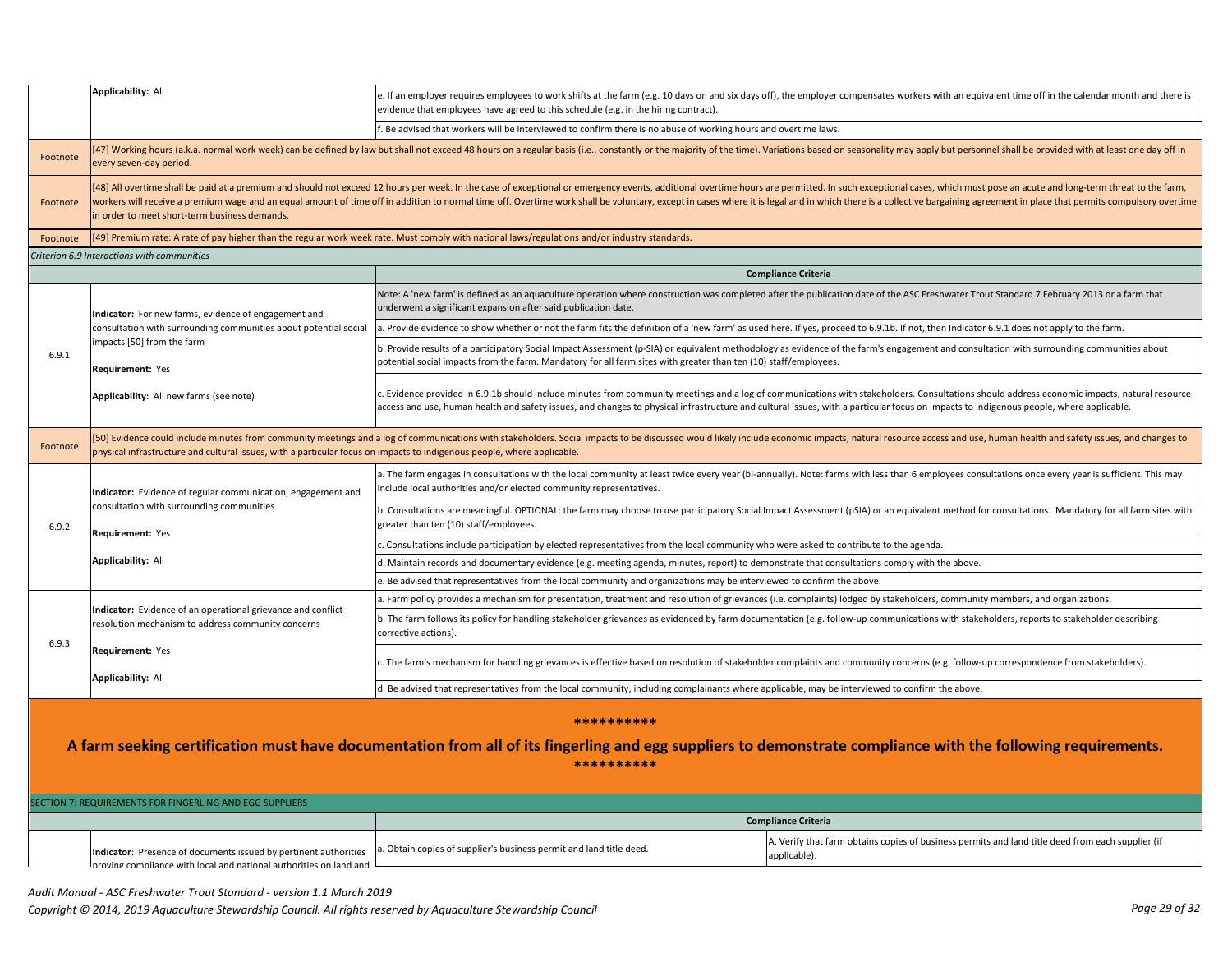| 7.1      | אסטיווי <mark>ם כ</mark> שווקוומוזכם שונו וטכמו מוזע וומנושוומו מענווטוונום שווי ומוזע מוזע<br>water use, effluent regulations and use of treatments                                                                                                                                                                                                 | b. Obtain records from suppliers showing discharge permit requirements as required.                                                                                                                                                                                                                                                                                                                                                                                                                                                                                                                                                                                                                                                                | B. Verify that farm obtains records from suppliers to show compliance with discharge permit<br>requirements.                                                                                                                                                                                                                                                                                                                                                                                                                                                                                                                                                                                                                                                                                                                                                                                                                                                                                                                                                                                                                                                                                                                                                                                                                                                                                                                                                                                         |
|----------|------------------------------------------------------------------------------------------------------------------------------------------------------------------------------------------------------------------------------------------------------------------------------------------------------------------------------------------------------|----------------------------------------------------------------------------------------------------------------------------------------------------------------------------------------------------------------------------------------------------------------------------------------------------------------------------------------------------------------------------------------------------------------------------------------------------------------------------------------------------------------------------------------------------------------------------------------------------------------------------------------------------------------------------------------------------------------------------------------------------|------------------------------------------------------------------------------------------------------------------------------------------------------------------------------------------------------------------------------------------------------------------------------------------------------------------------------------------------------------------------------------------------------------------------------------------------------------------------------------------------------------------------------------------------------------------------------------------------------------------------------------------------------------------------------------------------------------------------------------------------------------------------------------------------------------------------------------------------------------------------------------------------------------------------------------------------------------------------------------------------------------------------------------------------------------------------------------------------------------------------------------------------------------------------------------------------------------------------------------------------------------------------------------------------------------------------------------------------------------------------------------------------------------------------------------------------------------------------------------------------------|
|          | Requirement: Yes                                                                                                                                                                                                                                                                                                                                     | Obtain records from suppliers showing treatments used on fingerlings and eggs.                                                                                                                                                                                                                                                                                                                                                                                                                                                                                                                                                                                                                                                                     | C. Verify that the farm obtains treatment records from its suppliers.                                                                                                                                                                                                                                                                                                                                                                                                                                                                                                                                                                                                                                                                                                                                                                                                                                                                                                                                                                                                                                                                                                                                                                                                                                                                                                                                                                                                                                |
|          | <b>Applicability: All</b>                                                                                                                                                                                                                                                                                                                            | d. Maintain on-site copies of laws governing water use, land use, effluent regulations and<br>chemical treatments for animals.                                                                                                                                                                                                                                                                                                                                                                                                                                                                                                                                                                                                                     | D. Verify that farm obtains records from suppliers to show compliance with water extraction permit<br>requirements, if applicable.                                                                                                                                                                                                                                                                                                                                                                                                                                                                                                                                                                                                                                                                                                                                                                                                                                                                                                                                                                                                                                                                                                                                                                                                                                                                                                                                                                   |
|          | Indicator: New introductions of exotic species from the date of<br>publication of the ASC Freshwater Trout Standard (7 February<br>2013), unless the hatchery/fingerling facility is a closed production                                                                                                                                             | farm prior to publication of the ASC Freshwater Trout Standard. Also see Indicator 2.3.1.                                                                                                                                                                                                                                                                                                                                                                                                                                                                                                                                                                                                                                                          | Note: For the purposes of Indicator 7.2, a species is not considered exotic if it can be shown that the species is native to the area of farm operation or the species was established in the area of the                                                                                                                                                                                                                                                                                                                                                                                                                                                                                                                                                                                                                                                                                                                                                                                                                                                                                                                                                                                                                                                                                                                                                                                                                                                                                            |
|          |                                                                                                                                                                                                                                                                                                                                                      | a. Obtain written evidence showing whether or not the fingerling and egg suppliers use<br>closed production systems [51]. If yes, then Indicator 7.2 does not apply.                                                                                                                                                                                                                                                                                                                                                                                                                                                                                                                                                                               | A. Verify that the farm has evidence that their suppliers use only closed production systems [51].<br>Otherwise, proceed to 7.2B.                                                                                                                                                                                                                                                                                                                                                                                                                                                                                                                                                                                                                                                                                                                                                                                                                                                                                                                                                                                                                                                                                                                                                                                                                                                                                                                                                                    |
| 7.2      | system [51]<br>Requirement: None                                                                                                                                                                                                                                                                                                                     | b. Obtain written evidence showing that the fingerling and egg suppliers do not produce an<br>exotic species. If they do not, then Indicator 7.2 does not apply.                                                                                                                                                                                                                                                                                                                                                                                                                                                                                                                                                                                   | B. Verify that the farm has evidence that their suppliers do not produce an exotic species . If suppliers<br>do produce exotic species, proceed to 7.2C.                                                                                                                                                                                                                                                                                                                                                                                                                                                                                                                                                                                                                                                                                                                                                                                                                                                                                                                                                                                                                                                                                                                                                                                                                                                                                                                                             |
|          | Applicability: All                                                                                                                                                                                                                                                                                                                                   | c. If the supplier produces an exotic species, obtain written evidence that the species was<br>widely commercially produced in the area before publication of the ASC Freshwater Trout<br>Standard.                                                                                                                                                                                                                                                                                                                                                                                                                                                                                                                                                | C. Verify that the farm has evidence showing that the exotic species in 7.2c was widely commercially<br>produced in the area before publication of the ASC Freshwater Trout Standard.                                                                                                                                                                                                                                                                                                                                                                                                                                                                                                                                                                                                                                                                                                                                                                                                                                                                                                                                                                                                                                                                                                                                                                                                                                                                                                                |
| Footnote | 51] A closed production system is defined as a facility with recirculating water that is separated from the wild aquatic medium by effective physical barriers that are in place and well maintained to ensure no escapes of r<br>night survive and subsequently reproduce.                                                                          |                                                                                                                                                                                                                                                                                                                                                                                                                                                                                                                                                                                                                                                                                                                                                    |                                                                                                                                                                                                                                                                                                                                                                                                                                                                                                                                                                                                                                                                                                                                                                                                                                                                                                                                                                                                                                                                                                                                                                                                                                                                                                                                                                                                                                                                                                      |
| 7.3      | Indicator: Allowance for siting in National Protected Areas [52]<br>Requirement: None [53,54]<br>Applicability: All except as noted in 53 and 54                                                                                                                                                                                                     | Instruction to Clients for Indicator 7.3 - Exceptions to Requirements that Suppliers (fry/fingerlings) are not Sited in National Protected Areas<br>their landscapes, or areas that include sustainable resource management [53].<br>to demonstrate that its supplier is not negatively impacting the core reason an area has been protected.<br>rationale showing how the supplier's operation is compatible with the objectives of that protected area (as in Exception #2 above).<br>as evidence to demonstrate the supplier's compliance with Indicator 7.3.<br>a. Obtain from suppliers of fingerlings and eggs a map showing the location of the operation<br>relative to nearby protected areas as defined federally/at the National level. | For the purposes of implementing Indicator 7.3, the ASC Freshwater Trout Standard defines a protected area as "a clearly defined geographical space, recognized, dedicated and managed through<br>legal or other effective means, to achieve the long-term conservation of nature with associated ecosystem services and cultural values [52]." The following exceptions shall be made for Indicator 7.3:<br>Exception #1: An exception is made for protected areas that are classified by the International Union for Conservation of Nature (IUCN) as Category V or VI. These are areas preserved primarily for<br>Exception #2: Where farms clearly pre-date the estabishment of protected areas, the farm must demonstrate that the hatchery/fingerling operation is compatible with the objectives of the<br>protected area, and that it is in compliance with any relevant conditions placed on the supplier by authorities as a result of the protected designation [54]. The burden of proof is placed on the farm<br>Where a supplier is sited in a protected areas that does not have formal national recognition (e.g. within a regionally-designated protected area), the farm producer should provide the CAB with a<br>Note: If a supplier of fingerlings or eggs has previously undertaken an independent assessment of biodiversity impact as part of the regulatory permitting process, the farm may use such documents<br>A. Review map and cross-check against supplier location. |
| Footnote | [52] A protected area is "A clearly defined geographical space, recognized, dedicated and managed, through legal or other effective means, to achieve the long-term conservation of nature with associated ecosystem services<br>Editor) (2008), Guidelines for Applying Protected Area Management Categories, Gland, Switzerland: IUCN. x + 86pp.   |                                                                                                                                                                                                                                                                                                                                                                                                                                                                                                                                                                                                                                                                                                                                                    |                                                                                                                                                                                                                                                                                                                                                                                                                                                                                                                                                                                                                                                                                                                                                                                                                                                                                                                                                                                                                                                                                                                                                                                                                                                                                                                                                                                                                                                                                                      |
| Footnote | [53] An exception is made for protected areas that are classified by IUCN, or the International Union for Conservation of Nature, as Category V or VI. These are areas preserved primarily for their landscapes, or areas that<br>Details can be found here: http://www.iucn.org/about/work/programmes/pa/pa_products/wcpa_categories/.              |                                                                                                                                                                                                                                                                                                                                                                                                                                                                                                                                                                                                                                                                                                                                                    |                                                                                                                                                                                                                                                                                                                                                                                                                                                                                                                                                                                                                                                                                                                                                                                                                                                                                                                                                                                                                                                                                                                                                                                                                                                                                                                                                                                                                                                                                                      |
| Footnote | [54] An exception is also made for farms located in protected areas that are designated as such after the farm already exists in that location. In these situations, the farm must demonstrate that its operation is compatibl<br>area, and that it is in compliance with any relevant conditions placed on the farm as a result of the designation. |                                                                                                                                                                                                                                                                                                                                                                                                                                                                                                                                                                                                                                                                                                                                                    |                                                                                                                                                                                                                                                                                                                                                                                                                                                                                                                                                                                                                                                                                                                                                                                                                                                                                                                                                                                                                                                                                                                                                                                                                                                                                                                                                                                                                                                                                                      |
|          | Indicator: Evidence of an assessment of the property for the<br>presence of species listed on the International Union for                                                                                                                                                                                                                            | consultant).                                                                                                                                                                                                                                                                                                                                                                                                                                                                                                                                                                                                                                                                                                                                       | Note: Under Indicator 7.4, farms are required to have evidence showing that their fingerling and egg suppliers have had an assessment done for the presence of IUCN red listed species near the<br>supplier's site (as described for Indicator 2.1.3). Suppliers may perform this assessment internally (i.e. done by the supplier) or they may have the assessments done by third-party entities. If the<br>supplier hires a third-party entity to conduct the assessment, farms must request evidence that the work was done by suitably qualified professionals (e.g. academic ecologist or environmental                                                                                                                                                                                                                                                                                                                                                                                                                                                                                                                                                                                                                                                                                                                                                                                                                                                                                         |
|          |                                                                                                                                                                                                                                                                                                                                                      |                                                                                                                                                                                                                                                                                                                                                                                                                                                                                                                                                                                                                                                                                                                                                    |                                                                                                                                                                                                                                                                                                                                                                                                                                                                                                                                                                                                                                                                                                                                                                                                                                                                                                                                                                                                                                                                                                                                                                                                                                                                                                                                                                                                                                                                                                      |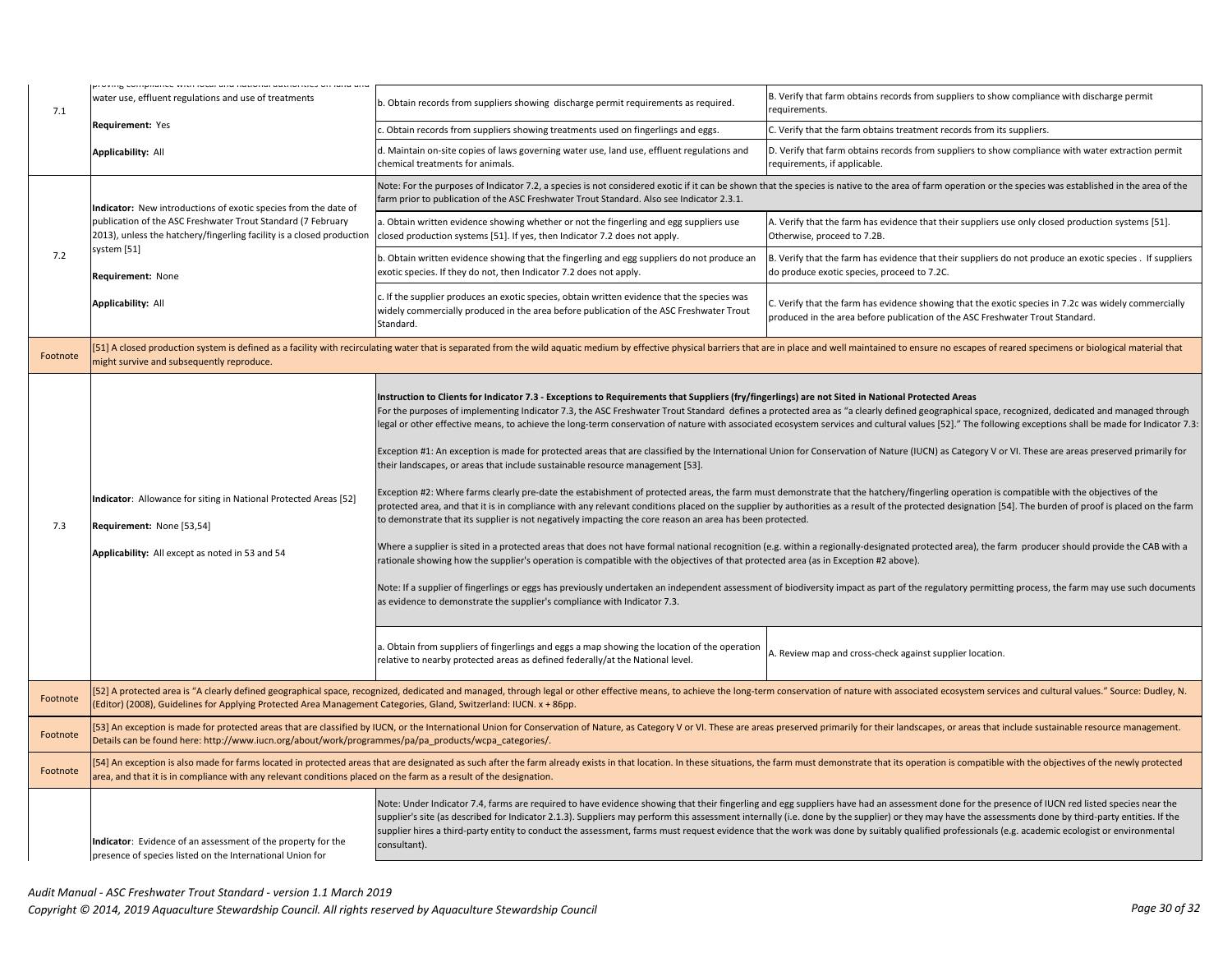| 7.4 | Conservation of Nature (IUCN) "Red List of Threatened Species" as<br>vulnerable, near threatened, endangered or critically endangered;<br>an evaluation of the farm's impact on any such species present;<br>and clearly defined mitigation measures to reduce any negative | a. Prepare a letter informing egg and fingerling suppliers that the supplier must compile a list<br>of IUCN Red Listed species in the relevant categories that may occur on their property<br>following the instructions in Indicator 2.1.3.                                                                                              | A. Verify that the farm sent a letter to egg and fingerling supplier(s) informing them of requirements to<br>compile the list outlined in 7.4a.                                                              |
|-----|-----------------------------------------------------------------------------------------------------------------------------------------------------------------------------------------------------------------------------------------------------------------------------|-------------------------------------------------------------------------------------------------------------------------------------------------------------------------------------------------------------------------------------------------------------------------------------------------------------------------------------------|--------------------------------------------------------------------------------------------------------------------------------------------------------------------------------------------------------------|
|     | impacts and allow existence of such species<br>Requirement: Yes<br>Applicability: All                                                                                                                                                                                       | b. Obtain from egg and fingerling suppliers a "risk assessment" (search and mitigation plan)<br>that evaluates how the supplier's operation impacts on any IUCN Red Listed species<br>identified in 7.4a. The risk assessment may be done by the supplier or it may be performed<br>by an academic ecologist or environmental consultant. | B. Verify that the farm has a copy of the risk assessment produced on behalf of the egg and fingerling<br>suppliers and that this assessment covers the species listed in 7.4a.                              |
|     |                                                                                                                                                                                                                                                                             | Obtain from egg and fingerling suppliers a copy of the supplier's ETP species response plan<br>and protocols based on the findings of the risk assessment.                                                                                                                                                                                | C. Verify that the farm has a copy of the egg and fry supplier(s) response plan and protocols.                                                                                                               |
|     | Indicator: Evidence that the egg and fingerling producer must hav<br>an equivalent or better health status than that of the grow-out<br>facility, and must follow all national and local (jurisdictional)                                                                   | a. Obtain a written statement from egg and fingerling producers detailing the applicable<br>national and local disease regulations and guidance on disease management which the<br>supplier follows.                                                                                                                                      | A. Verify that the farm has a written statement from the egg and fingerling producer detailing how the<br>supplier conforms to applicable national and local regulations and guidance on disease management. |
| 7.5 | guidance on disease management<br>Requirement: Yes                                                                                                                                                                                                                          | b. Prepare a letter informing egg and fingerling producers that they must evaluate eggs and<br>iry using health status metrics developed by the farm's veterinary health professional (see<br>$4.1.2a$ ).                                                                                                                                 | B. Verify that the farm has a copy of the letter informing its suppliers of health status metrics developed<br>by the farm's veterinary health professional.                                                 |
|     | Applicability: All                                                                                                                                                                                                                                                          | c. Maintains records of the farm's evaluations of the condition of eggs and fingerlings upon<br>delivery.                                                                                                                                                                                                                                 | C. Verify that the farm keeps records of evaluating the condition of eggs and fingerlings for each<br>delivery.                                                                                              |
| 7.6 | Indicator: Evidence of disclosure to the grow-out farm of all<br>chemical and antibiotic treatments on eggs and fry, including the<br>reason for their use and the quantity used                                                                                            | a. Prepare a letter informing egg and fry suppliers that they must disclose all chemical and<br>antibiotic treatments on eggs and fry, along with stated rationale and the quantity used (see<br>Indicator 7.1c).                                                                                                                         | A. Verify that the farm has informed its suppliers that they must disclose information on chemical and<br>antibiotic treatments together with the rationale for their use.                                   |
|     | Requirement: Yes<br>Applicability: All                                                                                                                                                                                                                                      | b.Optional: Farm may conduct voluntary set tests on a subsample of eggs and fry for each<br>stocking event, to test for chemical and antibiotic use consistent with the supplier's<br>declaration.                                                                                                                                        | B. Auditor includes in the audit report whether the farm has chosen to conducted chemical and<br>antibiotic test on a subset of samples for each major stocking event.                                       |
| 7.7 | Indicator: Allowance for the use of therapeutic treatments,<br>including antibiotics or other treatments, that are banned under<br>European Union (EU) law                                                                                                                  | a. Inform egg and fry suppliers in writing that the farm will not purchase from suppliers using<br>any therapeutants or antibiotics that are banned under EU law.                                                                                                                                                                         | A. Verify that the farm has a record of the statement sent to egg and fry suppliers.                                                                                                                         |
|     | Requirement: Not permitted<br>Applicability: All                                                                                                                                                                                                                            | o. Compare any results from 7.6b to the farm's EU banned list (see 4.2.2a) to show that the<br>egg and fry suppliers do not use banned chemicals.                                                                                                                                                                                         | B. Include a statement in the audit report describing a) whether the farm undertook optional testing of<br>their supplier's fry/fingerlings and b) findings against the EU banned list, if any               |
|     | Indicator: Presence of a fish health management plan<br>implemented in agreement with the facility's designated                                                                                                                                                             | a. For every supplier of fry and egg to the farm, obtain a copy of the supplier's Fish Health<br>Management Plan (FHMP).                                                                                                                                                                                                                  | A. Verify that the farm obtains a FHMP from each supplier of egg and fry.                                                                                                                                    |
| 7.8 | veterinarian<br>Requirement: Yes                                                                                                                                                                                                                                            | b. Ensure that the egg and fry supplier's FHMP is reviewed and updated at least annually<br>with signatures by management indicating approval.                                                                                                                                                                                            | B. Verify that the farm has record that supplier management approves review and update of the FHMP<br>at least annually.                                                                                     |
|     | Applicability: All                                                                                                                                                                                                                                                          | Ensure that the egg and fry supplier's designated veterinarian reviews and approves the<br>FHMP annually and after each update of the FHMP, by signature.                                                                                                                                                                                 | C. Confirm that the farm has supplier documentation showing signature and date of review by<br>designated veterinarian.                                                                                      |
| 7.9 | Indicator: Evidence of company-level policies and procedures tha<br>demonstrate the company's commitment to each of the 8 key ILO                                                                                                                                           | a. For suppliers identified in 2.4.1a, obtain a copy of the supplier's company-level policies<br>and procedures relating to key ILO labor issues.                                                                                                                                                                                         | A. Verify that farm obtains copies of relevant company-level policies and procedures fromsuppliers.                                                                                                          |
|     | labor issues described in Principle 6<br>Requirement: Yes                                                                                                                                                                                                                   |                                                                                                                                                                                                                                                                                                                                           | B. Review supplier policies and procedures (copy provided by the farm) to verify the supplier's<br>commitment to address each of the 8 key ILO labor issues.                                                 |
|     | Applicability: All                                                                                                                                                                                                                                                          |                                                                                                                                                                                                                                                                                                                                           |                                                                                                                                                                                                              |